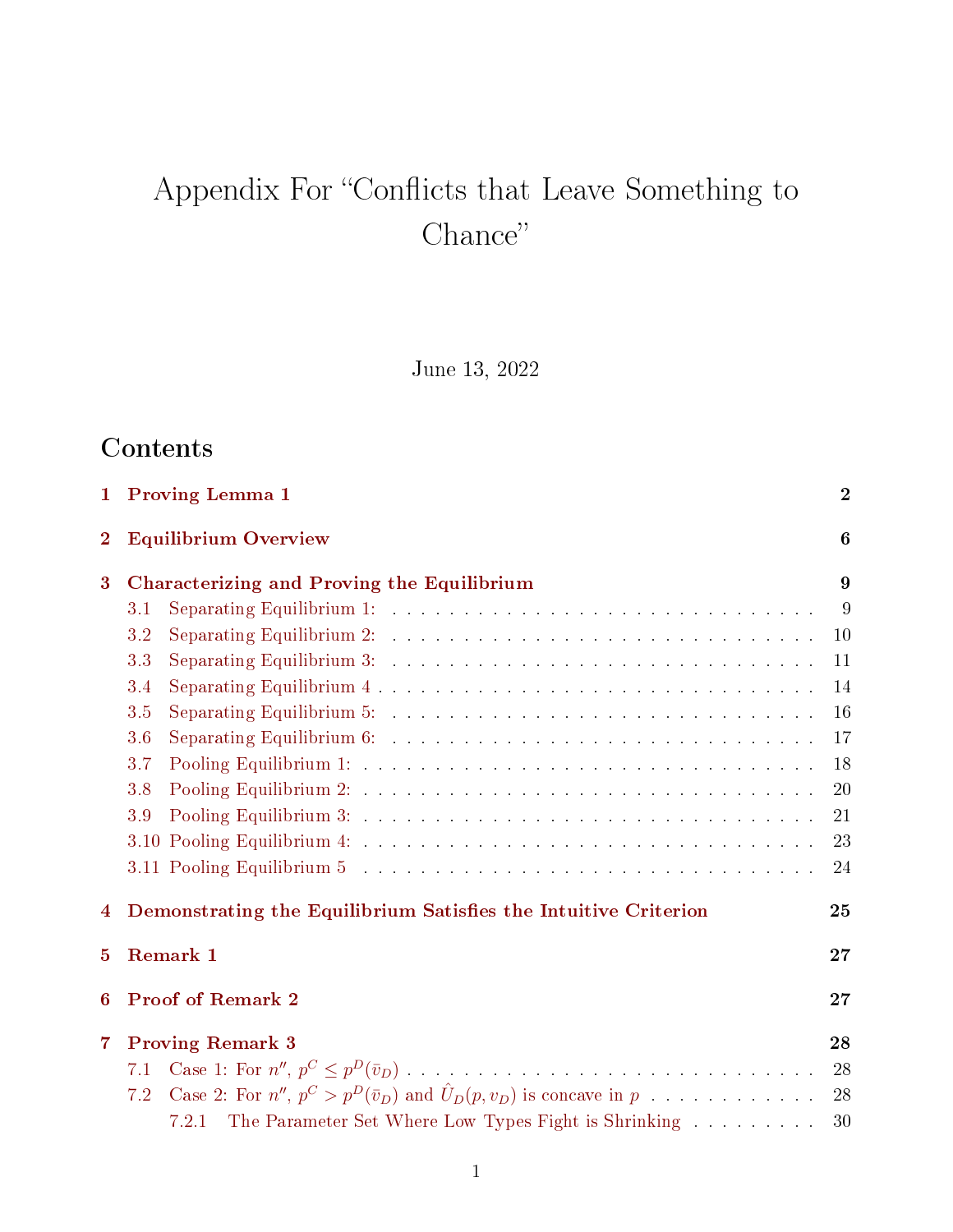|   | The Parameter Set Where High Types Fight is Shrinking. 31<br>7.2.2 |     |
|---|--------------------------------------------------------------------|-----|
| 8 | Remark 4                                                           | 34  |
| 9 | <b>Derivations</b>                                                 | 36  |
|   |                                                                    | -36 |
|   | 10 Scratch for Graphing/Derivations for Matlab                     | 38  |
|   |                                                                    |     |
|   |                                                                    |     |
|   |                                                                    |     |
|   |                                                                    |     |
|   |                                                                    |     |
|   |                                                                    |     |
|   |                                                                    |     |
|   |                                                                    |     |

# <span id="page-1-0"></span>1 Proving Lemma 1

Lemma 1 establishes, for a set of parameters, that the selected level of arming  $p$  is increasing in D's type. This Lemma is useful on two accounts. First, it is critical to Remark 1, which establishes the positive monotonic relationship between type and arming across the entire set of possible parameters. Second, the set of parameters included within Lemma 1 span several equilibria spaces. This allows me to refer to the monotonicity result within Lemma 1 at several points to make the proofs more abbreviated.

Lemma 1: Suppose  $\underline{v}_D - K(p^D(\underline{v}_D)) \geq 0$  and  $p^D(\underline{v}_D) < p^C$ . Within this region, high types select greater arming levels (i.e.  $p^*(\bar{v}_D) \geq p^*(\underline{v}_D)$ .<sup>[1](#page-1-1)</sup>

Proof: Whenever  $\underline{v}_D - K(p^D(\underline{v}_D)) \geq 0$  and  $p^D(\underline{v}_D) < p^C$ , strategic play is relatively straightforward. Due to  $\underline{v}_D - K(p^D(\underline{v}_D)) \geq 0$ , low types become willing to deter or fight rather than just arm to level  $p_0$  and let C take the asset.<sup>[2](#page-1-2)</sup> And, due to  $p^D(\underline{v}_D) < p^C$ , each type D faces their own optimization problem with their arming decision that fully determining downstream play. Here D's selected arming level will either result in them acquiescing (when the selected p is such that  $p < p^D(v_D)$ , fighting (when  $p \in [p^D(v_D), p^C)$ , or deterring  $(p \geq p^C)^{3}$  $(p \geq p^C)^{3}$  $(p \geq p^C)^{3}$  Put another way, under these parameters , both types of D face a non-continuous, non-concave optimization

<span id="page-1-2"></span><span id="page-1-1"></span><sup>&</sup>lt;sup>1</sup>Technically the set  $p^*$  is non-decreasing in private type.

<sup>&</sup>lt;sup>2</sup>When  $v_D - K(p^D(\underline{v}_D)) < 0$ , low types prefer setting  $p = p_0$  and recieving payoff 0 to arming to level  $v_D$ and getting the good with certainty.

<span id="page-1-3"></span><sup>3</sup>This behavior is all part of equilibrium play as characterized below.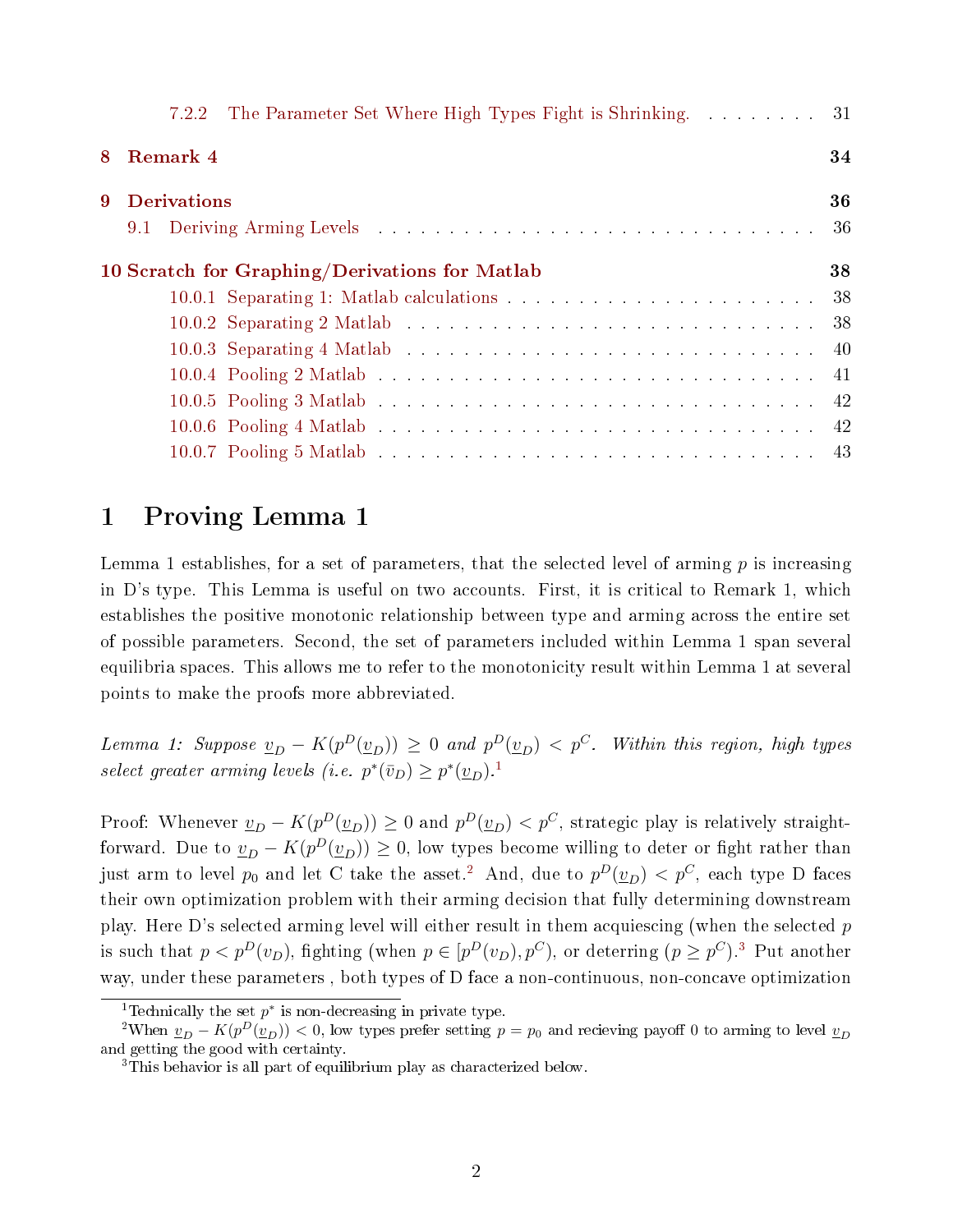problem with respect to arming, where their utility function for all  $p \in [p_0, p_1]$  is

$$
U_D(p; v_D) = \begin{cases} 0 - K(p) & if \ p < p^D(v_D) \\ -\frac{np(1-p)}{\alpha + np(1-p)} N_D + \frac{\alpha}{\alpha + np(1-p)} (pv_D) - \frac{c_D p(1-p)}{\alpha + np(1-p)} - K(p) & if \ p^D(v_D) \le p < p^C \\ v_D - K(p) & if \ p^C \le p \end{cases}
$$

Because I have kept things general and cannot identify an explicit solution, for Lemma 1 to hold, I must show that in this region enough structure exists where high type D's will always select weakly lower levels of arming than low-type D's. This part of the proof will utilize the Topkis Monotonicity Theorem (Topkis 1978; Milgrom and Shannon, Econometrica 1994). For ease, I define the relevant increasing differences condition:

Definition: Function  $U_D : [p_0, p_1] \times \{v_D, \bar{v}_D\} \to \mathbb{R}$  has **increasing differences (ID)** in  $(p, v_D)$ if, for all  $p' > p$  and  $v'_D > v_D$ ,  $U_D(p', v'_D) - U_D(p, v'_D) \ge U_D(p', v_D) - U_D(p, v_D)$ .

The Topkis Monotonicity Theorem can then clarify the relationship between the set of selected arming levels  $p^*(v_D) = argmax_{p \in [p_0, p_1)} U_D(p; v_D)$  and D's private value  $v_D$ . This is defined as the following:

Topkis Monotonicity Theorem: If  $U_D(p; v_D)$  has increasing differences (ID) in p and  $v_D$ , then  $p^*(v_D)$  is non-decreasing.

To use the Topkis Theorem, I first show that an optimal  $p$  (or set of  $p$ 's) exist by demonstrating that there are no "open set" issues. In the first region of the utility function, or **Region 1** (the region where the selected  $p < p<sup>D</sup>(v<sub>D</sub>)$ , D's utility is strictly decreasing in p, meaning the optimal  $p$  for this region is  $p_0$  (so long that  $p_0 < p^D(v_D)$ ). $^4$  $^4$  Next,  ${\bf Region\ 3}$  (where  $p^C \leq p),$   ${\rm D's\ utility\ is}$ strictly decreasing, making  $p^C$  the optimal arming level. Finally, consider an analysis of a modified Region 2. Consider the function  $V(p) = -\frac{np(1-p)}{\alpha + np(1-p)}N_D + \frac{\alpha}{\alpha + np(p)}$  $\frac{\alpha}{\alpha+np(1-p)}(pv_D)-\frac{c_Dp(1-p)}{\alpha+np(1-p)}-K(p)$ that is optimized over the set  $p^D(v_D) \leq p \leq p^C$ . So long that V is not maximized at  $p^C$ , then there is a clearly defined optimum to  $U_D(p)$  over the span of Region 2  $(p^D(v_D) \leq p < p^C)$ . If V is maximized at  $p^C$ , then based on the parameter assumptions, D would do strictly better setting  $p = p^C$  and attaining utility  $v_D - K(p^C)$ .<sup>[5](#page-2-1)</sup> Together, this means that the discontinuities between Regions will never create an open set issue, making this a well-define optimization problem with at least one solution.

Having established a non-empty set of optima exist for  $U_D(p; v_D)$  as defined above, I must

<span id="page-2-0"></span><sup>&</sup>lt;sup>4</sup>Consider the edge case where  $p_0 = p^D(v_D)$ . In this case, D's utility from selecting  $p_0$  then acquiescing when challenged is the same as their utility from selecting  $p_0$  then fighting when challenged. So, for the equilibrium that I consider,  $D$  will always fight.

<span id="page-2-1"></span><sup>&</sup>lt;sup>5</sup>This will be the case because  $\alpha p/(\alpha + np(1-p))$  is always less than 1.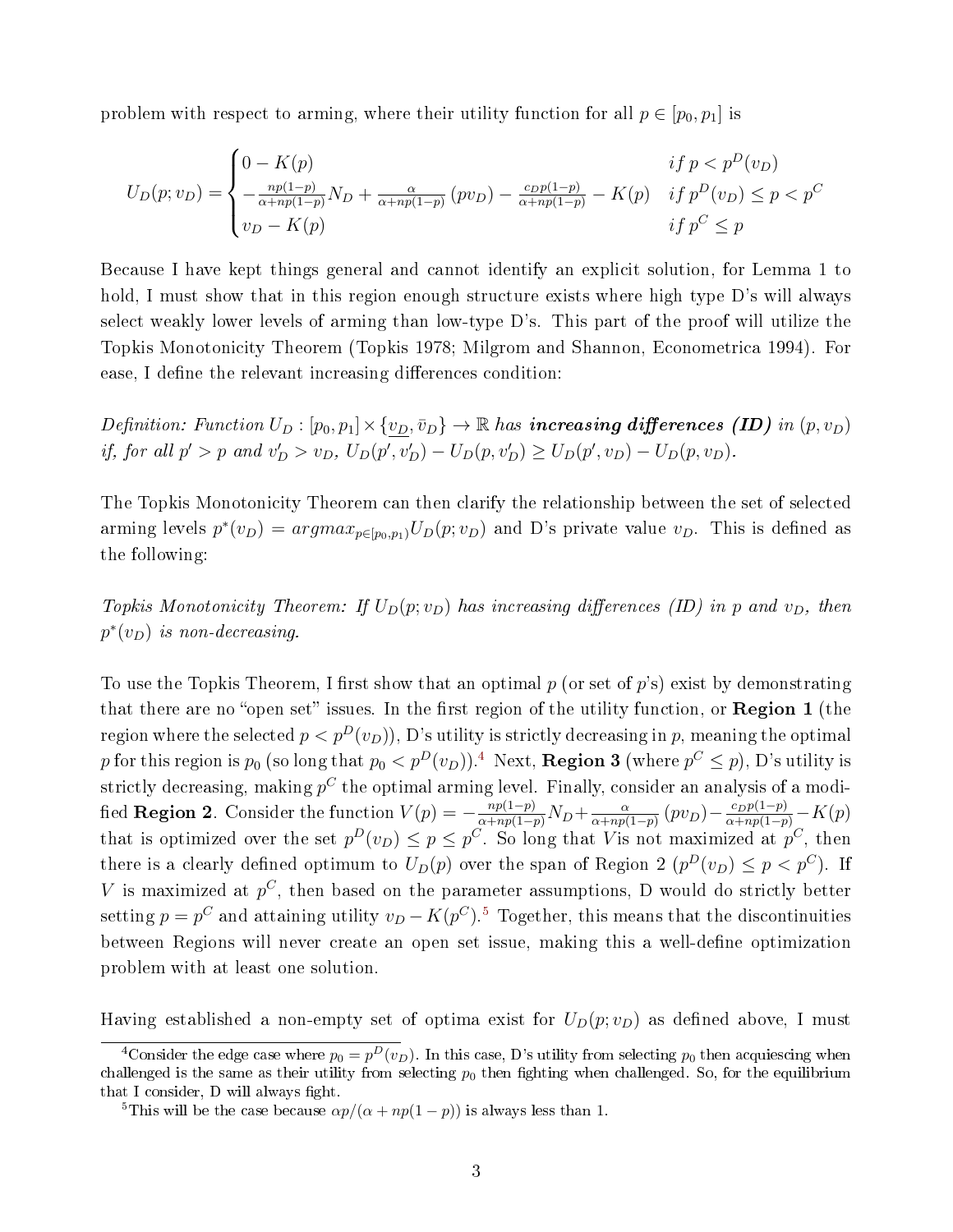show that the above utility function exhibits increasing differences (ID) in  $v_D$  and  $p$ ,

It is straightforward to see that within Regions 1 and 3—in other words, for a  $p, p'$  pair such that both p fall within Region 1 (or Region 3)—(ID) holds with equality. Within Region 2, (ID) is equivalent to showing

$$
\frac{\alpha}{\alpha + np'(1-p')} \left( p'v'_D \right) - \frac{\alpha}{\alpha + np(1-p)} \left( pv'_D \right) - \left( \frac{\alpha}{\alpha + np'(1-p')} \left( p'v_D \right) - \frac{\alpha}{\alpha + np(1-p)} \left( pv_D \right) \right) \ge 0
$$
 or

$$
\left(\frac{\alpha p'}{\alpha + np'(1-p')} - \frac{\alpha p}{\alpha + np(1-p)}\right) (v'_D - v_D) \ge 0.
$$

This will hold so long that

$$
\frac{\alpha p'}{\alpha + np'(1-p')} - \frac{\alpha p}{\alpha + np(1-p)} \ge 0
$$

or

$$
\alpha^2 p' - \alpha^2 p + \alpha n p p' (1 - p) - \alpha n p p' (1 - p') \ge 0,
$$

which will hold because  $p' > p$ .

Across regions is slightly more complicated, but note that the following properties hold:

Property (a): if 
$$
p \ge p^D(v_D)
$$
, then  $-\frac{np(1-p)}{\alpha+np(1-p)}N_D + \frac{\alpha}{\alpha+np(1-p)}(pv_D) - \frac{c_Dp(1-p)}{\alpha+np(1-p)} \ge 0.$ <sup>6</sup>

Property (b): 
$$
\frac{\alpha p}{\alpha + np(1-p)} < 1
$$
 and  $\frac{\alpha p'}{\alpha + np'(1-p')} < 1.$ <sup>7</sup>

Property (c): if 
$$
p \ge p^D(v_D)
$$
, then  $-\frac{np(1-p)}{\alpha+np(1-p)}N_D + \frac{\alpha}{\alpha+np(1-p)}(pv_D) - \frac{c_Dp(1-p)}{\alpha+np(1-p)}$  is increasing in  $p$ .<sup>8</sup>

<span id="page-3-0"></span><sup>6</sup>This holds based on how  $p^D(v_D)$  is defined: when  $p \ge p^D(v_D)$ , then D is willing to fight and attain utility  $-\frac{np(1-p)}{\alpha+np(1-p)}N_D+\frac{\alpha}{\alpha+np(1-p)}(pv_D)-\frac{c_Dp(1-p)}{\alpha+np(1-p)}$  over acquiesce and attain utility 0.

<span id="page-3-2"></span><span id="page-3-1"></span><sup>7</sup>This holds by virtue of 
$$
p \in [0, 1]
$$
.

<sup>8</sup>Taking first order conditions gives  $\frac{d}{dp} \left( -\frac{p(1-p)}{\alpha + np(1-p)} \right)$  $\frac{p(1-p)}{\alpha+np(1-p)}\left(nN_D+c_D\right)+\frac{\alpha}{\alpha+np(1-p)}\left(pv_D\right)$  =  $\alpha(2p-1)(c_D+nN_D)+\alpha v_D(\alpha+np^2)$  $\frac{\alpha_{D}+nN_{D}+\alpha v_{D}(\alpha+np^{2})}{(\alpha-n(p-1)p)^{2}},$  or equal to  $\frac{\alpha p(c_{D}+nN_{D})+\alpha(1-p)(-c_{D}-nN_{D})+\alpha v_{D}(\alpha+np^{2})}{(\alpha-n(p-1)p)^{2}}$  $\frac{(a-n)(-c_D-nN_D)+\alpha v_D(\alpha+nP)}{(\alpha-n(p-1)p)^2}$ . The right-hand side will be positive whenever  $-(1-p)(c_D + nN_D) + v_D(\alpha + np^2) \ge 0$ , which will hold by Property (a). Wolfram alpha link

https://www.wolframalpha.com/input/?i=d%2Fdp+%28-%28n\*N+%2Bc%29\*p\*%281-

p%29%2F%28a+%2B+n\*p\*%281-p%29%29+%2B+a\*p\*v%2F%28a%2Bn\*p\*%281-p%29%29%29+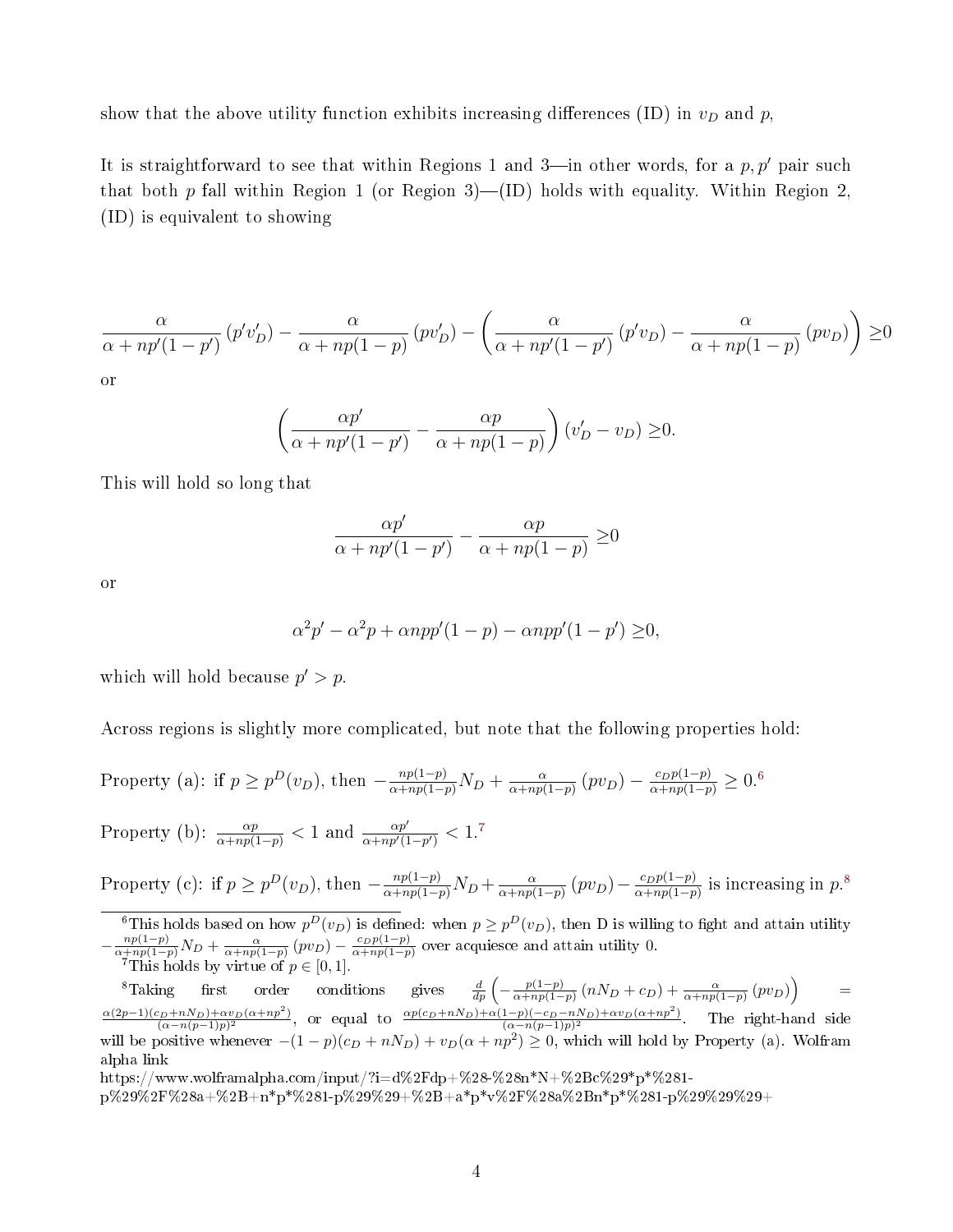Property (d): I abuse notation and (sometimes below will) bring in the region numbers to the utility function, letting  $U_D(p; v_D, 1) = -K(p)$ ,  $U_D(p; v_D, 2) = -\frac{p(1-p)}{\alpha + np(1-p)}$  $\frac{p(1-p)}{\alpha+np(1-p)}(nN_D+c_D) +$ α  $\frac{\alpha}{\alpha+np(1-p)}(pv_D) - K(p)$ , and  $U_D(p; v_D, 3) = v_D - K(p)$ , <u>regardless of p's relationship to  $p^D(v_D)$ </u> or  $p^C$ ; for example, I will let  $U_D(p^C; v_D, 1) = -K(p^C)$ . If  $p < p^D(v_D)$ , then  $U_D(p; v_D, 2) <$  $U_D(p; v_D, 1)$  (because p is fixed).

To show  $U_D$  has increasing differences, I write out every case I must consider, as characterized by what Region of the utility function that the considered p or  $p'$  and  $v_D$  or  $v'_D$  put the function into. Note that there is some structure to the cases that I consider; for example, if  $(p', v'_D)$  puts the utility function into Region 2, then  $(p', v_D)$ ,  $(p, v'_D)$ , and  $(p, v_D)$  must fall within Region 2 or Region 1 and not Region 3, because lowering  $p$  and  $v_D$  can never shift  $p^C$  downward. And, if  $(p', v'_D)$  (or  $(p, v'_D)$ ) puts the utility function into Region 3, then  $(p', v_D)$  (or  $(p, v_D)$ ) must also fall within Region 3 because  $p^C$  is unchanging in  $v_D$ .

|    | <b>Cases</b> $\mid U_D(p'; v'_D) \mid U_D(p; v'_D) \mid U_D(p'; v_D) \mid U_D(p; v_D)$ |  |  |
|----|----------------------------------------------------------------------------------------|--|--|
|    |                                                                                        |  |  |
|    |                                                                                        |  |  |
|    |                                                                                        |  |  |
|    |                                                                                        |  |  |
| Н, |                                                                                        |  |  |
|    |                                                                                        |  |  |
|    |                                                                                        |  |  |

I now describe how increasing differences  $(U_D(p', v'_D) - U_D(p, v'_D) \ge U_D(p', v_D) - U_D(p, v_D))$ occurs across all cases listed above.

Case  $A: U_D(p'; v_D') > U_D(p'; v_D)$  by property (a), and  $U_D(p; v_D') = U_D(p; v_D)$  because they are in Region 1; therefore, (ID) holds. Case B: by property (c)  $U_D(p'; v'_D) - K(p') - (U_D(p; v'_D) - K(p)) >$ 0; therefore (ID) holds. *Case C*:  $U_D(p'; v'_D) > U_D(p'; v_D)$  because, in Region 2,  $U_D$  is increasing in  $v_D$ . Also,  $U_D(p; v'_D) = U_D(p; v_D);$ therefore, (ID) holds. Case D: because Region 2 exhibits (ID), I can say  $U_D(p'; v'_D) - U_D(p; v'_D) - (U_D(p'; v_D) - U_D(p; v_D, 2)) \geq 0$ . By Property (d)  $U_D(p; v_D, 2)$  <  $U_D(p; v_D, 1) = U_D(p; v_D)$ ; therefore (ID) holds. Case E: ID in region 2 implies  $U_D(p'; v'_D, 2) - U_D(p; v'_D) - (U_D(p'; v_D, 2) - U_D(p; v_D)) \geq 0$ . By property (b)  $(v'_D - v_D) \left(1 - \frac{\alpha p'}{\alpha + np'(1)}\right)$  $\frac{\alpha p'}{\alpha + np'(1-p')}$  > 0; I can add this to the left hand side and (ID) will then hold. Case F: (ID) in region 2 implies  $U_D(p'; v'_D, 2) - U_D(p; v'_D) - (U_D(p'; v_D, 2) - U_D(p; v_D, 2)) \ge$ 0. Because  $(v'_D - v_D) \left(1 - \frac{\alpha p'}{\alpha + n p'(1)}\right)$  $\frac{\alpha p'}{\alpha + np'(1-p')}$  > 0, I can add this to the left hand side and get  $U_D(p'; v'_D) - U_D(p; v'_D) - (U_D(p'; v_D) - U_D(p; v_D, 2)) \geq 0.$  I use property (d) to say that  $U_D(p; v_D, 2) < U_D(p; v_D, 1) = U_D(p; v_D)$ , which will imply (ID) holds. Case G:  $U_D(p'; v'_D)$  $U_D(p'; v_D)$  trivially and  $U_D(p; v'_D) = U_D(p; v_D)$ , meaning (ID) holds.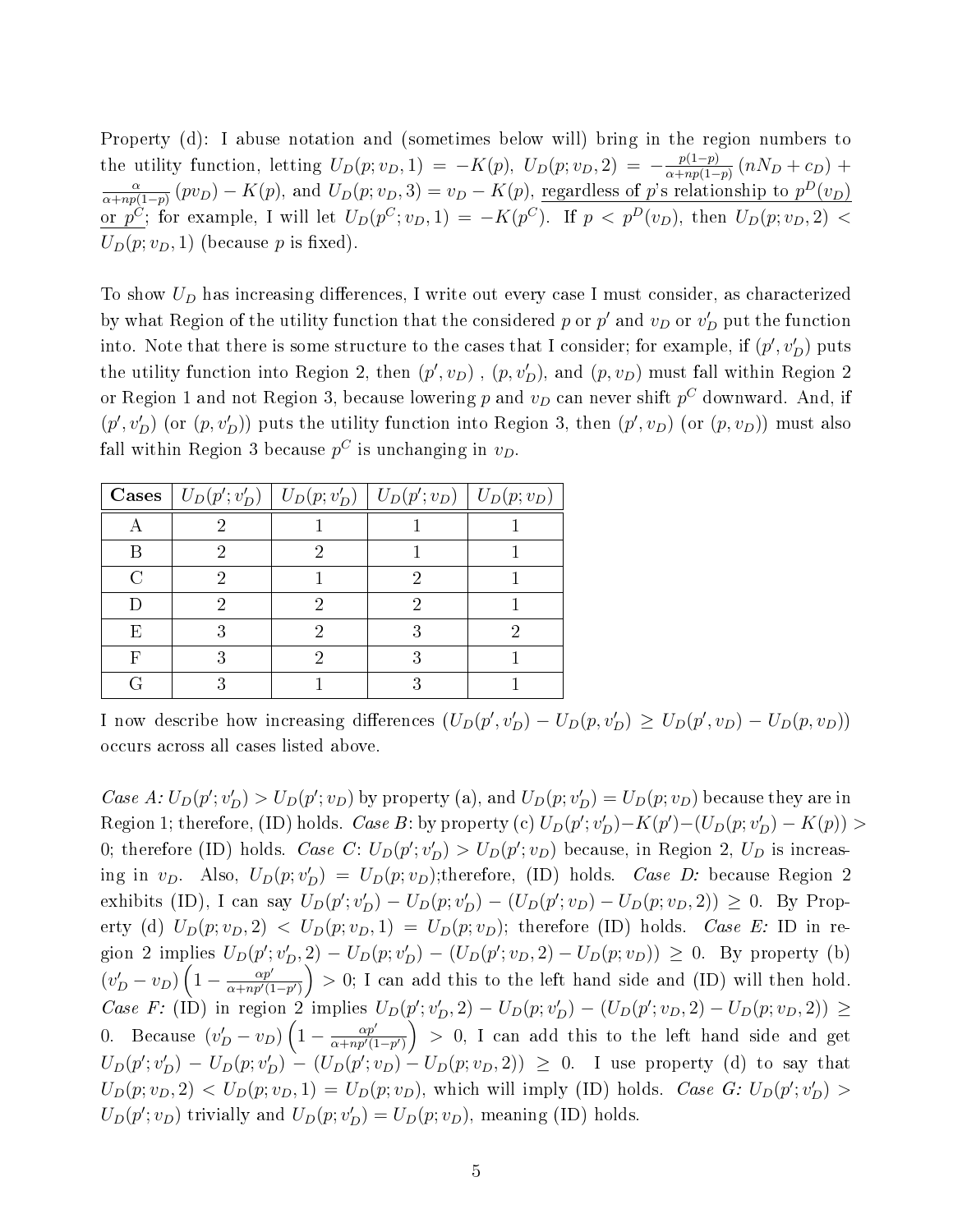|              | Type<br>$\underline{v}_D$      | $\bar{v}_D$<br>Type     | is<br>arming<br>How   | War with D? (Low- |
|--------------|--------------------------------|-------------------------|-----------------------|-------------------|
|              | arming                         | arming                  | used?<br>$(Low-type)$ | type first)       |
|              |                                |                         | first)                |                   |
| Separating 1 | $p_0$                          | $p^D(\bar v_D)$         | Acquiesce, Deter      | No, No            |
| Separating 2 | $p_0$                          | $p^C$                   | Acquiesce, Deter      | No, No            |
| Separating 3 | $p_0$                          | $\hat{p}(\bar{v}_D)$    | Acquiese, Fight       | No, Yes           |
| Separating 4 | $p_0$                          | $\bar{p}$               | Acquiese, Signal      | No, No            |
| Separating 5 | $\hat{p}(\underline{v}_D)$     | $\hat{p}(\bar{v}_D)$    | Fight, Fight          | Yes, Yes          |
| Separating 6 | $\hat{p}(\underline{v}_D)$     | $p^C$                   | Fight, Deter          | Yes, No           |
| Pooling 1    | $p_0$                          | $p_0$                   | Acquiese, Acquiese    | No, No            |
| Pooling 2    | $'(\bar{v}_D)$<br>$p^D$        | $'(\bar{v}_D)$<br>$p^L$ | Bluff, Deter          | No, No            |
| Pooling 3    | $\mathcal{p}$                  | $\mathcal{p}$           | Bluff, Deter          | No, No            |
| Pooling 4    | $p^D$<br>$\mathcal{L}_{(v_D)}$ | $p^D(\underline{v}_D)$  | Deter, Deter          | No, No            |
| Pooling 5    | $\cdot \; p^C$                 | $p^C$                   | Deter, Deter          | No, No            |

Table 1: Equilibrium Summary. Note that implicit here is that  $p_0 < p^D(\bar{v}_D)$ .

Thus, increasing differences holds, and  $p^*(v_D)$  is non-decreasing.

Note that in this region it is not only that  $p^*(\bar{v}_D) \geq p^*(\underline{v}_D)$ , but also, for example, if  $\bar{v}'_D > \bar{v}_D$ ,  $p^*(\bar{v}_D') \geq p^*(\bar{v}_D)$ . As discussed in the text, this condition does not hold throughout.

# <span id="page-5-0"></span>2 Equilibrium Overview

The discussion of equilibrium behavior in the main paper was written in terms of strategic behavior. This was done in an attempt to make the presentation of strategic behavior as-clearas-possible. Here, I discuss the equilibrium characterization in terms of specific arming levels, namely, considering every unique arming pair from both types of D. For the purpose of proving the various characterizations are equilibrium behavior within a set of parameters, this is better. What does equilibrium arming behavior look like? I summarize these various arming levels in the Table below, which assumes  $p_0 < p^D(\bar{v}_D)^{9}$  $p_0 < p^D(\bar{v}_D)^{9}$  $p_0 < p^D(\bar{v}_D)^{9}$ .

The way to read the table is as follows. The first column names the equilibrium, indicating whether it is pooling or separating. The second and third column specify the low-type's and high-type's arming levels. The forth column describes what the arming level accomplishes, using the terminology in the text. And the fifth column flags if war occurs or not.

<span id="page-5-1"></span><sup>&</sup>lt;sup>9</sup>I express the full equilibria without this assumption in the "Characterizing and Proving the Equilibria" section. To offer one example, the arming levels in Pooling 2 without this assumption would be  $p = max\{p_0, p^D(\bar{v}_D)\}.$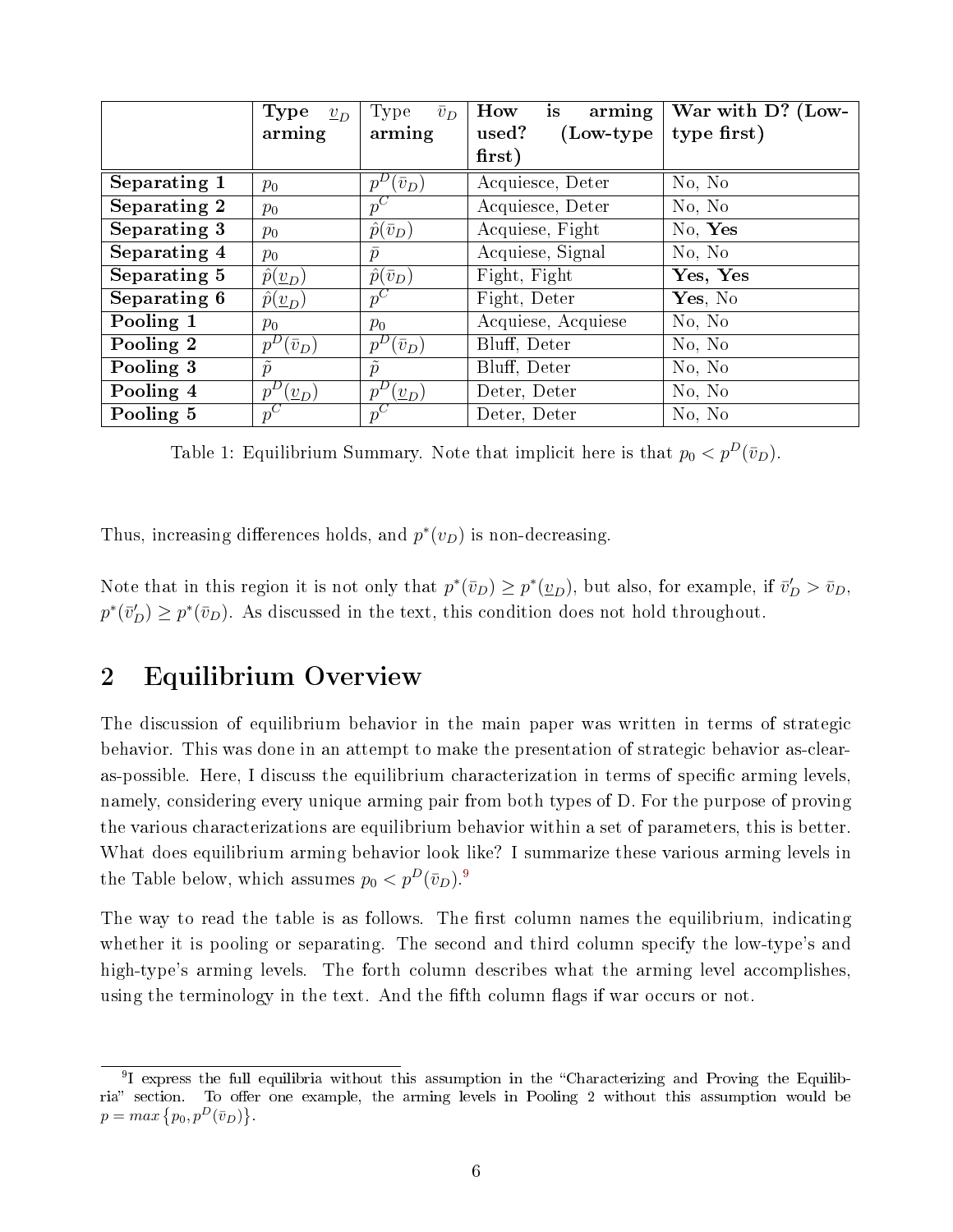

Figure 1: On the x-axis, I vary the values of  $\underline{v}_D$ , and on the y-axis I vary the values of  $v_C$ . "S1" is in reference to "Separating 1," and "P2" is in reference to "Pooling 2," etc. I add extra text to describe where war happens. The cost function is  $k * (p^* - p_0)^2$ . The non-illustrated parameter values are  $p_0 = 0.001$ ,  $p_1 = 0.999$ ,  $c_D = 3$ ,  $c_C = 1$ ,  $N_C = 20$ ,  $N_D = 40$ ,  $\alpha = 0.1$ ,  $n = 0.01$ ,  $k = 15$ ,  $\pi = 0.8$ ,  $\bar{v}_D = 25$ . Note that Pooling 1 isn't visualized; because high-type D's going to war gives these D's a better payoff than selecting  $p_0$  and acquiescing, this equilibrium space is ruled out (if war were more expensive, P1 would exist roughly where S3 and S5 is).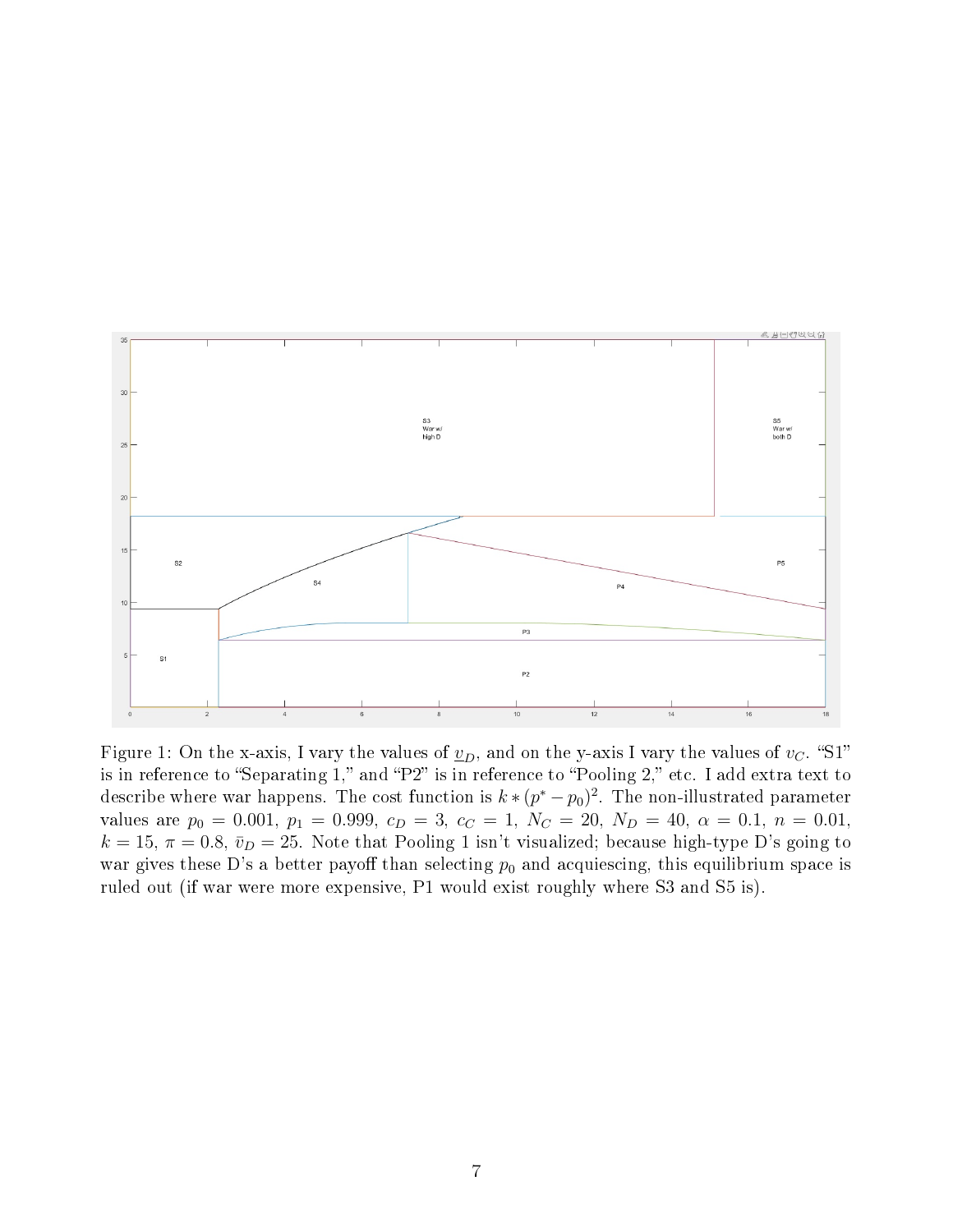To give a sense of what the game looks like, see Figure 1 displays the equilibrium for various parameters while allowing  $\underline{v}_D$  and  $v_C$  to vary.  $\underline{v}_D$  increases along the x-axis, and  $v_C$  increases along the y-axis. Note that these are the same parameters as Figure 1 in the main text, which allows for easy comparison between the labeling here and the labeling in the text. For example, the Separating 1 and Separating 2 equilibria form the "Deter-Acquiesce" equilibrium space. Pooling 2 and Pooling 3 form the "Deter-Bluff" equilibrium space, etc.

To give a sense of how the game plays out, recall that high-type D's are always willing to arm to level  $p^D(\bar{v}_D)$  if this results in C not challenging by the parameter assumptions. In the bottom-left corner of Figure 1 (Separating 1), low-type D's care very little about the asset (low  $v_D$ ). In the Separating 1 parameter space, low-type D's are unwilling to arm to the level where they would imitate high-type D's, even if it led to them attaining the asset. In this parameter space, C will never challenge upon observing  $p = p^D(\bar v_D)$  because C knows only high-types of D would be wiling to make this investment, and high-types would always fight after selecting this investment level. Also here, C will always challenge upon observing  $p = p_0$ , because only low-types make the low investment and C knows that if they challenge, then they will attain the asset.

Moving to the right, low-type D's care more about the asset. Within Pooling 2, low-type D's are willing to select arming level  $p = p^D(\bar{v}_D)$  if it results in them attaining the asset (i.e. C not challenging).<sup>[10](#page-7-0)</sup> That being said, if low-type D's select arming level  $p = p^D(\bar{v}_D)$  and were challenged, they would not fight because  $p^D(\bar{v}_D) < p^D(\underline{v}_D)$ ; however, in this range, because C cares so little about the asset, C is unwilling to challenge at arming level  $p^D(\bar v_D)$  even though C knows that by challenging all low-type D's would drop out. Moving up to Pooling 3, the logic is the same, only D's must pool on a slightly higher level of arming  $p = \tilde{p}$  to deter C from challenging even though C knows low-type D's would drop out if challenged.

Moving up from Pooling 3 into the Separating 4 and Pooling 4 regions, C cares more about the asset, but is still unwilling to challenge if  $C$  knew that  $D$  would fight in response. Within this range of parameters, no arming level exists where  $(a)$  high-type D's would fight when challenged, (b) low-type D's would acquiesce when challenged, and (c) C would be deterred from challenging conditional on D's behavior as characterized in Pooling 2 and 3. When low-type D's do not value the asset enough—as characterized by  $v_D - k(p^D(\underline{v}_D)) < 0$ )—a separating equilibrium (Separating 4) exists where high-type D's select an arming level that will insure low-type D's will not mimic them  $(p = \bar{p})$ , and low-type D's will select the lowest arming level  $p = p_0$ . In response, C would never challenge when observing  $p = \bar{p}$ , and would always challenge when observing  $p = p_0$ . When low-type D's value the asset more (Pooling 4)—as characterized by  $v_D - k(p^D(\underline{v}_D)) \ge 0$ —low-type D's attain a positive utility from arming to level  $p = p^D(\underline{v}_D)$ 

<span id="page-7-0"></span><sup>&</sup>lt;sup>10</sup>This holds because  $\underline{v}_D - k(\bar{p}_D) \ge 0$  in this range.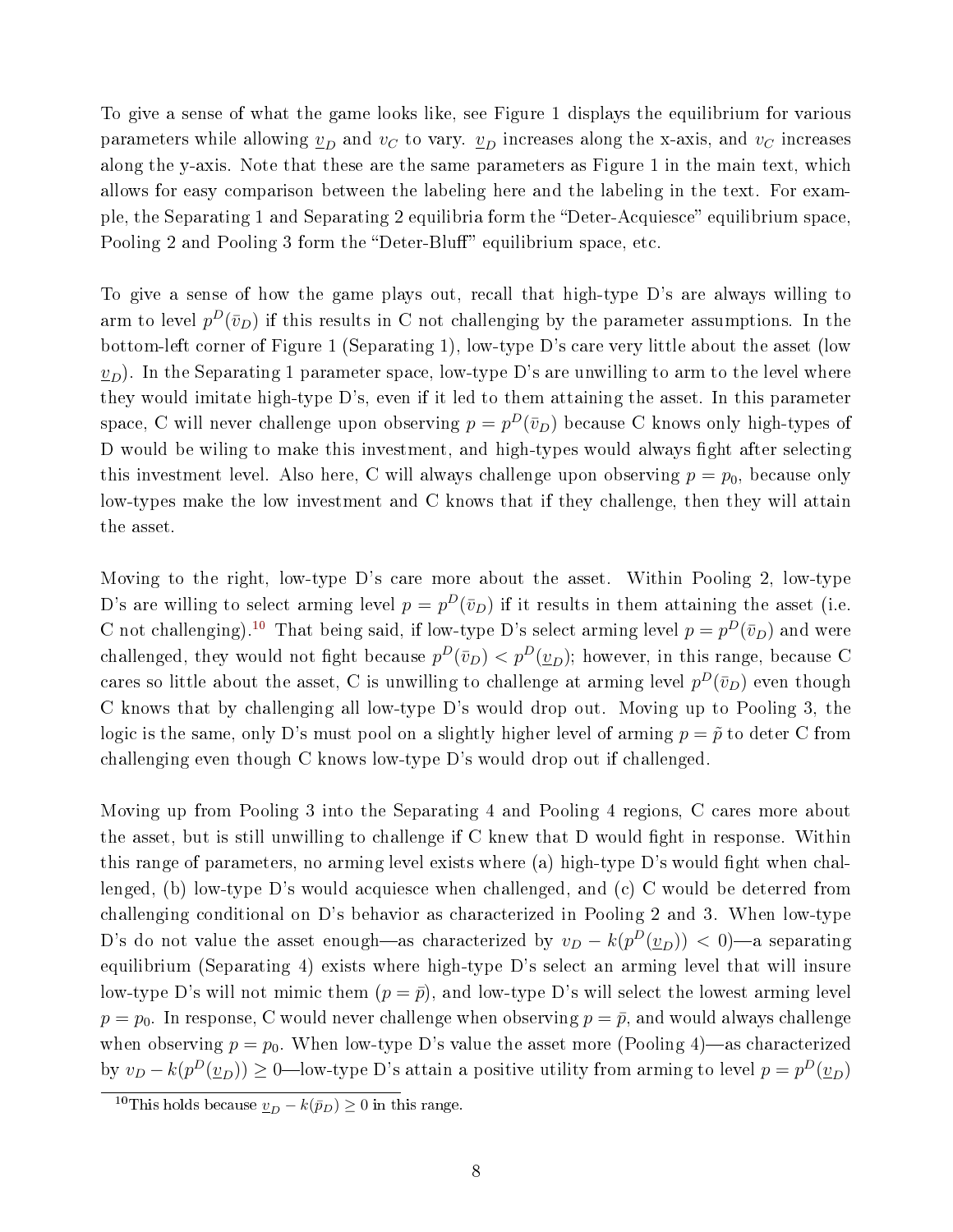and deterring C from challenging.

Moving up again, when  $p^D(\bar{v}_D) < p^C$  (to Separating 2), then the level of arming that would convince a high-type D to fight after being challenged is less than the level of arming that would deter C from challenging conditional on D fighting with certainty. Thus, within this range, D must select a level of arming that exceeds  $p^D(\bar v_D)$  to deter C. This level of arming will be  $p^C,$ the level that would make C not challenge (Separating 2). In the range of  $v_D$  values where  $\bar{v}_D - k(p^D(\underline{v}_D)) \ge 0$ , low-type D's begin caring enough and could select Pooling 5, where they choose  $p^C$  in order to deter C.

Finally, in the top region of the graph, high-type D's are no longer willing to arm to level  $p^C$  to deter C, or it becomes impossible with  $p^C>p_1$ . Under these parameters, then high-type D's will either select  $p = p_0$  and acquiesce when challenged (Pooling 1), or will select  $p = \hat{p}(\bar{v}_D)$ and fight when challenged (Separating 3), depending on which offers D a greater utility. When high-type D's optimally select  $p = p_0$ , low-type D's will always match high-type D's play and select  $p = p_0$ . When high-type D's optimally select  $p = \hat{p}(\bar{v}_D)$ , low-type D's will either select  $p = p_0$  (when  $\underline{v}_D$  is low, Separating 3), or will select  $p = \hat{p}(\underline{v}_D)$  and will fight when challenged (Separating 5). $^{11}$  $^{11}$  $^{11}$ 

# <span id="page-8-0"></span>3 Characterizing and Proving the Equilibrium

Here I fully characterize every equilibrium, and prove it's existence within the given parameter set.

# <span id="page-8-1"></span>3.1 Separating Equilibrium 1:

- This equilibrium occurs when  $\underline{v}_D K(p^D(\bar{v}_D)) \leq 0$ ,  $p^D(\bar{v}_D) \geq p^C,$ <sup>[12](#page-8-3)</sup>  $p^D(\bar{v}_D) > p_0$ .
- Type  $\bar{v}_D$  selects  $p^* = p^D(\bar{v}_D)$ , and type  $\underline{v}_D$  selects  $p^* = p_0$ .
- C will challenge for all  $p < p^D(\bar{v}_D)$  and will not challenge for all  $p \geq p^D(\bar{v}_D)$ .
- For this equilibrium and all other equilibria listed below (i.e. Separating 2, Separating 3, etc), each type of D would escalate if  $p \ge p^D(v_D)$  and would not otherwise. Type  $\underline{v}_D$ (who is challenged) will not escalate. Type  $\bar{v}_D$  (who is not challenged) would escalate if challenged.

<span id="page-8-3"></span><sup>12</sup>Recall that I assume (by the "Parameter Assumptions")  $\bar{v}_D - K(p^D(\bar{v}_D)) > 0$ , and  $p^1 > p^D(\bar{v}_D)$ .

<span id="page-8-2"></span><sup>&</sup>lt;sup>11</sup>Note: Separating 5 may not actually be separating when low and high type D's optimally select the same arming level when fighting. For example, this can occur when  $p^C > p_1$  and both low and high types arm to level  $p = p_1$ .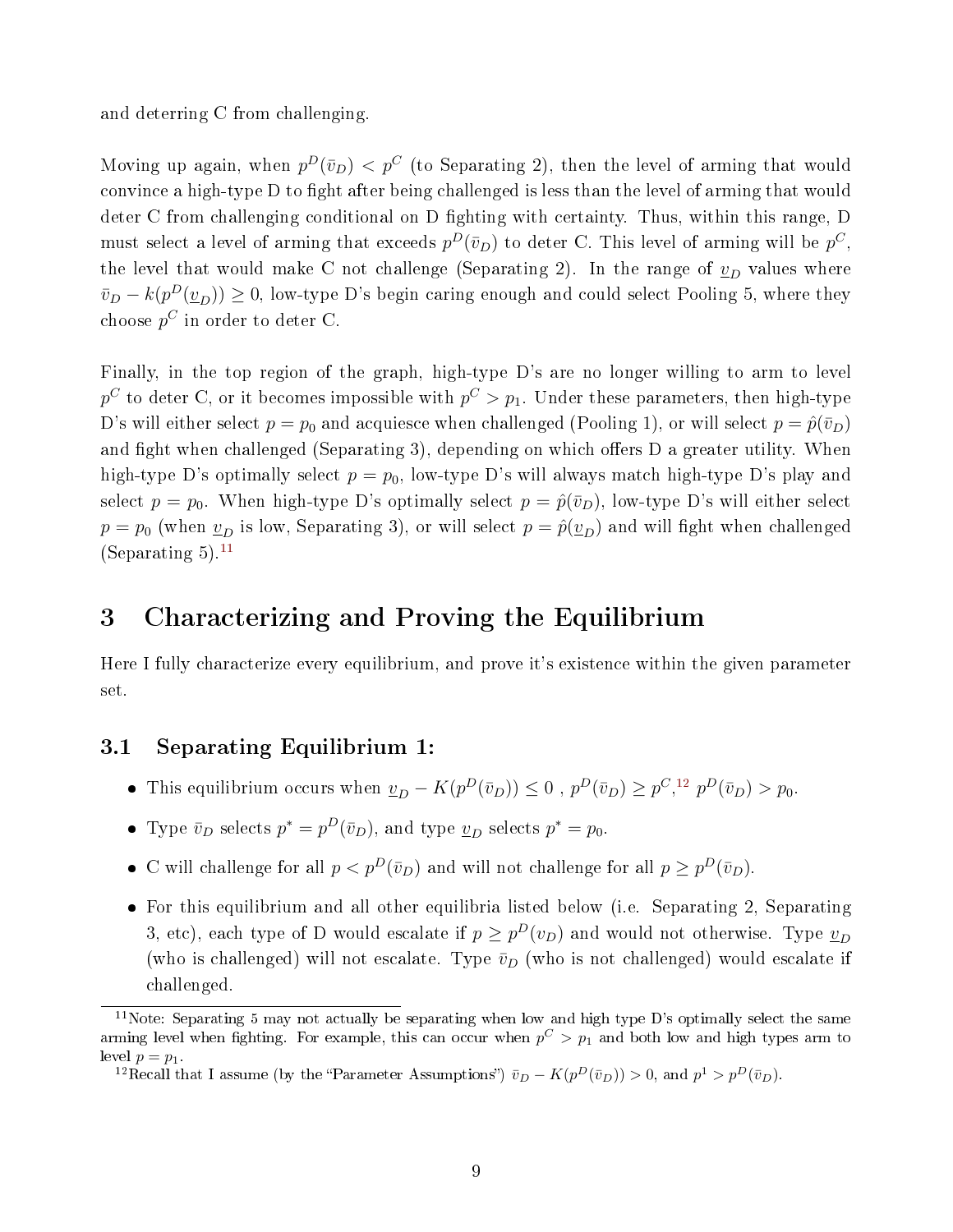- C's Beliefs: If  $p < p^D(\bar{v}_D)$ , then C believes D is low-type with probability 1. If  $p \geq p^D(\bar{v}_D)$ , then C believes D is high-type with probability 1.
- Payoffs: Type  $\bar{v}_D$  attains  $\bar{v}_D K(p^D(\bar{v}_D))$ , type  $\underline{v}_D$  attains 0.

#### Proof of Equilibrium:

For type  $\underline{v}_D$ : Within the range  $p \in [p_0, p^D(\bar{v}_D))$ , C will challenge and D will acquiesce, making D's utility strictly decreasing in p. Thus, in this range,  $p = p_0$  dominates all other arming levels. For any  $p \in [p^D(\bar v_D), p_1]$ , C will not challenge, making D's utility strictly decreasing in  $p$ . Thus, in this range,  $p = p^D(\bar{v}_D)$  dominates all other arming levels. Due to  $\underline{v}_D - K(p^D(\bar{v}_D)) \leq 0$ , low-type prefer selecting  $p = p_0$  to  $p = p^D(\bar{v}_D)$ .

For type  $\bar{v}_D$ : Because after selecting  $p \in [p_0, p^D(\bar{v}_D))$  it would be optimal for D to acqui-esce rather than fight, <sup>[13](#page-9-1)</sup> following the logic above, high types choose between  $p_0$  and  $p^D(\bar{v}_D)$ . From the Parameter Assumptions stated in the paper  $\bar{v}_D - K(p^D(\bar{v}_D)) > 0$ , meaning high types prefer selecting  $p = p^D(\bar{v}_D)$  to  $p = p_0$ .

For C: For  $p \in [p_0, p^D(\bar{v}_D))$ , C believes D is a low-type and would acquiesce if challenged, which gives C a strictly positive payoff for challenging. For  $p \in [p^D(\bar{v}_D), p_1]$ , the selected  $p \geq p^{C}$ , meaning C does weakly better not challenging.

# <span id="page-9-0"></span>3.2 Separating Equilibrium 2:

This equilibrium occurs when

(a)  $p^{D}(\underline{v}_{D}) < p^{C}$ ,  $max\{0, U_{D}(\hat{p}(\bar{v}_{D}))\} \leq \bar{v}_{D} - K(p^{C}), 0 \geq \underline{v}_{D} - K(p^{C}), 0 > U_{D}(\hat{p}(\underline{v}_{D})),$  $p^C \leq p_1$ , <sup>[14](#page-9-2)</sup> or (b)  $p^{D}(\underline{v}_{D}) \geq p^{C}, p^{D}(\bar{v}_{D}) < p^{C}, \ max\{0, U_{D}(\hat{p}(\bar{v}_{D}))\} \leq \bar{v}_{D} - K(p^{C}), 0 \geq \underline{v}_{D} - K(p^{C}),$  $p^C \leq p_1, ^{15}$  $p^C \leq p_1, ^{15}$  $p^C \leq p_1, ^{15}$ 

- Type  $\bar{v}_D$  selects  $p^* = p^C$ , and type  $\underline{v}_D$  selects  $p^* = p_0$ .
- C will challenge for all  $p < p^C$  and will not challenge for all  $p \geq p^C$ .
- Type  $\underline{v}_D$  (who is challenged) will not escalate. Type  $\bar{v}_D$  (who is not challenged) would escalate if challenged.
- C's Beliefs: If  $p < p^C$ , then C believes D is low-type with probability 1. If  $p \geq p^C$ , then C believes D is high-type with probability 1.

<span id="page-9-2"></span><span id="page-9-1"></span><sup>&</sup>lt;sup>13</sup>This follows from the definition of  $p^D(\bar{v}_D)$ .

<sup>&</sup>lt;sup>14</sup>No discussion of  $p^D(\bar{v}_D)$  is required here. The condition  $p^D(\underline{v}_D) < p^C$  implies  $p^D(\bar{v}_D) < p^C$ , meaning high type D's must arm to  $p^C$  to deter C. No discussion of  $\bar p$  is reqired. I don't need to include the  $p^C>p_0$ , it's implicit due to  $0 \geq \underline{v}_D - K(p^C)$ .

<span id="page-9-3"></span><sup>&</sup>lt;sup>15</sup>I don't need  $p^C \ge \bar{p}$ , this is contained within the  $0 \ge \underline{v}_D - K(p^C)$  condition. I don't need  $p^C > p_0$ , the  $0 \geq \underline{v}_D - K(p^C)$  condition implies it.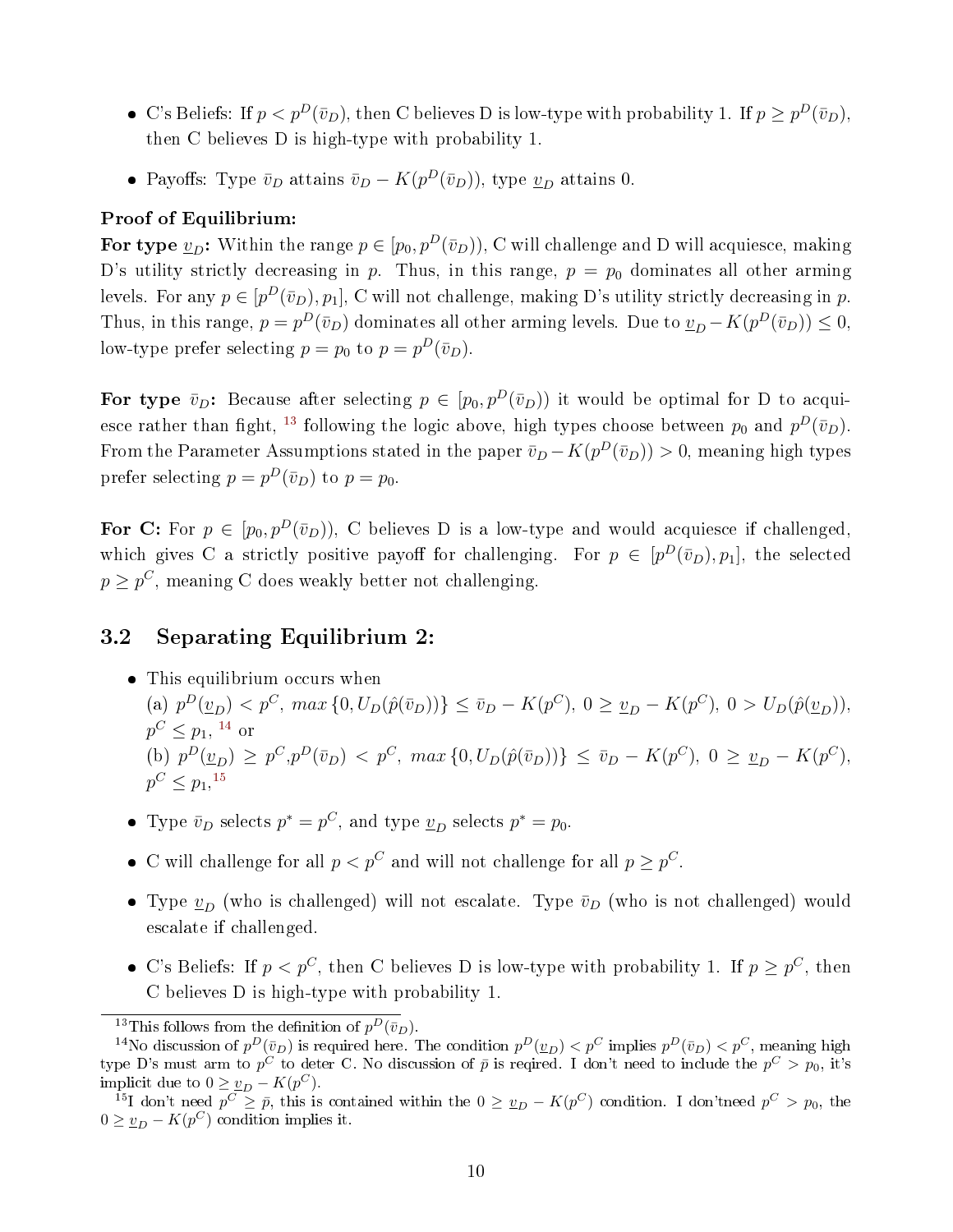• Payoffs: Type  $\bar{v}_D$  attains  $\bar{v}_D - K(p^C)$ , type  $\underline{v}_D$  attains 0.

#### Proof of Equilibrium:

#### For type  $v_D$ :

Case (a). Within the range  $p \in [p_0, p^D(\underline{v}_D))$ , C will challenge and D will acquiesce, making D's utility is strictly decreasing in p. Thus, in this range,  $p = p_0$  dominates all other arming levels. Within the range  $p \in [p^D(\underline{v}_D), p^C),$  C will challenge and D will fight. Thus, in this range,  $p = \hat{p}(\underline{v}_D)$  weakly dominates all other arming levels.<sup>[16](#page-10-1)</sup> Within the range  $p \in [p^C, p_1]$ , C will not challenge, making D's utility strictly decreasing in p. Thus, in this range,  $p = p^C$  dominates all other arming levels. By the conditions of the case,  $0 \geq v_D - K(p^C)$  and  $0 > U_D(\hat{p}(v_d)),$ implying that D prefers  $p_0$  to fighting or deterring.

Case (b). Within the range  $p \in [p_0, p^C)$ , C will challenge and D will acquiesce, making D's utility is strictly decreasing in p. Thus, in this range,  $p = p_0$  dominates all other arming levels. Within the range  $p \in [p_C, p_1]$ , C will acquiesce, making D's utility strictly decreasing in p. Thus, in this range,  $p = p^C$  dominates all other arming levels. By the conditions of the case  $0 \geq \underline{v}_D - K(p^C)$ , implying that D prefers setting  $p = p_0$  to deterring.

For type  $\bar{v}_D$ : Within the range  $p \in [p_0, p^D(\bar{v}_D))$ , C will challenge and D will acquiesce, making D's utility strictly decreasing in p. Thus, in this range,  $p = p_0$  dominates all other arming levels. Within the range  $p \in [p^D(\bar v_D), p^C)$ , C will challenge and D will fight; thus, in this range  $p = \hat{p}(\bar{v}_D)$  weakly dominates all other arming levels.<sup>[17](#page-10-2)</sup> Within the range  $p \in [p^C, p_1]$ , C will not challenge, making D's utility decreasing in p. Thus, in this range,  $p = p^C$  dominates all other arming levels. By the conditions of the case,  $max\{0, U_D(\hat{p}(\bar{v}_d))\} \le \bar{v}_D - K(p^C)$ , implying that D prefers setting  $p = p^C$  and deterring to fighting or acquiescing.

For C: For  $p \in [p_0, p^C)$ , C believes D is a low-type and would acquiesce (when  $p < p^D(\underline{v}_D)$ ) or fight (when  $p \ge p^D(\underline{v}_D)$ ) if challenged; regardless, C attains a strictly positive payoff for challenging (based on the  $p^C$  condition). For  $p \in [p^C, p_1]$ , C believes that D is a high type and would fight if challenged, which gives  $C$  a weakly negative payoff for challenging (based on the  $p^C$  condition).

# <span id="page-10-0"></span>3.3 Separating Equilibrium 3:

This equilibrium occurs when

(a)  $p^C \leq p_1, p^D(\bar{v}_D) < p^C,^{\{18\}} U_D(\hat{p}(\bar{v}_D)) > \bar{v}_D - K(p^C), U_D(\hat{p}(\bar{v}_D)) \geq 0$  $p^C \leq p_1, p^D(\bar{v}_D) < p^C,^{\{18\}} U_D(\hat{p}(\bar{v}_D)) > \bar{v}_D - K(p^C), U_D(\hat{p}(\bar{v}_D)) \geq 0$  $p^C \leq p_1, p^D(\bar{v}_D) < p^C,^{\{18\}} U_D(\hat{p}(\bar{v}_D)) > \bar{v}_D - K(p^C), U_D(\hat{p}(\bar{v}_D)) \geq 0$ , and, when the set  $\left[\max \left\{p^D(\underline{v}_D), p_0\right\}, p^C\right]$  is non-empty,  $0 > U_D(\hat{p}(\underline{v}_D))$ ,<sup>[19](#page-10-4)</sup> or

<span id="page-10-1"></span><sup>&</sup>lt;sup>16</sup>If  $\hat{p}(\underline{v}_D) = p^C$ , then D would optimally select  $p^C$  and deter. This will prevent any open set issues.

<span id="page-10-2"></span><sup>&</sup>lt;sup>17</sup>If  $p(\overline{v}_D) = p^C$ , then D would optimally select  $p^C$  and deter. This prevents open set issues.

<span id="page-10-3"></span><sup>&</sup>lt;sup>18</sup>I don't need to say that  $p^C > p_0$ ; the condition  $U_D(\hat{p}(\bar{v}_D)) > \bar{v}_D - K(p^C)$  implies this.

<span id="page-10-4"></span> $19$ These conditions may seem incomplete: see the proof of equilibrium below.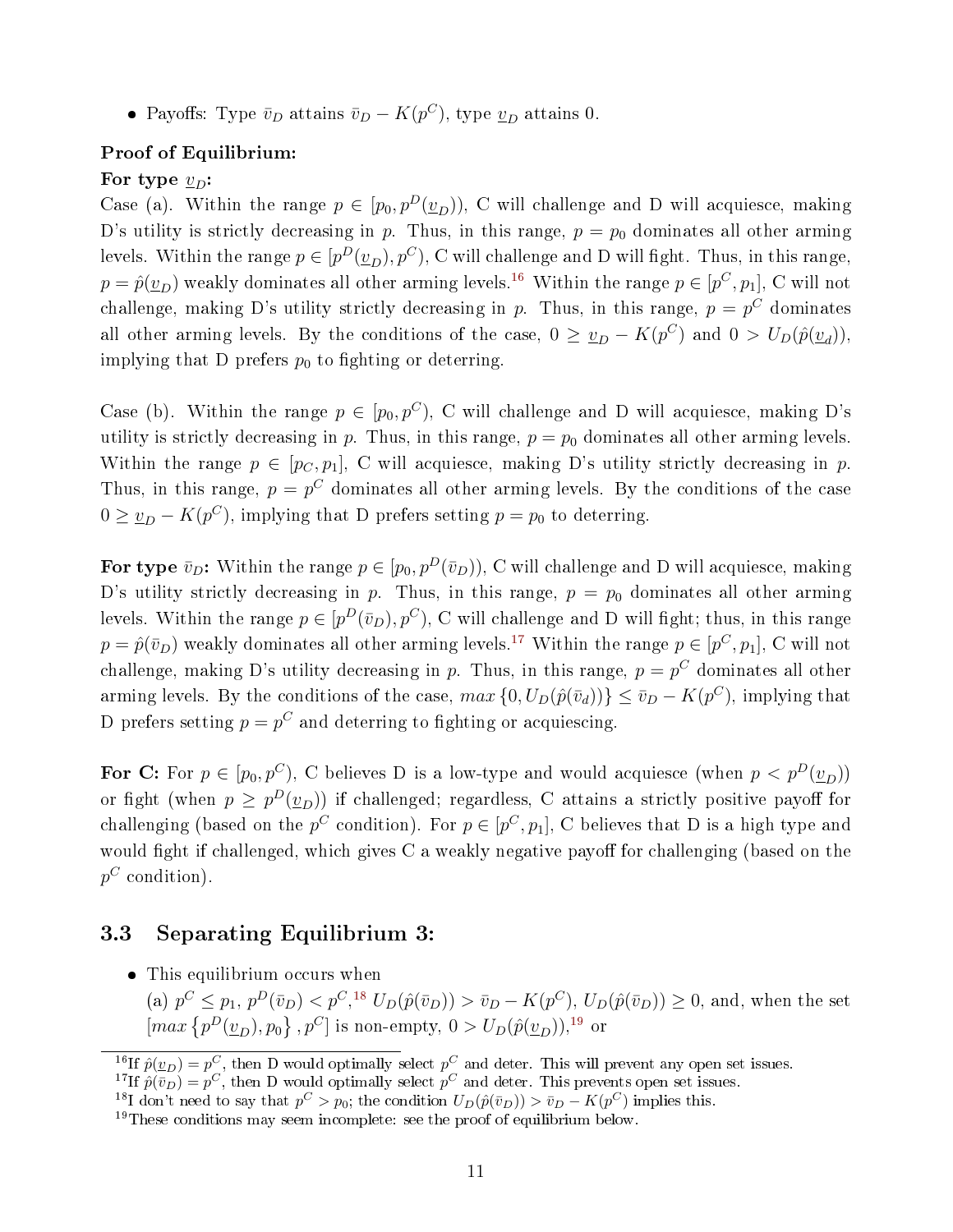(b)  $p^C > p_1$ ,  $0 \le U_D(\hat{p}(\bar{v}_d))$ , and  $0 > U_D(\hat{p}(\underline{v}_D))^{20}$  $0 > U_D(\hat{p}(\underline{v}_D))^{20}$  $0 > U_D(\hat{p}(\underline{v}_D))^{20}$ 

- Type  $\bar{v}_D$  selects  $p = \hat{p}(\bar{v}_d)$ , and type  $\underline{v}_D$  selects  $p = p_0$ .
- C will challenge for all  $p < p^C$ , and will not challenge for all  $p \ge p^C$ . Note in Case (b), C always challenges.
- Type  $\underline{v}_D$  (who is challenged) will not escalate. Type  $\overline{v}_D$  (who is challenged) will escalate.
- C's Beliefs: If  $p < \hat{p}(\bar{v}_d)$ , then C believes D is low-type with probability 1. If  $p \geq \hat{p}(\bar{v}_d)$ , then C believes D is high-type with probability 1.
- Payoffs: Type  $\bar{v}_D$  attains  $U_D(\hat{p}(\bar{v}_D))$ , type  $\underline{v}_D$  attains 0.

#### Proof of Equilibrium:

For type  $v_D$ :

Case (a),

Case (a.1). In addition to the equilibrium conditions on case (a), assume  $p^C > p^D(\underline{v}_D)$  and  $\underline{v}_D - K(p^D(\underline{v}_D)) < 0.$  Within the range  $p \in [p_0, p^D(\underline{v}_D))$ , C will challenge and D will acquiesce, making D's utility strictly decreasing in p. Thus, in this range,  $p = p_0$  dominates all other arming levels. Within the range  $p \in [p^D(\underline{v}_D), p^C)$ , C will challenge and D will fight. Thus, in this range,  $p = \hat{p}(\underline{v}_D)$  weakly dominates all other arming levels.<sup>[21](#page-11-1)</sup> Within the range  $p \in [p^C, p_1]$ , C will not challenge, making D's utility decreasing in p. Thus, in this range,  $p = p^C$  dominates all other arming levels. By the conditions of the case,  $0 > U_D(\hat{p}(\underline{v}_D))$ , implying that D prefers  $p_0$  to fighting. Additionally, I can use the conditions of this sub-case  $p^C > p^D(\underline{v}_D)$  and  $\nu_D - K(p^D(\underline{v}_D)) < 0$ , which together imply  $\nu_D - K(p^C) < 0$ , or that D prefers setting  $p = p_0$ and acquiescing to setting  $p = p^C$  and deterring.

Case (a.2). In addition to the equilibrium conditions on case (a), assume  $p^C > p^D(\underline{v}_D)$  and  $\nu_D - K(p^D(\underline{v}_D)) \geq 0$ . This proof is identical up to the point before demonstrating that D prefers setting  $p = p_0$  and acquiescing to setting  $p = p^C$  and deterring. As I showed in Lemma 1, within the parameter set where  $p^C > p^D(\underline{v}_D)$  and  $\underline{v}_D - K(p^D(\underline{v}_D)) \geq 0$ , D's selected  $p^*$  is non-decreasing in  $v_D$ . Thus, because high types optimally fight (as I discuss below), low-types would never prefer setting  $p = p^C$  and deterring. And, because  $0 > U_D(\hat{p}(\underline{v}_D))$ , low types still prefer acquiescing.

Case (a.3) In addition to the equilibrium conditions on case (a), assume  $p^D(\underline{v}_D) \geq p^C$ . Within the range  $p \in [p_0, p^C)$ , C will challenge and D will acquiesce, making D's utility strictly decreasing in p. Thus, in this range,  $p = p_0$  dominates all other arming levels. Within the range  $p\in[p^C,p_1]$ , C will not challenge, making D's utility decreasing in  $p$ . Thus, in this range,  $p=p^C$ 

<span id="page-11-0"></span><sup>&</sup>lt;sup>20</sup>The set  $\left[\max\left\{p^D(\underline{v}_D), p_0\right\}, p_1\right]$  is never empty.

<span id="page-11-1"></span><sup>&</sup>lt;sup>21</sup>If  $\hat{p}(\underline{v}_D) = p^C$ , then D would optimally select  $p^C$  and deter. This will prevent any open set issues.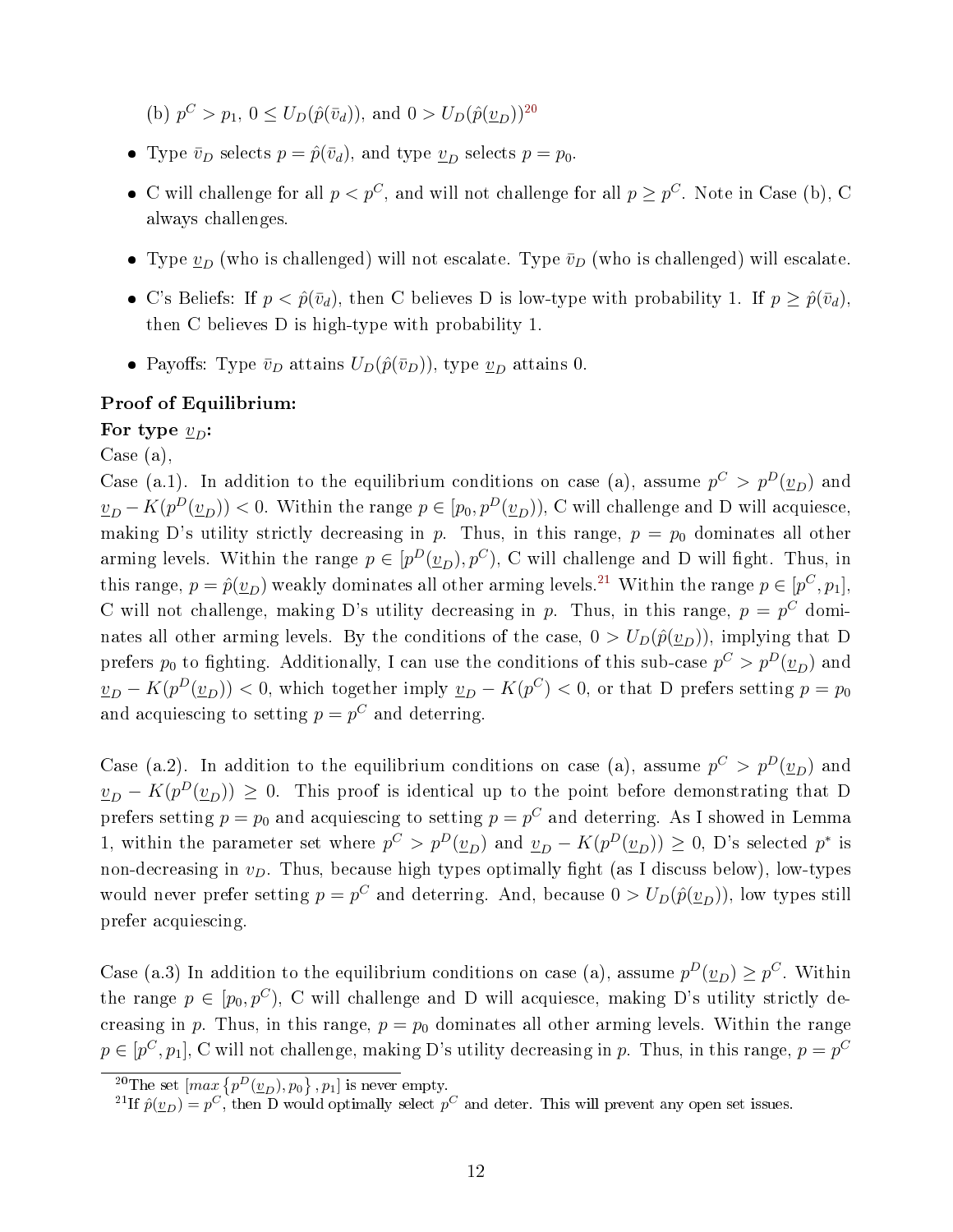dominates all other arming levels. I can demonstrate that low-type D's always prefer setting  $p = p_0$  to  $p = p^C$ . Starting with  $U_D(\hat{p}(\bar{v}_D)) > \bar{v}_D - K(p^C)$ , which is given by the conditions of the case, I use the definition of  $U_D(\hat{p}(\bar{v}_D))$  to say

$$
-\frac{\hat{p}(\bar{v}_D)(1-\hat{p}(\bar{v}_D))}{\alpha+n\hat{p}(\bar{v}_D)(1-\hat{p}(\bar{v}_D))} (nN_D+c_D) + \frac{\alpha \hat{p}(\bar{v}_D)}{\alpha+n\hat{p}(\bar{v}_D)(1-\hat{p}(\bar{v}_D))} \bar{v}_D - K(\hat{p}(\bar{v}_D)) > \bar{v}_D - K(p^C).
$$

Because  $\frac{\alpha \hat{p}(\bar{v}_D)}{\alpha + n \hat{p}(\bar{v}_D)(1-\hat{p}(\bar{v}_D))} (\bar{v}_D - \underline{v}_D) < \bar{v}_D - \underline{v}_D$ , I can say

$$
-\frac{\hat{p}(\bar{v}_D)(1-\hat{p}(\bar{v}_D))}{\alpha+n\hat{p}(\bar{v}_D)(1-\hat{p}(\bar{v}_D))} (nN_D+c_D) + \frac{\alpha \hat{p}(\bar{v}_D)}{\alpha+n\hat{p}(\bar{v}_D)(1-\hat{p}(\bar{v}_D))} \underline{v}_D - K(\hat{p}(\bar{v}_D)) > \underline{v}_D - K(p^C).
$$

As how  $\hat{p}(\bar{v}_D)$  is defined, it must be that  $\hat{p}(\bar{v}_D) \leq p^C$ , implying (by the conditions of case a.3 and transitivity)  $\hat{p}(\bar{v}_D) \leq p^D(\underline{v}_D)$ . Thus, from how  $p^D(\underline{v}_D)$  is defined, the following expression involving  $\hat{p}(\bar{v}_D)$  must hold:  $-\frac{\hat{p}(\bar{v}_D)(1-\hat{p}(\bar{v}_D))}{\alpha + n\hat{p}(\bar{v}_D)(1-\hat{p}(\bar{v}_D))}$   $(nN_D + c_D) + \frac{\alpha \hat{p}(\bar{v}_D)}{\alpha + n\hat{p}(\bar{v}_D)(1-\hat{p}(\bar{v}_D))}$   $v_D \le 0$ . This in turn implies

$$
0 - K(\hat{p}(\bar{v}_D)) > \underline{v}_D - K(p^C),
$$

or  $0 > v_D - K(p^C)$ . Thus, D prefers setting  $p = p_0$  and acquiescing to  $p = p^C$  and deterring.

#### Case b.

−

Case (b.1) In addition to the equilibrium conditions on case (b), assume  $p_1 \geq p^D(\underline{v}_D)$ . Within the range  $p \in [p_0, p^D(\underline{v}_D))$ , C will challenge and D will acquiesce, making D's utility strictly decreasing in p. Thus, in this range,  $p = p_0$  dominates all other arming levels. Within the range  $p \in [p^D(\underline{v}_D), p_1]$  C will challenge and D will fight. Thus, in this range,  $p = \hat{p}(\underline{v}_D)$  weakly dominates all other arming levels. By the conditions of the case,  $0 > U_D(\hat{p}(\underline{v}_d))$ , implying that D prefers setting  $p = p_0$  to fighting.

Case (b.2)In addition to the equilibrium conditions on case (b), assume  $p_1 < p^D(\underline{v}_D)$ . Within the range  $p \in [p_0, p_1]$ , C will challenge and D will acquiesce, making D's utility is strictly decreasing in p. Thus, in this range,  $p = p_0$  dominates all other arming levels.

#### For type  $\bar{v}_D$ :

Case (a) Within the range  $p \in [p_0, p^D(\bar{v}_D))$ , C will challenge and D will acquiesce, making D's utility strictly decreasing in p. Thus, in this range,  $p = p_0$  dominates all other arming levels. Within the range  $p \in [p^D(\bar v_D), p^C)$ , C will challenge and D will fight. Thus, in this range,  $p = \hat{p}(\bar{v}_D)$  weakly dominates all other arming levels.<sup>[22](#page-12-0)</sup> Within the range  $p \in [p^C, p_1]$ , C will not challenge, making D's utility strictly decreasing in p. Thus, in this range,  $p = p^C$ dominates all other arming levels. By the conditions of the case,  $U_D(\hat{p}(\bar{v}_D)) > \bar{v}_D - K(p^C)$  and

<span id="page-12-0"></span><sup>&</sup>lt;sup>22</sup>If  $\hat{p}(\bar{v}_D) = p^C$ , then D would optimally select  $p^C$  and deter. This will prevent any open set issues.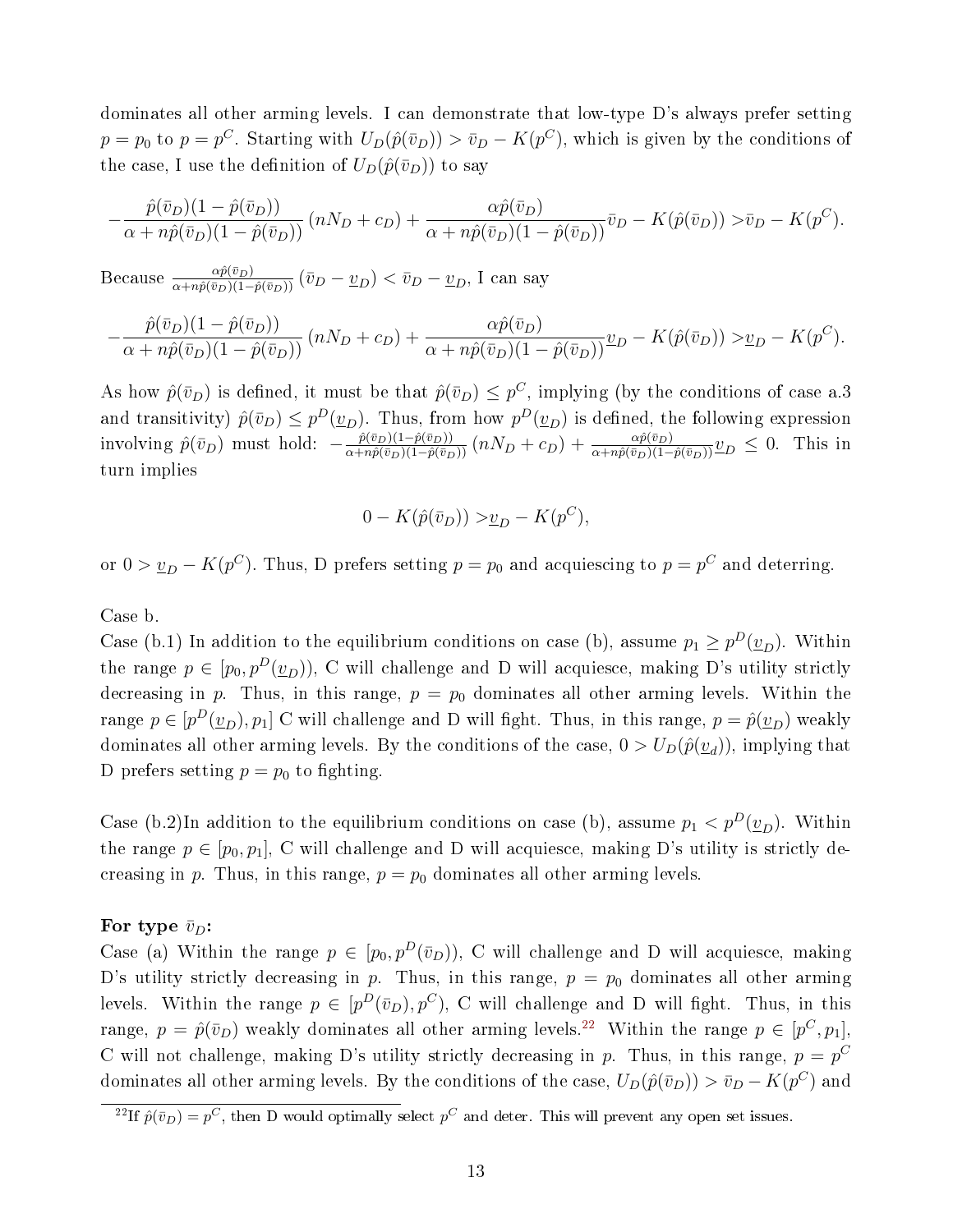$U_D(\hat{p}(\bar{v}_D)) \geq 0$ , implying that D prefers selecting  $p = \hat{p}(\bar{v}_D)$  and fighting.

Case (b) Within the range  $p \in [p_0, p^D(\bar{v}_D))$ , C will challenge and D will acquiesce, making D's utility strictly decreasing in p. Thus, in this range,  $p = p_0$  dominates all other arming levels. Within the range  $p \in [p^D(\bar{v}_D), p_1]$ , C will challenge and D will fight. Thus, in this range,  $p = \hat{p}(\bar{v}_D)$  weakly dominates all other arming levels. By the conditions of the case  $U_D(\hat{p}(\bar{v}_D)) \geq 0$ , D prefers selecting  $p = \hat{p}(\bar{v}_D)$  and fighting.

For C: For  $p \in [p_0, \hat{p}(\bar{v}_d))$ , C believes D is a low-type and would acquiesce if challenged, which gives C a strictly positive payoff for challenging (based on  $\hat{p}(\bar{v}_d) < p^C$ ).

Case (a) For  $p \in [\hat{p}(\bar{v}_d), p^C)$ , C believes that D is a high type and would fight if challenged, which gives C a weakly positive payoff for challenging (based on the  $p^C$  condition). For  $p \in [p^C, p_1]$ , C believes that  $D$  is a high type and would fight if challenged, which gives  $C$  a weakly negative payoff for challenging (based on the  $p^C$  condition).

Case (b) For  $p \in [\hat{p}(\bar{v}_d), p_1)$ , C believes that D is a high type and would fight if challenged. which gives C a weakly positive payoff for challenging (based on the  $p_1 < p^C$  condition).

## <span id="page-13-0"></span>3.4 Separating Equilibrium 4

- This equilibrium occurs when (a)  $p^C \n\t\leq p^D(\bar{v}_D), \underline{v}_D - K(p^D(\bar{v}_D)) > 0, \underline{v}_D - K(p^D(\underline{v}_D)) \leq 0$ , and, if  $\tilde{P}$  is non-empty,  $\underline{v}_D - K(\tilde{p}) \leq 0$ (b)  $p^C > p^D(\bar{v}_D)$ ,  $\underline{v}_D - K(p^C) > 0$ ,  $\underline{v}_D - K(p^D(\underline{v}_D)) \leq 0$ , and, if  $\tilde{P}$  is non-empty,  $v_D - K(\tilde{p}) \leq 0$
- Type  $\bar{v}_D$  selects  $p = \bar{p}$ , and type  $\underline{v}_D$  selects  $p = p_0$ .
- C will challenge for all  $p < \bar{p}$ , and will not challenge for all  $p ≥ \bar{p}$ .
- Type  $\underline{v}_D$  (who is challenged) will not escalate. Type  $\overline{v}_D$  is not challenged..
- C's Beliefs: If  $p < \bar{p}$ , then C believes D is low-type with probability 1. If  $p ≥ \bar{p}$ , then C believes D is high-type with probability 1.
- Payoffs: Type  $\bar{v}_D$  attains  $\bar{v}_D K(\bar{p})$ , type  $\underline{v}_D$  attains 0.

### Proof of Equilibrium:<sup>[23](#page-13-1)</sup>

For type  $v_D$ : Within the range  $p \in [p_0, \bar{p})$ , C will challenge and D will acquiesce, making D's

<span id="page-13-1"></span> $^{23}$ This one looks like it shouldn't be like this, but the proofs of these two cases are the same. Because  $\nu_D - K\left(p^D(\underline{v}_D)\right) \leq 0$ , in both cases I can say that  $p^D(\underline{v}_D) > p^C$ . So what matters here is the value where low type D's drop out, so long that the p is above  $p^D(\bar v_D)$ , and this will hold in both cases.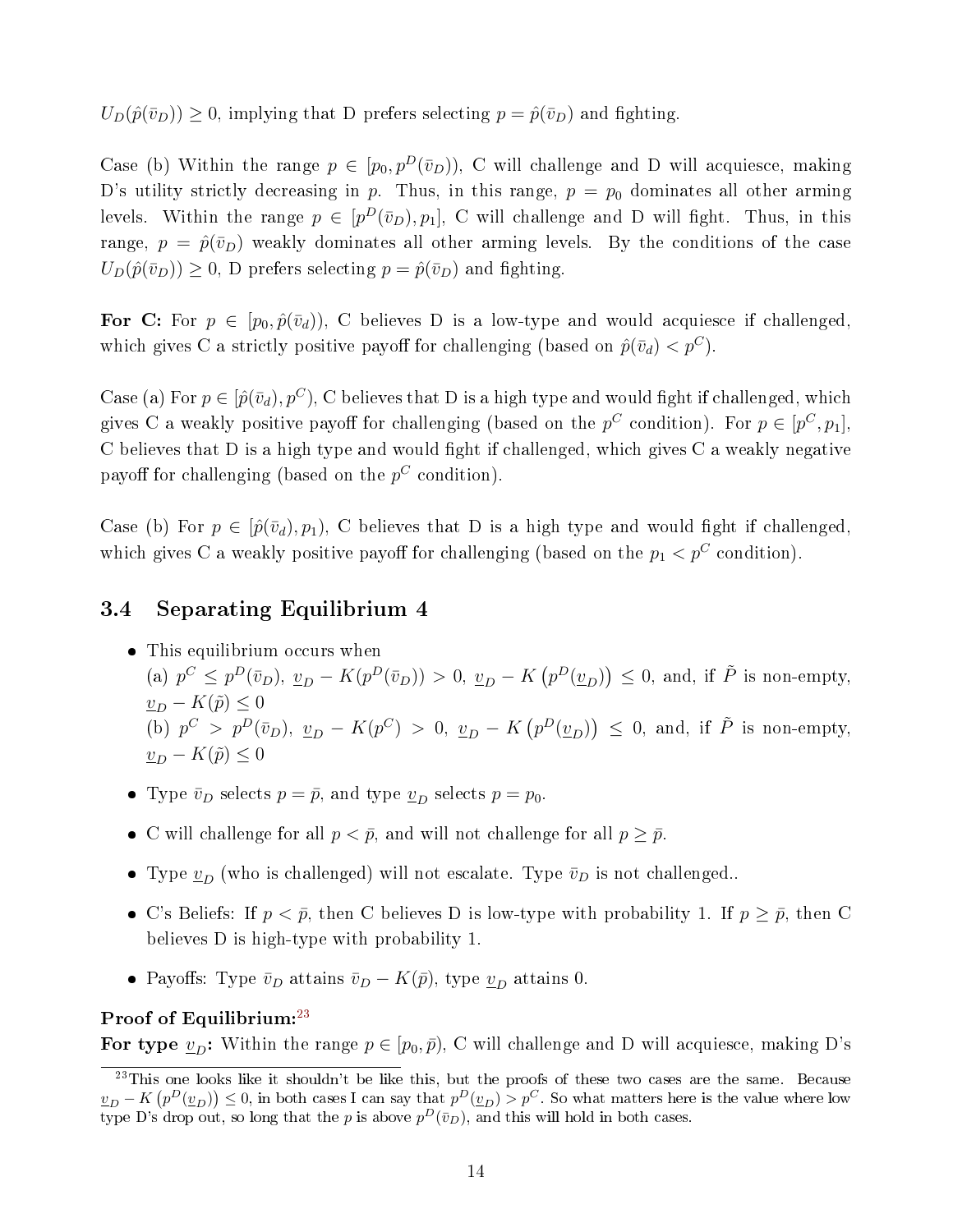utility strictly decreasing in p. Thus, in this range,  $p = p_0$  dominates all other arming levels. For any  $p \in [\bar{p}, p_1]$ , C will not challenge, making D's utility strictly decreasing in p. Thus, in this range,  $p = \bar{p}$  dominates all other arming levels. By it's definition,  $v_D - K(\bar{p}) = 0$ , meaning low-type D's weakly prefer selecting  $p = p_0$  and acquiescing to  $p = \bar{p}$  and bluffing.

For type  $\bar{v}_D$ : Within the range  $p \in [p_0, p^D(\bar{v}_D))$ , C will challenge and D will acquiesce, making D's utility strictly decreasing in p. Thus, in this range,  $p = p_0$  dominates all other arming levels. Within the range  $p \in [p^D(\bar{v}_D), \bar{p})$ , C will challenge and D will fight. Thus, in this range, there exists some arming level or set of arming levels that dominates all others.<sup>[24](#page-14-0)</sup> Within the range  $p \in [\bar{p}, p_1], C$  will not challenge, making D's utility strictly decreasing in p. Thus, in this range,  $p = \bar{p}$  dominates all other arming levels. Because  $\underline{v}_D - K(\bar{p}) = 0$ , it must be that  $\bar{v}_D - K(\bar{p}) > 0$ , meaning D prefers arming to  $p = \bar{p}$  to setting  $p = p_0$ . To demonstrate that D prefers setting  $p = \bar{p}$  to fighting, I must first define the value  $\dot{p}$  as type  $\bar{v}_D$ 's optimal arming level conditional on the high type looking to fight, or

$$
\dot{p} \in argmax_{p \in [p^D(\bar{v}_D), \bar{p}]} \left\{ -\frac{p(1-p)}{\alpha + np(1-p)} \left( nN_D + c_D \right) + \frac{\alpha p}{\alpha + np(1-p)} \bar{v}_D - K(p) \right\}.
$$

Note that because  $\underline{v}_D - K(\overline{p}) = 0$  and  $\underline{v}_D - K(p^D(\underline{v}_D)) \leq 0$ , it must be that  $\overline{p} \leq p^D(\underline{v}_D)$ , meaning  $\dot{p} \leq p^D(\underline{v}_D)$ .

I start with a condition which follows from how  $\bar{p}$  is defined:

$$
\underline{v}_D - K(\bar{p}) = 0.
$$

Using that  $\dot{p} \leq p^D(\underline{v}_D)$ , it must be that

$$
\underline{v}_D - K(\bar{p}) \ge -\frac{\dot{p}(1-\dot{p})}{\alpha + n\dot{p}(1-\dot{p})} \left( nN_D + c_D \right) + \frac{\alpha \dot{p}}{\alpha + n\dot{p}(1-\dot{p})} \underline{v}_D - K(\dot{p}).
$$

Because  $\bar{v}_D - \underline{v}_D > (\bar{v}_D - \underline{v}_D) \left( \frac{\alpha \dot{p}}{\alpha + n \dot{p}(\alpha)} \right)$  $\frac{\alpha \dot{p}}{\alpha + n \dot{p}(1-\dot{p})}$ ), I can say

$$
\bar{v}_D - K(\bar{p}) \ge -\frac{\dot{p}(1-\dot{p})}{\alpha + n\dot{p}(1-\dot{p})} \left( nN_D + c_D \right) + \frac{\alpha \dot{p}}{\alpha + n\dot{p}(1-\dot{p})} \bar{v}_D - K(\dot{p}),
$$

which implies that D always prefers setting  $p = \bar{p}$  and deterring to selecting  $p = \dot{p}$  and fighting.

For C: For  $p \in [p_0, \bar{p})$ , C believes D is a low-type and would acquiesce if challenged, which

<span id="page-14-0"></span><sup>&</sup>lt;sup>24</sup>Note that this will not be  $p = \hat{p}(\bar{v}_D)$  because the utility function is optimized over a different domain. Also, following the rationale discussed in prior footnotes, there will not be open set issues here.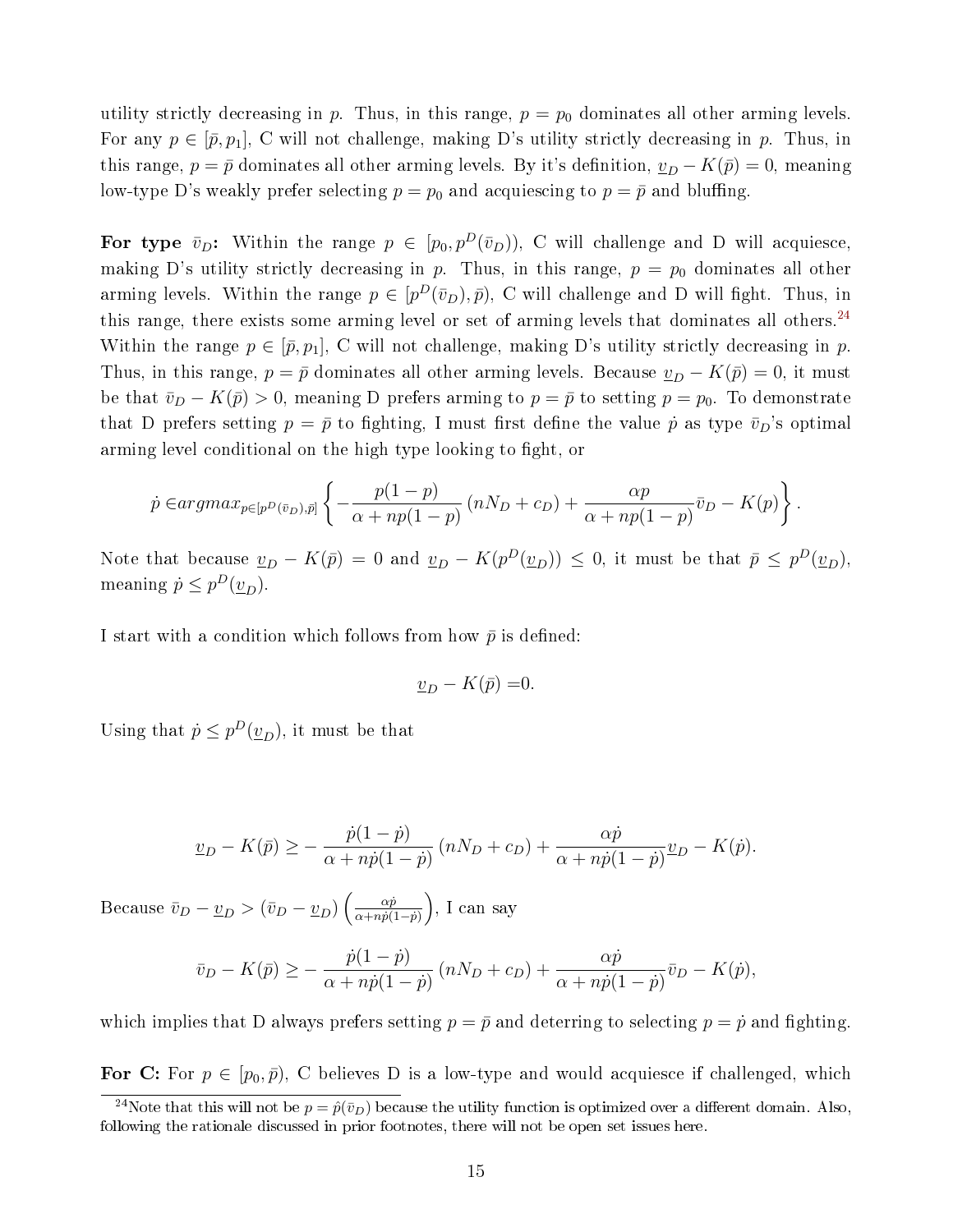gives C a strictly positive payoff. For  $p \in [\bar{p}, p_1]$ , C believes D is a high-type and would fight if challenged. For both cases,  $\bar{p} \ge p^C, ^{25}$  $\bar{p} \ge p^C, ^{25}$  $\bar{p} \ge p^C, ^{25}$  meaning C would prefer to acquiesce rather than fight with arming level  $\bar{p}$ .

## <span id="page-15-0"></span>3.5 Separating Equilibrium 5:

- This equilibrium occurs when (a)  $p^C \leq p_1$ ,  $max\{p^D(\underline{v}_D), p_0\} < p^C$ ,  $U_D(\hat{p}(\bar{v}_D)) > \bar{v}_D - K(p^C)$ , and  $U_D(\hat{p}(\underline{v}_D)) \geq 0$ , or<sup>[26](#page-15-2)</sup> (b)  $p^C > p_1$  and  $0 \le U_D(\hat{p}(\underline{v}_D))$ .<sup>[27](#page-15-3)</sup>
- Type  $\bar{v}_D$  selects  $p = \hat{p}(\bar{v}_D)$ , and type  $\underline{v}_D$  selects  $p = \hat{p}(\underline{v}_D)$ .
- C will challenge for all  $p < p^C$ , and will not challenge for all  $p \geq p^C$ .
- Both types will escalate when challenged.
- C's Beliefs: If  $p < \hat{p}(\bar{v}_D)$ , then C believes D is low-type with probability 1. If  $p ≥ \hat{p}(\bar{v}_D)$ , then C believes D is high-type with probability 1.
- Payoffs: Type  $\bar{v}_D$  attains  $U_D(\hat{p}(\bar{v}_D))$ , type  $\underline{v}_D$  attains  $U_D(\hat{p}(\underline{v}_D))$ .

#### Proof of Equilibrium

Case (a).

For type  $\underline{v}_D$ : Within the range  $p \in [p_0, p^D(\underline{v}_D))$ , C will challenge and D will acquiesce, making D's utility strictly decreasing in p. Thus, in this range,  $p = p_0$  dominates all other arming levels. Within the range  $p \in [p^D(\underline{v}_D), p^C)$ , C will challenge and D will fight. Thus, in this range,  $p = \hat{p}(\underline{v}_D)$  weakly dominates all other arming levels. Within the range  $p \in [p^C, p_1]$ , C will not challenge, making D's utility strictly decreasing in p. Thus, in this range,  $p = p^C$ dominates all other arming levels. By the conditions of the case,  $U_D(\hat{p}(\underline{v}_D)) \geq 0$ , implying that D prefers setting  $p = \hat{p}(\underline{v}_D)$  and fighting to  $p = p_0$  and acquiescing. The remainder relies on utilizing Lemma 1. I must show that the above conditions imply  $\underline{v}_D - K(p^D(\underline{v}_D)) > 0$ , which is needed for Lemma 1 to apply. Using  $U_D(\hat{p}(\underline{v}_D)) \geq 0$ , I can say

$$
-\frac{\hat{p}(\underline{v}_D)(1-\hat{p}(\underline{v}_D))}{\alpha+n\hat{p}(\underline{v}_D)(1-\hat{p}(\underline{v}_D))} (nN_D+c_D) + \frac{\alpha \hat{p}(\underline{v}_D)}{\alpha+n\hat{p}(\underline{v}_D)(1-\hat{p}(\underline{v}_D))} \underline{v}_D - K(\hat{p}(\underline{v}_D)) \ge 0,
$$

which implies

$$
\underline{v}_D - K(\hat{p}(\underline{v}_D)) > 0.
$$

<span id="page-15-1"></span><sup>&</sup>lt;sup>25</sup>In case (a), this follows from how  $\bar{p}$  is defined and  $p^C \leq p^D(\bar{v}_D)$  and  $\underline{v}_D - K(p^D(\bar{v}_D)) > 0$ . In case (b), this follows from how  $\bar{p}$  is defined and  $\underline{v}_D - K(p^C) > 0$ .

<span id="page-15-2"></span><sup>&</sup>lt;sup>26</sup>Note that based on Lemma 1, I know high-type D's would never play  $p_0$ , so I don't need to define  $U_D(\hat{p}(\bar{v}_D)) \geq 0.$ 

<span id="page-15-3"></span> $^{27}$ Recall  $p^D(\underline{v}_D) \leq p_1$ . Also, based on Lemma 1, high-type D's would never play  $p_0$ , so I don't need to define  $U_D(\hat{p}(\bar{v}_D)) \geq 0.$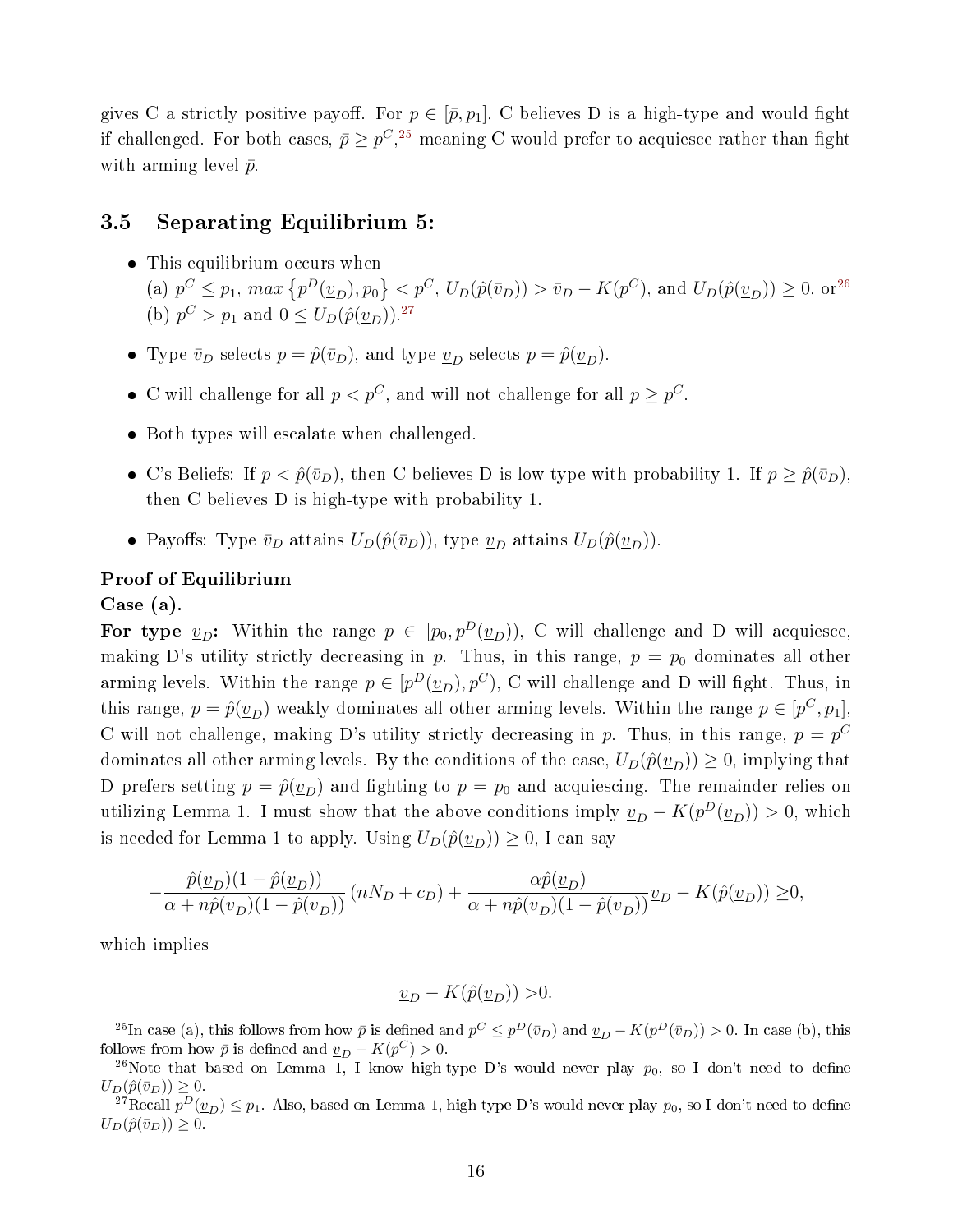Because (by definition)  $\hat{p}(\underline{v}_D) \in [p^D(\underline{v}_D), p^C]$ , I can say

$$
\underline{v}_D - K(p^D(\underline{v}_D)) > 0.
$$

Thus, Lemma 1 can apply here. Because high types prefer setting  $p = \hat{p}(\bar{v}_D)$  and fighting to setting  $p = p^C$  and deterring, low-types will never set  $p = p^C$ .

For type  $\bar{v}_D$ : Within the range  $p \in [p_0, p^D(\bar{v}_D))$ , C will challenge and D will acquiesce, making D's utility strictly decreasing in p. Thus, in this range,  $p = p_0$  dominates all other arming levels. Within the range  $p \in [p^D(\bar{v}_D), p^C)$ , C will challenge and D will fight; thus, in this range  $p = \hat{p}(\bar{v}_D)$  weakly dominates all other arming levels.<sup>[28](#page-16-1)</sup> Within the range  $p \in [p^C, p_1]$ , C will not challenge, making D's utility decreasing in p. Thus, in this range,  $p = p^C$  dominates all other arming levels. By the conditions of the case,  $U_D(\hat{p}(\bar{v}_D)) > \bar{v}_D - K(p^C)$  and  $U_D(\hat{p}(\bar{v}_D)) \geq 0$ implying that D prefers selecting  $\hat{p}(\bar{v}_D)$  and fighting to deterring or acquiescing.

For C: For  $p \in [p_0, \hat{p}(\bar{v}_d))$ , C believes D is a low-type and would acquiesce or fight if challenged, which gives C a strictly positive payoff for challenging (based on  $\hat{p}(\bar{v}_d) < p^C$ ). For  $p \in [\hat{p}(\bar{v}_d), p^C)$ , C believes that D is a high type and would fight if challenged, which gives C a weakly positive payoff for challenging (based on the  $p^C$  condition). For  $p \in [p^C, p_1]$ , C believes that D is a high type and would fight if challenged, which gives  $C$  a weakly negative payoff for challenging (based on the  $p^C$  condition).

**Case (b)**. The proof is nearly identical, other than D can no longer select some  $p \geq p^C$ and deter C.

# <span id="page-16-0"></span>3.6 Separating Equilibrium 6:

- This equilibrium occurs when  $p^D(\underline{v}_D) < p^C$ ,  $p^C \leq p_1$ ,  $\overline{v}_D K(p^C) \geq U_D(\hat{p}(\overline{v}_D))$ ,  $U_D(\hat{p}(\underline{v}_D)) \geq$ 0 and  $U_D(\hat{p}(\underline{v}_D)) > \underline{v}_D - K(p^C)^{29}$  $U_D(\hat{p}(\underline{v}_D)) > \underline{v}_D - K(p^C)^{29}$  $U_D(\hat{p}(\underline{v}_D)) > \underline{v}_D - K(p^C)^{29}$
- Type  $\bar{v}_D$  selects  $p = p^C$ , and type  $\underline{v}_D$  selects  $p = \hat{p}(\underline{v}_D)$ .
- C will challenge for all  $p < p^C$ , and will not challenge for all  $p \ge p^C$ .
- When challenged, low-types will escalate
- C's Beliefs: If  $p < p^C$ , then C believes D is low-type with probability 1. If  $p \geq p^C$ , then C believes D is high-type with probability 1.
- Payoffs: Type  $\bar{v}_D$  attains  $\bar{v}_D K(p^C)$ , type  $\underline{v}_D$  attains  $U_D(\hat{p}(\underline{v}_D))$ .

<span id="page-16-2"></span><span id="page-16-1"></span><sup>&</sup>lt;sup>28</sup>If  $\hat{p}(\bar{v}_D) = p^C$ , then D would optimally select  $p^C$  and deter. This will prevent any open set issues. <sup>29</sup>This last condition inplies that  $p_0 < p^C$ .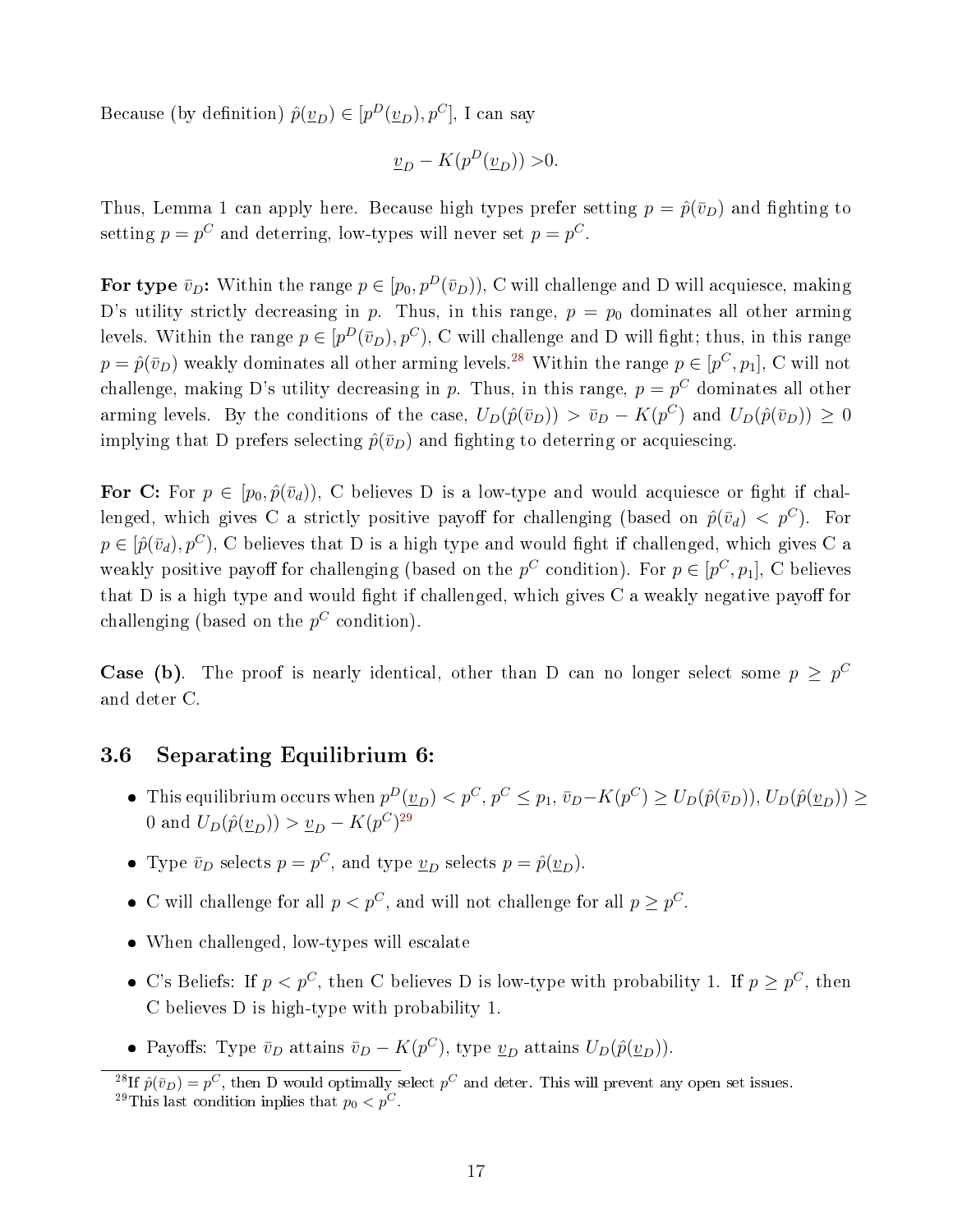#### Proof of equilibrium:

For type  $\underline{v}_D$ : Within the range  $p \in [p_0, p^D(\underline{v}_D))$ , C will challenge and D will acquiesce, making D's utility strictly decreasing in p. Thus, in this range,  $p = p_0$  dominates all other arming levels. Within the range  $p \in [p^D(\underline{v}_D), p^C)$ , C will challenge and D will fight. Thus, in this range,  $p = \hat{p}(\underline{v}_D)$  weakly dominates all other arming levels. Within the range  $p \in [p^C, p_1]$ , C will not challenge, making D's utility strictly decreasing in p. Thus, in this range,  $p = p^C$  dominates all other arming levels. By the conditions of the case,  $U_D(\hat{p}(\underline{v}_D)) \ge 0$  and  $U_D(\hat{p}(\underline{v}_D)) > \underline{v}_D - K(p^C)$ , implying that D prefers setting  $p = \hat{p}(\underline{v}_D)$  and fighting to  $p = p_0$  and acquiescing or  $p^C$  and deterring.

For type  $\bar{v}_D$ : Within the range  $p \in [p_0, p^D(\bar{v}_D))$ , C will challenge and D will acquiesce, making D's utility strictly decreasing in p. Thus, in this range,  $p = p_0$  dominates all other arming levels. Within the range  $p \in [p^D(\bar v_D), p^C)$ , C will challenge and D will fight; thus, in this range  $p = \hat{p}(\bar{v}_D)$  weakly dominates all other arming levels.<sup>[30](#page-17-1)</sup> Within the range  $p \in [p^C, p_1]$ , C will not challenge, making D's utility decreasing in p. Thus, in this range,  $p = p^C$  dominates all other arming levels. By the conditions of the case,  $\bar{v}_D - K(p^C) \ge U_D(\hat{p}(\bar{v}_D))$ , implying that D prefers selecting  $p = p^C$  and deterring to selecting  $p = \hat{p}(\bar{v}_D)$  and fighting. And, as shown in the discussion of the Separating 5 equilibrium,  $U_D(\hat{p}(\underline{v}_D)) \ge 0$  implies that  $\underline{v}_D - K(p^D(\underline{v}_D)) > 0$ . This means that Separating 6 falls within conditions for Lemma 1. Thus, D will never select  $p = p_0$  and acquiesce because low types select  $p = \hat{p}(\underline{v}_D)$ .

For C: For  $p \in [p_0, p^C)$ , C believes D is a low-type and would either acquiesce if challenged or fight when challenged: both give C a strictly positive payoff for challenging. For  $p \in [p^C, p^1)$ ,  $C$  believes that  $D$  is a high type and would fight if challenged, which gives  $C$  a weakly negative payoff for challenging (based on the  $p^C$  condition).

## <span id="page-17-0"></span>3.7 Pooling Equilibrium 1:

- This equilibrium occurs when (a)  $p^C \leq p_1, p^D(\bar{v}_D) < p^C,$ <sup>[31](#page-17-2)</sup>,  $p_0 < p^D(\bar{v}_D), 0 > \bar{U}_D(\hat{p}(\bar{v}_d)), 0 > \bar{v}_D - K(p^C)$  or (b)  $p^C > p_1, p_0 < p^D(\bar{v}_D), 0 > \bar{U}_D(\hat{p}(\bar{v}_D))$
- Type  $\bar{v}_D$  selects  $p = p_0$ , and type  $\underline{v}_D$  selects  $p = p_0$ .
- C will challenge for all  $p < p^C$ , and will not challenge for all  $p \geq p^C$ .
- Neither type will escalate when challenged.
- C's Beliefs: If  $p = p_0$ , then C believes D is low-type with probability  $1 π$  and high-type

<span id="page-17-2"></span><span id="page-17-1"></span><sup>&</sup>lt;sup>30</sup>If  $\hat{p}(\bar{v}_D) = p^C$ , then D would optimally select  $p^C$  and deter. This will prevent any open set issues.

<sup>&</sup>lt;sup>31</sup>You need this condition based on parameter assumptions: otherwise, type  $\bar{v}_D$  would be willing to arm to  $p^D(\bar{v}_D)$  and this would deter C (or create some other strategic play).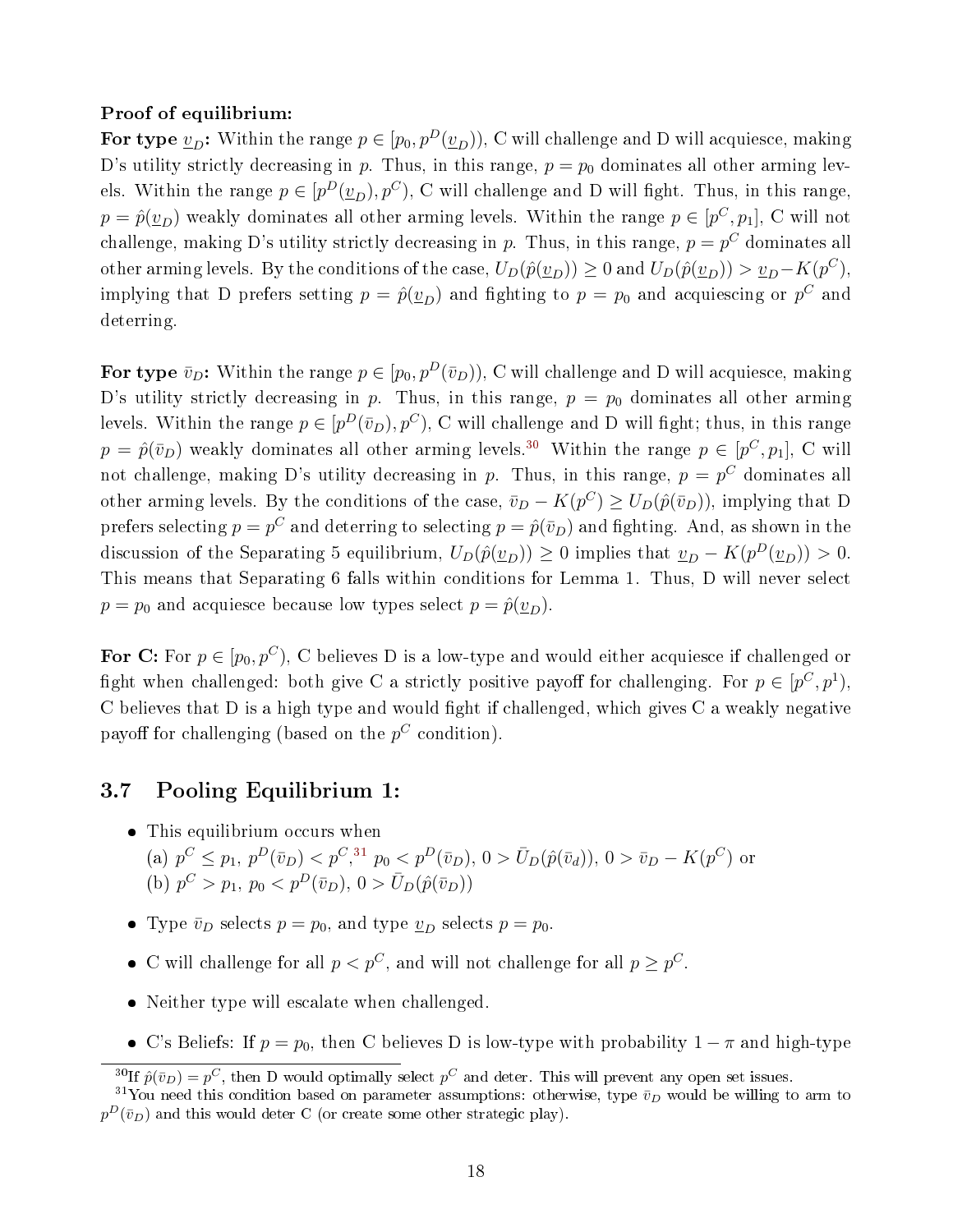with probability  $\pi$ . If  $p \neq p_0$  and  $p < p^C$ , then C believes D is low-type with probability 1. If  $p \geq p^C$ , then C believes D is high-type with probability 1.

• Payoffs: Type  $\bar{v}_D$  attains 0, type  $\underline{v}_D$  attains 0.

#### Proof of Equilibrium

Case (a).

#### For type  $v_D$ :

Case (a.1) In addition to the equilibrium conditions on case (a), assume that  $\hat{p}(\underline{v}_D) < p^C$ . Within the range  $p \in [p_0, p^D(\underline{v}_D))$ , C will challenge and D will acquiesce, making D's utility strictly decreasing in p. Thus, in this range,  $p = p_0$  dominates all other arming levels. Within the range  $p \in [p^D(\underline{v}_D), p^C)$ , C will challenge and D will fight. Thus, in this range,  $p = \hat{p}(\underline{v}_D)$ weakly dominates all other arming levels. Within the range  $p \in [p^C, p_1]$ , C will not challenge, making D's utility strictly decreasing in p. Thus, in this range,  $p = p^C$  dominates all other arming levels. Because high type D's prefer acquiescing to deterring  $(0 > \bar{v}_D - K(p^C))$ , it implies that low-types also prefer acquiescing to deterring. I can also show that type  $\underline{v}_D$  prefers setting  $p = p_0$  and acquiescing to fighting. I start with given condition  $0 > \bar{U}_D(\hat{p}(\bar{v}_d))$ , or

$$
0 > -\frac{\hat{p}(\bar{v}_D)(1-\hat{p}(\bar{v}_D))}{\alpha + n\hat{p}(\bar{v}_D)(1-\hat{p}(\bar{v}_D))} (nN_D + c_D) + \frac{\alpha \hat{p}(\bar{v}_D)}{\alpha + n\hat{p}(\bar{v}_D)(1-\hat{p}(\bar{v}_D))} \bar{v}_D - K(\hat{p}(\bar{v}_D)).
$$

Using that  $\hat{p}(\bar{v}_D)$  optimizes the expression on the right and using that  $\hat{p}(\underline{v}_D) \in [p^D(\bar{v}_D), p^C],$ <sup>[32](#page-18-0)</sup> I can also say

$$
0 > -\frac{\hat{p}(\underline{v}_D)(1-\hat{p}(\underline{v}_D))}{\alpha + n\hat{p}(\underline{v}_D)(1-\hat{p}(\underline{v}_D))} (nN_D + c_D) + \frac{\alpha \hat{p}(\underline{v}_D)}{\alpha + n\hat{p}(\underline{v}_D)(1-\hat{p}(\underline{v}_D))} \overline{v}_D - K(\hat{p}(\underline{v}_D)),
$$

and also

$$
0 \gt -\frac{\hat{p}(\underline{v}_D)(1-\hat{p}(\underline{v}_D))}{\alpha + n\hat{p}(\underline{v}_D)(1-\hat{p}(\underline{v}_D))} \left(nN_D + c_D\right) + \frac{\alpha \hat{p}(\underline{v}_D)}{\alpha + n\hat{p}(\underline{v}_D)(1-\hat{p}(\underline{v}_D))} \underline{v}_D - K(\hat{p}(\underline{v}_D)),
$$

Thus, type  $\underline{v}_D$  prefers setting  $p = p_0$  and acquiescing to fighting.

Case (a.2) In addition to the equilibrium conditions on case (a), assume that  $\hat{p}(\underline{v}_D) \geq p^C$ . Within the range  $p \in [p_0, p^C)$ , C will challenge and D will acquiesce, making D's utility strictly decreasing in p. Thus, in this range,  $p = p_0$  dominates all other arming levels. Within the range  $p \in [p^C, p_1]$ , C will not challenge, making D's utility strictly decreasing in p. Thus, in this range,  $p = p^C$  dominates all other arming levels. Because  $0 > \bar{v}_D - K(p^C)$ , it implies that type  $\underline{v}_D$  also prefers setting  $p = p_0$  and acquiescing to setting  $p = p^C$  and deterring.

<span id="page-18-0"></span>For type  $\bar{v}_D$ : Within the range  $p \in [p_0, p^D(\bar{v}_D))$ , C will challenge and D will acquiesce, <sup>32</sup>Because  $\hat{p}(\underline{v}_D) \in [p^D(\underline{v}_D), p^C], p^D(\overline{v}_D) < p^D(\underline{v}_D)$ , and  $\hat{p}(\underline{v}_D) < p^C$ .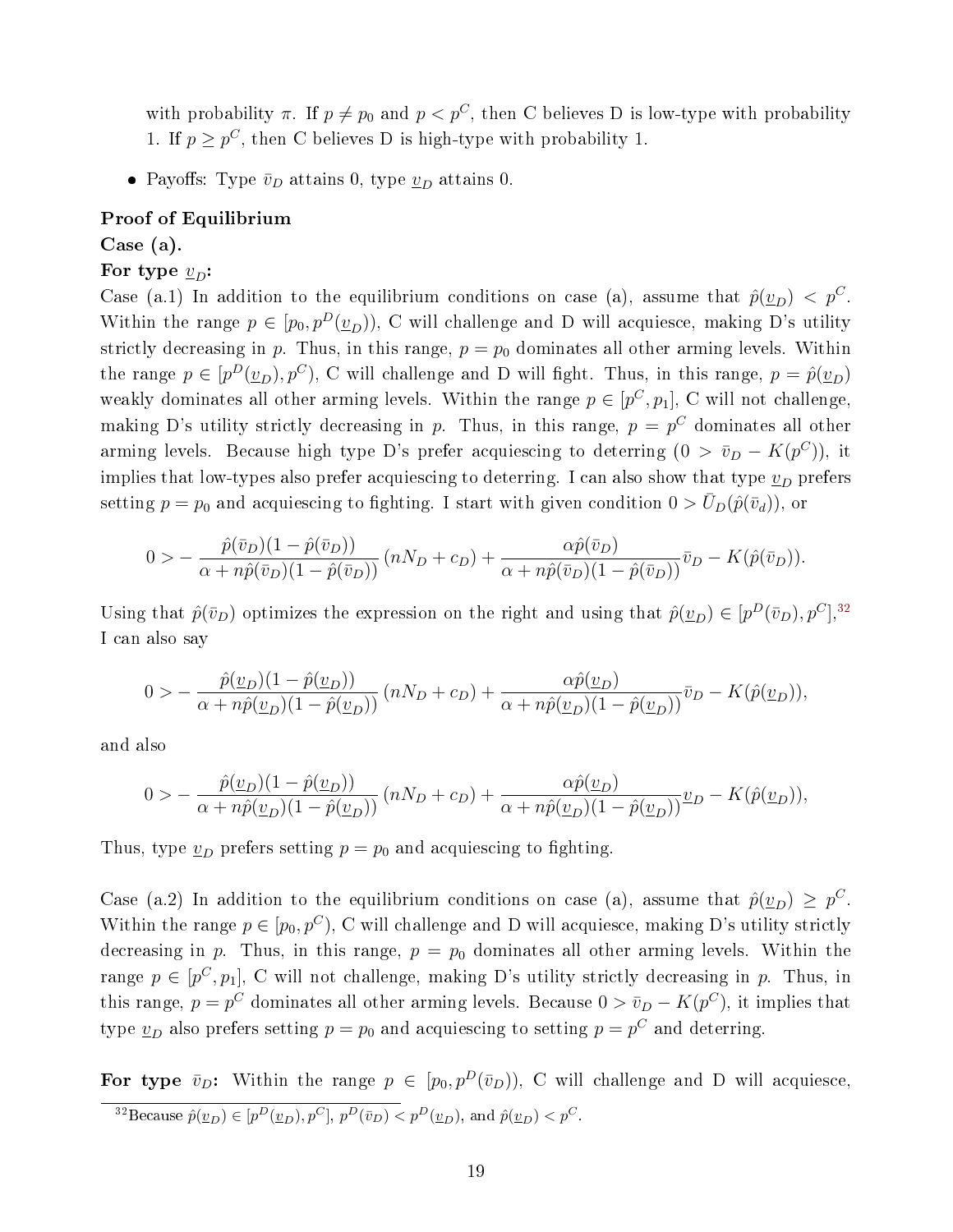making D's utility strictly decreasing in p. Thus, in this range,  $p = p_0$  dominates all other arming levels. Within the range  $p \in [p^D(\bar{v}_D), p^C)$ , C will challenge and D will fight; thus, in this range  $p = \hat{p}(\bar{v}_D)$  weakly dominates all other arming levels.<sup>[33](#page-19-1)</sup> Within the range  $p \in [p^C, p_1]$ , C will not challenge, making D's utility decreasing in p. Thus, in this range,  $p = p^C$  dominates all other arming levels. By the conditions of the case,  $0 > \bar{U}_D(\hat{p}(\bar{v}_d))$  and  $0 > \bar{v}_D - K(p^C)$ , implying that D prefers selecting  $p_0$  and acquiescing to fighting or deterring.

For C: For  $p = p_0$ , C believes both types of D are selecting this arming level; thus, C's beliefs on type are the prior distribution of type. For  $p \in (p_0, p^C)$ , C believes D is a low-type and would acquiesce or fight if challenged, either of which gives  $C$  a strictly positive payoff for challenging. For  $p \in [p^C, p_1]$ , C believes that D is a high type and would fight if challenged, which gives C a weakly negative payoff for challenging (based on the  $p^C$  condition).

**Case (b)**. The proof is nearly identical, other than D can no longer select some  $p \geq p^C$ and deter C, and C believes that D is a low type for selecting any  $p \in (p_0, p_1]$ .

# <span id="page-19-0"></span>3.8 Pooling Equilibrium 2:

- This equilibrium occurs when  $\underline{v}_D K(max\{p^D(\bar{v}_D), p_0\}) > 0, p^C \leq max\{p^D(\bar{v}_D), p_0\}$ ,and the set  $\tilde{P}$  is non-empty and  $\tilde{p} \leq max \{ p^D(\bar{v}_D), p_0 \},$
- Type  $\bar{v}_D$  selects  $p = max \{p^D(\bar{v}_D), p_0\}$ , and type  $\underline{v}_D$  selects  $p = max \{p^D(\bar{v}_D), p_0\}$ .
- C will not challenge when observing  $p \geq max \{p^D(\bar{v}_D), p_0\}$ . C will challenge when observing  $p < max \{p^D(\bar{v}_D), p_0\}.$
- Type  $\underline{v}_D$  (who is not challenged) would not escalate if challenged. Type  $\bar{v}_D$  (who is not challenged) would escalate if challenged.
- C's Beliefs: If  $p = max \{p^D(\bar{v}_D), p_0\}$ , then C believes D is low-type with probability  $1 - \pi$  and high-type with probability  $\pi$ . If  $p < max \{p^D(\bar{v}_D), p_0\}$ ,<sup>[34](#page-19-2)</sup> then C believes D is low-type with probability 1. If  $p > max\{p^D(\bar{v}_D), p_0\}$ , then C believes D is high-type with probability 1.
- Payoffs: Type  $\bar{v}_D$  attains  $\bar{v}_D K(max\{p^D(\bar{v}_D), p_0\})$ , type  $\underline{v}_D$  attains  $\underline{v}_D K(max\{p^D(\bar{v}_D), p_0\})$ .

### Proof of Equilibrium

#### For type  $v_D$ :

Case 1. In addition to the equilibrium conditions, also assume that  $p_0 < p^D(\bar{v}_D)$ . Within the range  $p \in [p_0, p^D(\bar{v}_D))$ , C will challenge and D will acquiesce, making D's utility strictly

<span id="page-19-2"></span><span id="page-19-1"></span><sup>&</sup>lt;sup>33</sup>If  $\hat{p}(\bar{v}_D) = p^C$ , then D would optimally select  $p^C$  and deter. This prevents open set issues over this range.

<sup>&</sup>lt;sup>34</sup>Needless to say this belief structure could describe non-feasible actions (when  $p_0 > p^D(\bar{v}_D)$ ). I keep this in place for simplicity.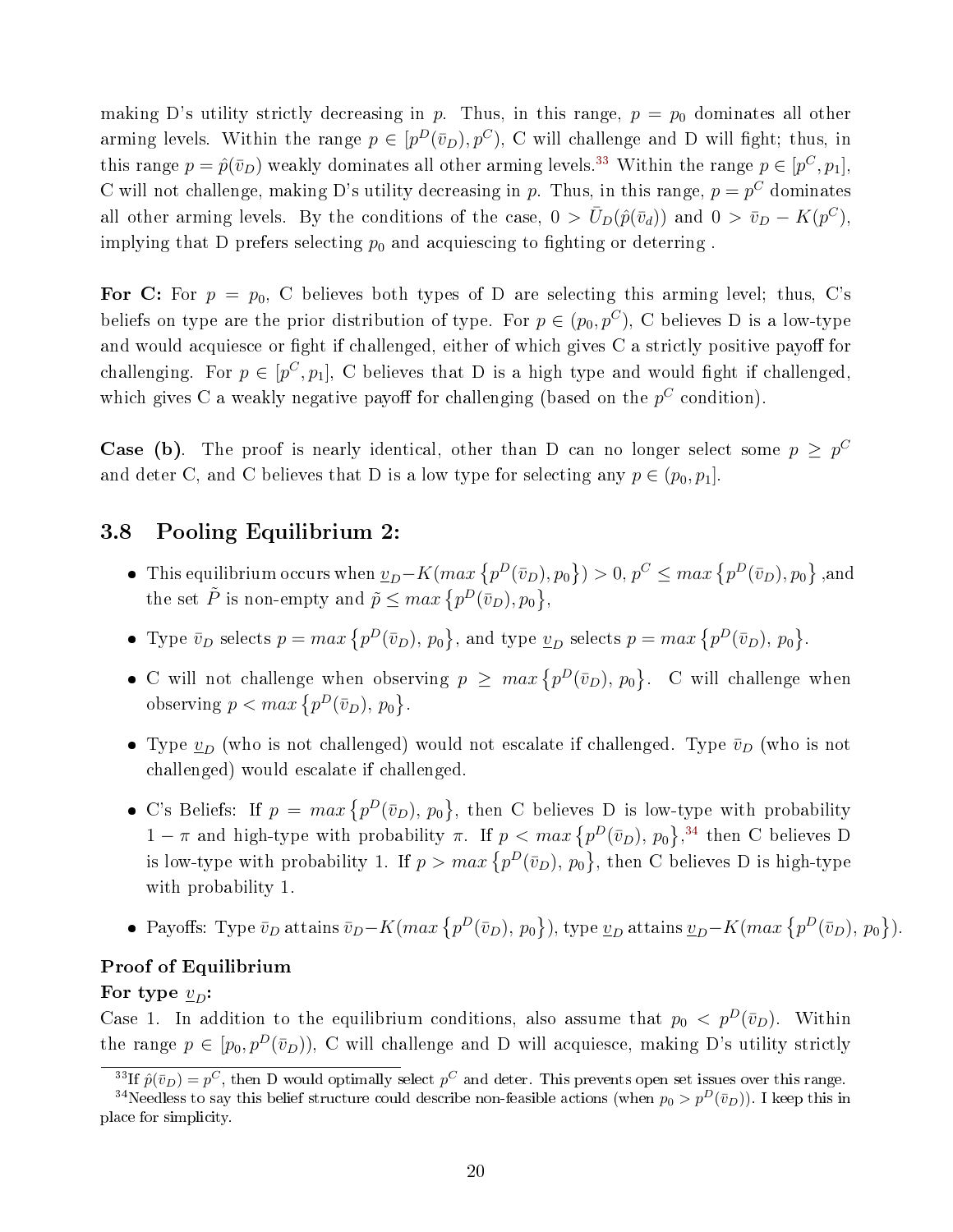decreasing in p. Thus, in this range,  $p = p_0$  dominates all other arming levels. Within the range  $p \in [p^D(\bar{v}_D), p_1]$ , C will not challenge. Thus, in this range,  $p = p^D(\bar{v}_D)$  dominates all other arming levels. By assumption  $\underline{v}_D - K(p^D(\bar{v}_D)) > 0$ , D prefers setting  $p = p^D(\bar{v}_D)$  and bluffing to setting  $p = p_0$  and acquiescing.<sup>[35](#page-20-1)</sup>

Case 2. Assume  $p_0 \geq p^D(\bar{v}_D)$ . For all  $p \in [p_0, p_1]$ , C will not challenge. Thus, in this range,  $p = p_0$  dominates all other arming levels.

#### For type  $\bar{v}_D$ :

Case 1. In addition to the equilibrium conditions, also assume that  $p_0 < p^D(\bar{v}_D)$ . Within the range  $p \in [p_0, p^D(\bar{v}_D))$ , C will challenge and D will acquiesce, making D's utility strictly decreasing in p. Thus, in this range,  $p = p_0$  dominates all other arming levels. Within the range  $p \in [p^D(\bar{v}_D), p_1]$ , C will not challenge. Thus, in this range,  $p = p^D(\bar{v}_D)$  dominates all other arming levels. By the Parameter Assumptions,  $\bar{v}_D - K(p^D(\bar{v}_D)) > 0$ , meaning D prefers setting  $p = p^D(\bar{v}_D)$  and bluffing to setting  $p = p_0$  and acquiescing.

Case 2. In addition to the equilibrium conditions, assume  $p_0 \geq p^D(\bar{v}_D)$ . For all  $p \in [p_0, p_1]$ , C will not challenge. Thus, in this range,  $p = p_0$  dominates all other arming levels.

For C: For  $p = max \{p^D(\bar{v}_D), p_0\}$ , C believes both types of D are selecting this arming level; thus, C's beliefs follow the given distribution. For  $p \in [p_0, p^D(\bar{v}_D))$  (whenever  $p_0 < p^D(\bar{v}_D)$ ), C believes D is a low-type and would acquiesce if challenged, which gives C a strictly positive payoff for challenging. For  $p \in (p^D(\bar{v}_D), p_1]$ , C believes that D is a high type and would fight if challenged, which gives C a weakly negative payoff for challenging (because  $p^C < p^D(\bar{v}_D)$ ).

## <span id="page-20-0"></span>3.9 Pooling Equilibrium 3:

- This equilibrium occurs when the set  $\tilde{P}$  is non-empty,  $\tilde{p} > max\left\{p^D(\bar{v}_D), p_0\right\}, \underline{v}_D K(\tilde{p}) >$ 0, and  $\tilde{p} < p^D(\underline{v}_D)^{36}$  $\tilde{p} < p^D(\underline{v}_D)^{36}$  $\tilde{p} < p^D(\underline{v}_D)^{36}$
- Type  $\bar{v}_D$  selects  $p = \tilde{p}$ , and type  $\underline{v}_D$  selects  $p = \tilde{p}$ .
- C will not challenge when observing  $p ≥ \tilde{p}$  and will challenge when observing  $p < \tilde{p}$ .
- Type  $\underline{v}_D$  (who is not challenged) would not escalate if challenged. Type  $\bar{v}_D$  (who is not challenged) would escalate if challenged.
- C's Beliefs: If  $p = \tilde{p}$ , then C believes D is low-type with probability  $1 \pi$  and high-type with probability  $\pi$ . If  $p < \tilde{p}$ , then C believes D is low-type with probability 1. If  $p > \tilde{p}$ , then C believes D is high-type with probability 1.

<span id="page-20-1"></span> $^{35}\text{Because }p^D(\bar{v}_D) < p^D(\underline{v}_D)$ , D prefers not fighting.

<span id="page-20-2"></span><sup>&</sup>lt;sup>36</sup>By transitivity, I can say  $\tilde{p} < p_1$ .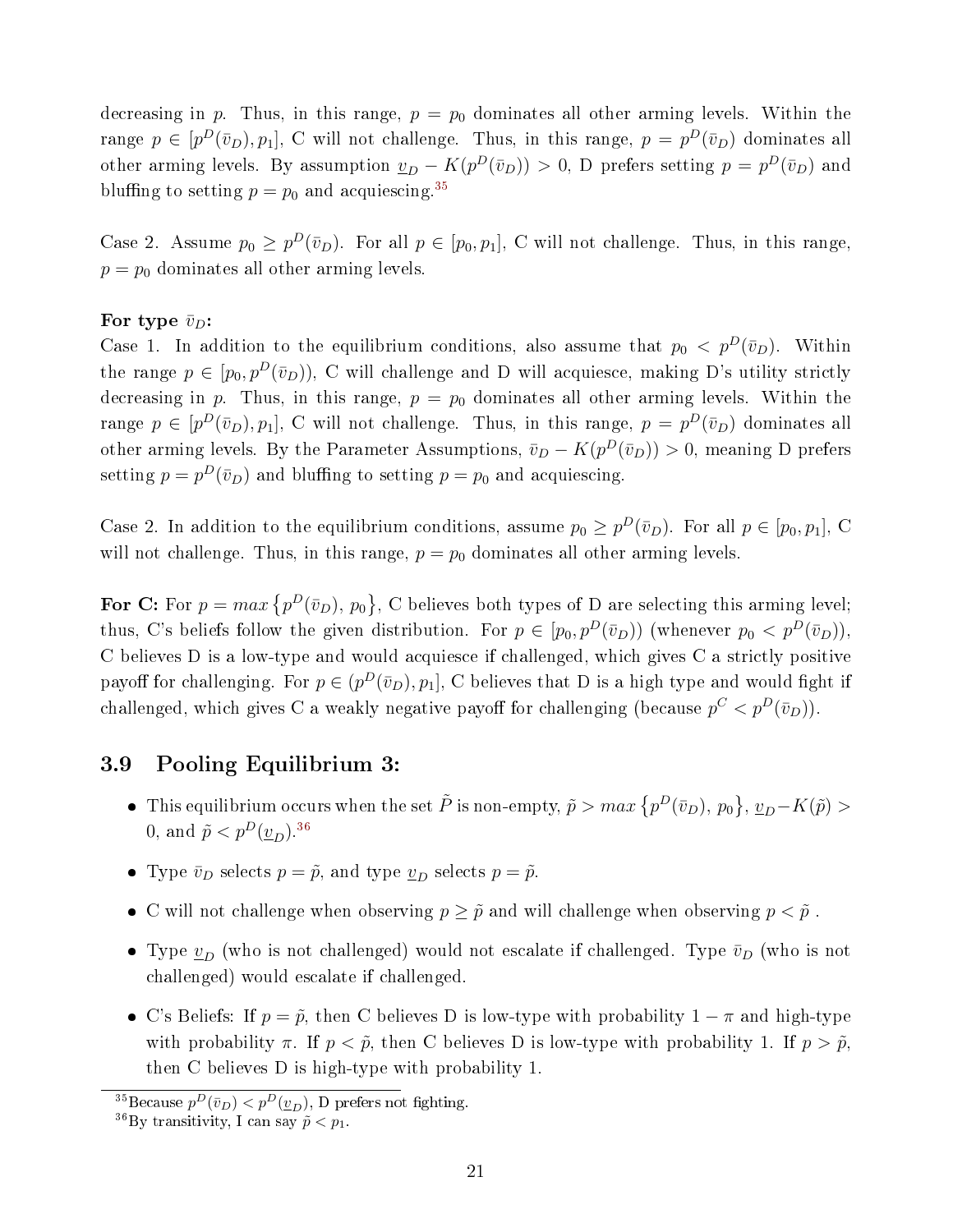• Payoffs: Type  $\bar{v}_D$  attains  $\bar{v}_D - K(\tilde{p})$ , type  $\underline{v}_D$  attains  $\underline{v}_D - K(\tilde{p})$ .

#### Proof of Equilibrium

For type  $\underline{v}_D$ : Within the range  $p \in [p_0, \tilde{p})$ , C will challenge and D will acquiesce, making D's utility strictly decreasing in p. Thus, in this range,  $p = p_0$  dominates all other arming levels. Within the range  $p \in [\tilde{p}, p_1]$ , C will not challenge. Thus, in this range,  $p = \tilde{p}$  dominates all other arming levels. By assumption  $\underline{v}_D - K(\tilde{p}) > 0$ , meaning D prefers setting  $p = \tilde{p}$  C not challenging to setting  $p = p_0$  and acquiescing.

For type  $\bar{v}_D$ : Within the range  $p \in [p_0, p^D(\bar{v}_D))$ , C will challenge and D will acquiesce, making D's utility strictly decreasing in p. Thus, in this range,  $p = p_0$  dominates all other arming levels. Within the range  $p \in [p^D(\bar{v}_D), \tilde{p})$ , C will challenge and D will fight, meaning D does best selecting some optimal arming level. In the range  $p \in [\tilde{p}, p_1]$ , C will not challenge. Thus, in this range,  $p = \tilde{p}$  dominates all other arming levels. By assumption  $v_D - K(\tilde{p}) > 0$ , implying that high types prefer setting  $p = \tilde{p}$  and deterring to setting  $p = p_0$  and acquiescing. To demonstrate that high types would never select  $p \in [p^D(\bar{v}_D), \tilde{p})$  and fight, I define re-define  $\dot{p}$  as

$$
\dot{p} \in \underset{\alpha}{argmax}_{p \in [p^D(\bar{v}_D), \bar{p}]} \left\{ -\frac{p(1-p)}{\alpha + np(1-p)} \left( nN_D + c_D \right) + \frac{\alpha p}{\alpha + np(1-p)} \bar{v}_D - K(p) \right\}.
$$

I start using  $\underline{v}_D - K(\tilde{p}) > 0$ , which is given, and that  $\tilde{p} < p^D(\underline{v}_D)$ , which implies that low-types would do strictly worse selecting some  $\dot{p}$  and fighting relative to setting  $p = p_0$  and acquiescing. Using this observation and  $\underline{v}_D - K(\tilde{p}) > 0$  (and transitivity) gives

$$
\underline{v}_D - K(\tilde{p}) > -\frac{\dot{p}(1-\dot{p})}{\alpha + n\dot{p}(1-\dot{p})} \left( nN_D + c_D \right) + \frac{\alpha \dot{p}}{\alpha + n\dot{p}(1-\dot{p})} \underline{v}_D - K(\dot{p})
$$

I can then use that  $\bar{v}_D - \underline{v}_D > (\bar{v}_D - \underline{v}_D) \left( \frac{\alpha \dot{p}}{\alpha + n \dot{p}} \right)$  $\frac{\alpha \dot{p}}{\alpha + np(1-\dot{p})}$ , which gives

$$
\bar{v}_D - K(\tilde{p}) > -\frac{\dot{p}(1-\dot{p})}{\alpha + n\dot{p}(1-\dot{p})} \left( nN_D + c_D \right) + \frac{\alpha \dot{p}}{\alpha + n\dot{p}(1-\dot{p})} \bar{v}_D - K(\dot{p}).
$$

Thus, high type D's prefer arming to level  $\tilde{p}$  and deterring to fighting.

For C: For  $p = [p_0, \tilde{p})$ , C believes D is a low-type and would acquiesce if challenged, which gives C a strictly positive payoff for challenging. For  $p \in (\tilde{p}, p_1]$ , C believes that D is a high type and would fight if challenged, which gives  $C$  a weakly negative payoff for challenging. For  $p = \tilde{p}$ , C's beliefs follow the priors, and C prefers not challenging based on how  $\tilde{p}$  is defined.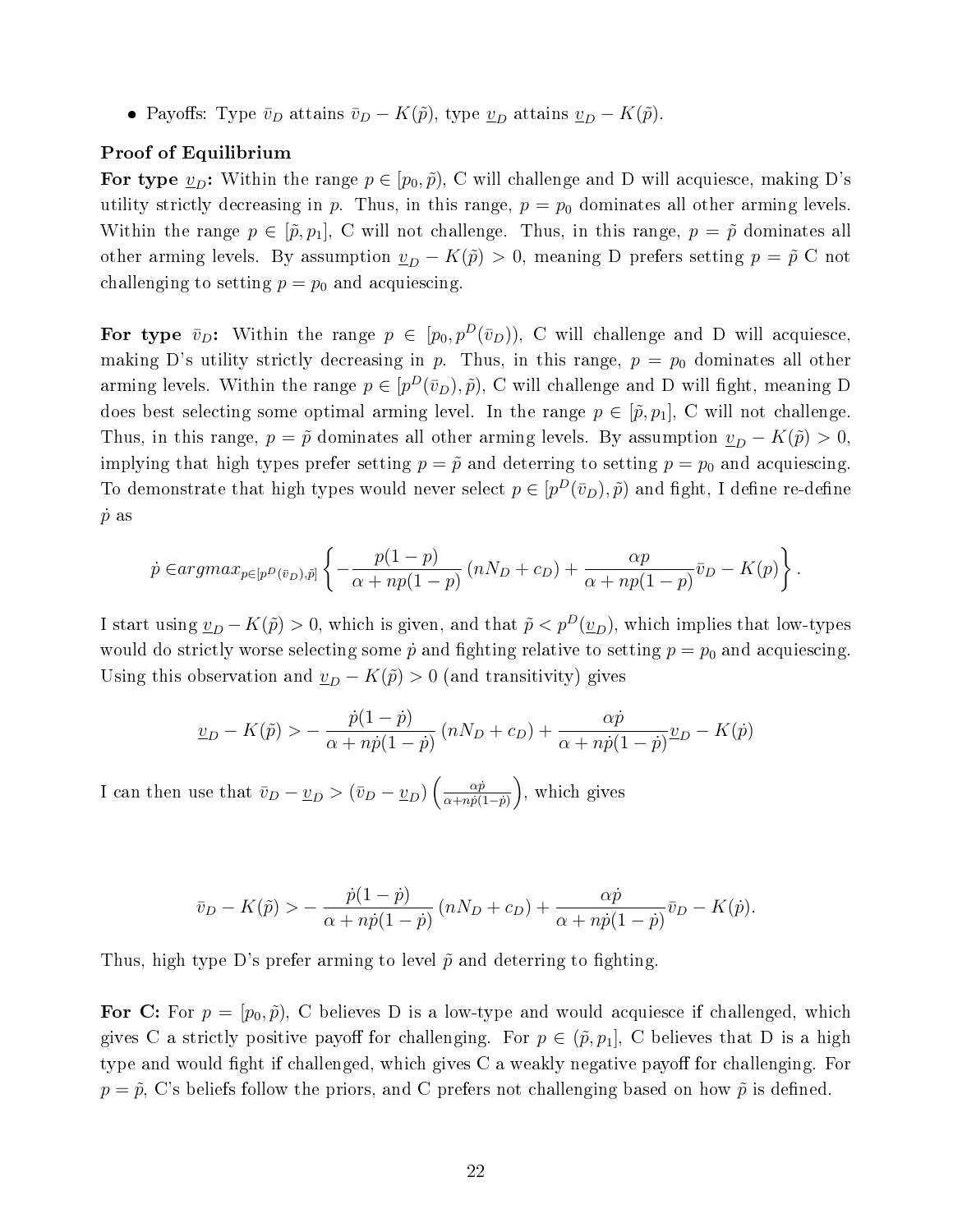### <span id="page-22-0"></span>3.10 Pooling Equilibrium 4:

- This equilibrium occurs when  $max\{p^D(\underline{v}_D), p_0\} \geq p^C, \underline{v}_D K(max\{p^D(\underline{v}_D), p_0\}) > 0,$ and, when the set of  $\tilde{P}$  is non-empty,  $\tilde{p} \ge \max\left\{p^D(\underline{v}_D), p_0\right\}$ .
- Type  $\bar{v}_D$  selects  $p = max \{p^D(\underline{v}_D), p_0\}$ , and type  $\underline{v}_D$  selects  $p = max \{p^D(\underline{v}_D), p_0\}$ .
- C will not challenge when observing  $p = max \{p^D(\underline{v}_D), p_0\}$ , will challenge when observing  $p < max\left\{p^D(\underline{v}_D), p_0\right\}$ , and will not challenge when observing  $p > max\left\{p^D(\underline{v}_D), p_0\right\}$ .
- Both types would escalate if challenged.
- C's Beliefs: If  $p = max \{p^D(\underline{v}_D), p_0\}$ , then C believes D is low-type with probability  $1 - \pi$  and high-type with probability  $\pi$ . If  $p < max \{p^D(\underline{v}_D), p_0\}$  then C believes D is low-type with probability 1. If  $p > max \{p^D(\underline{v}_D), p_0\}$ , then C believes D is a high-type with probability 1.
- Payoffs: Type  $\bar{v}_D$  attains  $\bar{v}_D K(max\{p^D(\underline{v}_D), p_0\})$ , type  $\underline{v}_D$  attains  $\underline{v}_D K(max\{p^D(\underline{v}_D), p_0\})$ .

#### Proof of Equilibrium

#### For type  $v_D$ :

Case 1. In addition to the equilibrium conditions, assume that  $p_0 < p^D(\underline{v}_D)$ . Within the range  $p \in [p_0, p^D(\underline{v}_D))$ , C will challenge and D will acquiesce, making D's utility strictly decreasing in p. Thus, in this range,  $p = p_0$  dominates all other arming levels. Within the range  $p \in [p^D(\underline{v}_D), p_1], \, \text{C}$  will not challenge. Thus, in this range,  $p = p^D(\underline{v}_D)$  dominates all other arming levels. By assumption  $\underline{v}_D - K(p^D(\underline{v}_D)) > 0$ , meaning D prefers setting  $p = p^D(\underline{v}_D)$  and deterring to setting  $p = p_0$  and acquiescing.

Case 2. In addition to the equilibrium conditions, assume  $p_0 \geq p^D(\underline{v}_D)$ . For all  $p \in [p_0, p_1]$ , C will not challenge. Thus, in this range,  $p = p_0$  dominates all other arming levels.

#### For type  $\bar{v}_D$ :

Case 1. In addition to the equilibrium conditions, also assume that  $p_0 < p^D(\underline{v}_D)$ . I also assume  $p^D(\bar v_D) > p_0;$  relaxing this makes little difference to the proof, so I will not discuss this alternate case. Within the range  $p \in [p_0, p^D(\bar{v}_D))$ , C will challenge and D will acquiesce, making D's utility strictly decreasing in p. Thus, in this range,  $p = p_0$  dominates all other arming levels. Within the range  $p \in [p^D(\bar v_D), p^D(\underline{v}_D))$ , C will challenge and D will fight, selecting some optimal arming level. In the range  $p \in [p^D(\underline{v}_D), p_1]$ , C will not challenge. Thus, in this range,  $p = p^D(\underline{v}_D)$  dominates all other arming levels. By assumption  $\underline{v}_D - K(p^D(\underline{v}_D)) > 0$ , implying that high types also prefer setting  $p = p^D(\underline{v}_D)$  and deterring to setting  $p = p_0$  and acquiescing. To demonstrate that high types would never select  $p \in [p^D(\bar{v}_D), p^D(\underline{v}_D))$  and fight, I define re-define  $\dot{p}$  as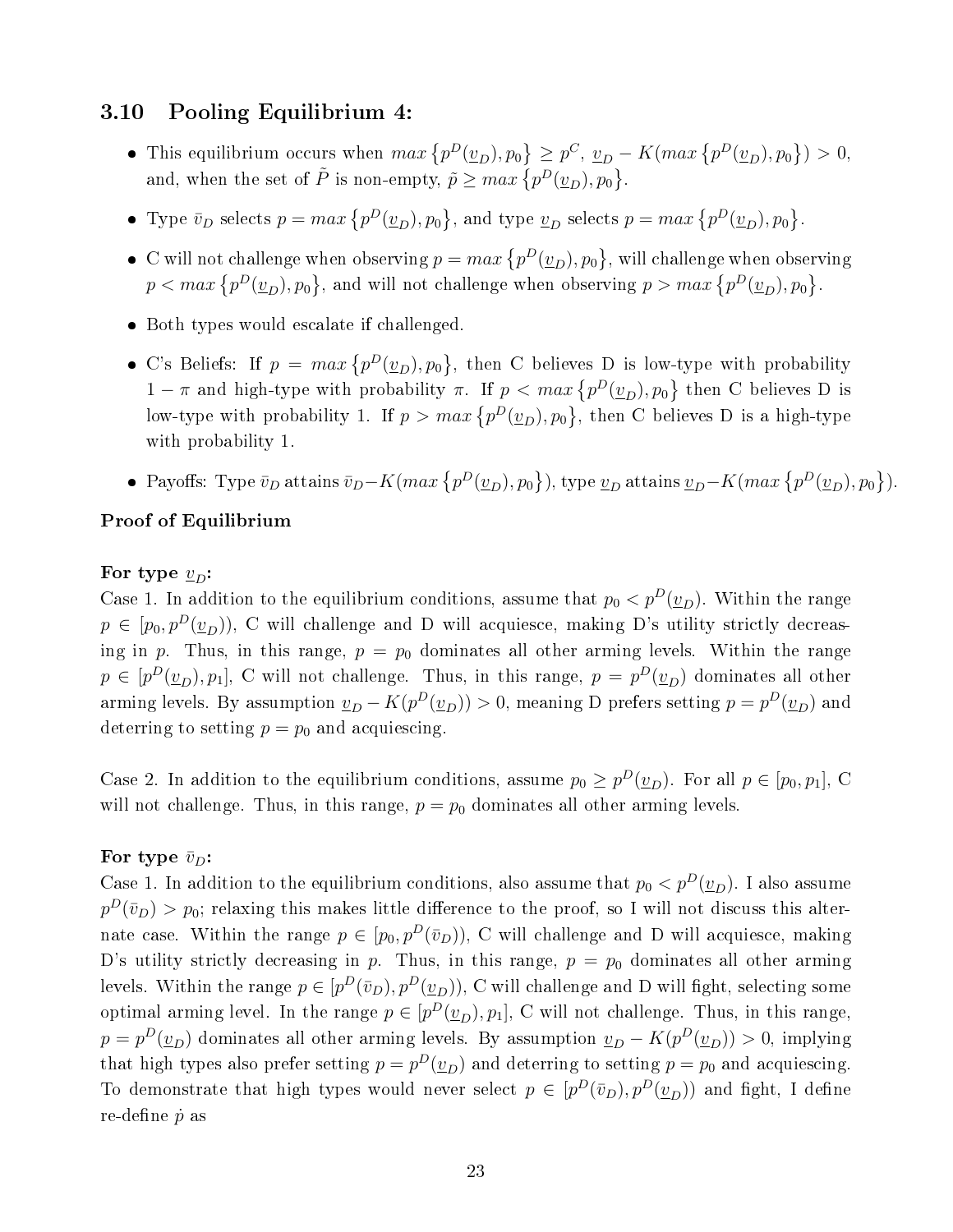$$
\dot{p} \in argmax_{p \in [p^D(\bar{v}_D), p^D(\underline{v}_D)]} \left\{ -\frac{p(1-p)}{\alpha + np(1-p)} \left( nN_D + c_D \right) + \frac{\alpha p}{\alpha + np(1-p)} \bar{v}_D - K(p) \right\}.
$$

I start using  $\underline{v}_D - K(p^D(\underline{v}_D)) > 0$ , which is given, and that  $\dot{p} < p^D(\underline{v}_D)$ , which implies that low-types would do strictly worse selecting some  $\dot{p}$  and fighting relative to setting  $p = p_0$  and acquiescing.

$$
\underline{v}_D - K(p^D(\underline{v}_D)) > -\frac{\dot{p}(1-\dot{p})}{\alpha + n\dot{p}(1-\dot{p})} \left( nN_D + c_D \right) + \frac{\alpha \dot{p}}{\alpha + n\dot{p}(1-\dot{p})} \underline{v}_D - K(\dot{p})
$$

I can then use that  $\bar{v}_D - \underline{v}_D > (\bar{v}_D - \underline{v}_D) \left( \frac{\alpha \dot{p}}{\alpha + n \dot{p} C} \right)$  $\frac{\alpha \dot{p}}{\alpha + np(1-\dot{p})}$ , which gives

$$
\bar{v}_D - K(p^D(\underline{v}_D)) > -\frac{\dot{p}(1-\dot{p})}{\alpha + n\dot{p}(1-\dot{p})} \left(nN_D + c_D\right) + \frac{\alpha\dot{p}}{\alpha + n\dot{p}(1-\dot{p})}\bar{v}_D - K(\dot{p}).
$$

Thus, high types prefer arming to level  $p^D(\underline{v}_D)$  than to fighting.

Case 2. In addition to the equilibrium conditions, assume  $p_0 \geq p^D(\underline{v}_D)$ . For all  $p \in [p_0, p_1]$ , C will not challenge. Thus, in this range,  $p = p_0$  dominates all other arming levels.

For C: For  $p = max \{ p^D(\underline{v}_D), p_0 \}$ , C believes both types of D are selecting this arming level; thus, C's beliefs on type are the prior distribution of type. For  $p \in [p_0, p^D(\underline{v}_D))$  (whenever  $p_0 < p^D(\underline{v}_D)$ , C believes D is a low-type and would acquiesce if challenged, which gives C a strictly positive payoff for challenging. For  $p \in (p^D(\underline{v}_D), p_1]$ , C believes that D is a high type and would fight if challenged, which gives  $C$  a weakly negative payoff for challenging (because  $p^C < p^D(\underline{v}_D)$ ).

### <span id="page-23-0"></span>3.11 Pooling Equilibrium 5

This equilibrium occurs when  $\underline{v}_D - K(p^C) > 0$  and  $\underline{v}_D - K(p^C) \ge U_D(\hat{p}(\underline{v}_D))$ ,  $max\left\{p^D(\underline{v}_D), p_0\right\} < 0$  $p^C, p^C \leq p_1$ 

- Type  $\bar{v}_D$  selects  $p = p^C$ , and type  $\underline{v}_D$  selects  $p = p^C$ .
- C will not challenge when observing  $p \geq p^C$  and will challenge when observing  $p < p^C$ .
- Both types would escalate if challenged.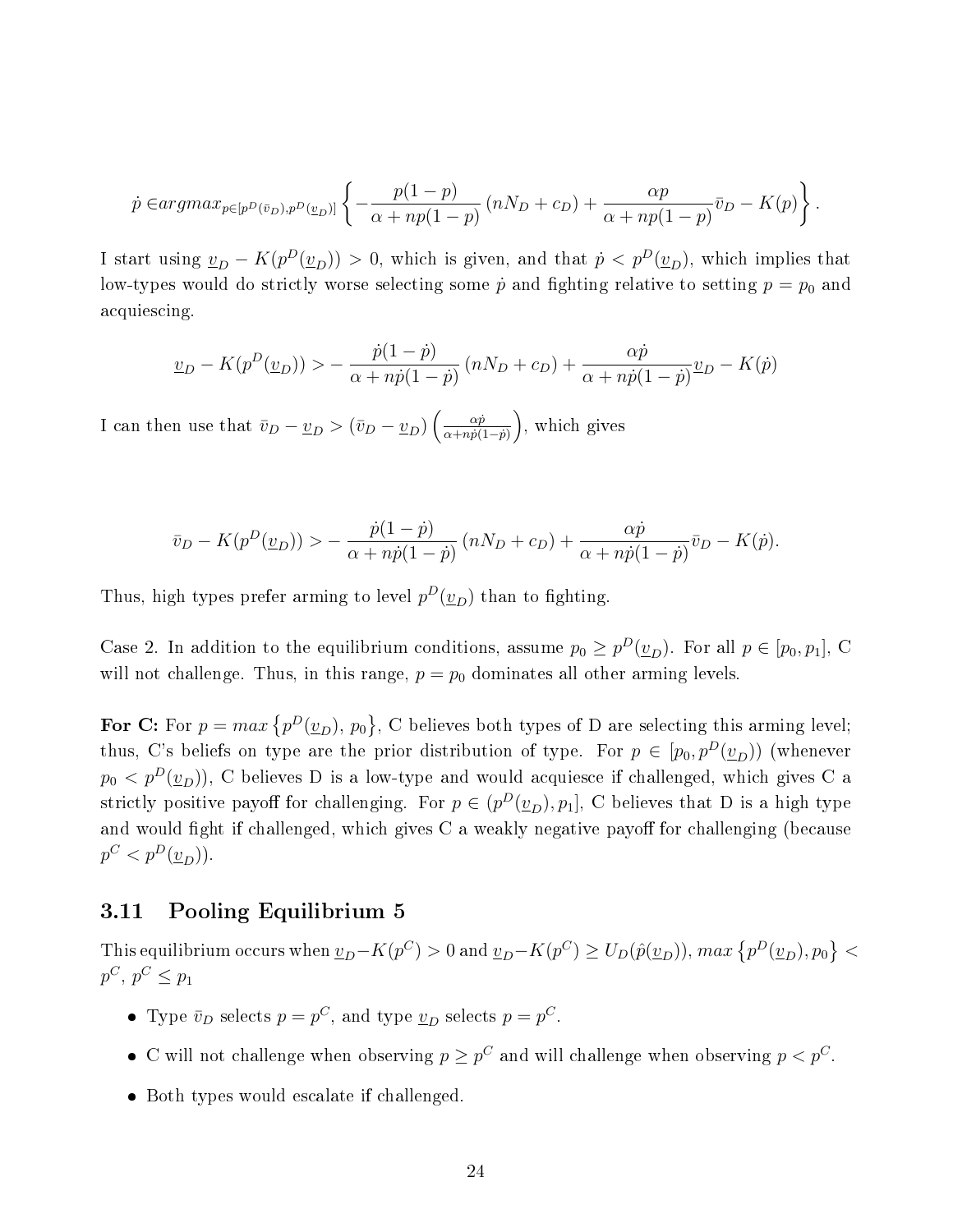- C's Beliefs: If  $p = p^C$ , then C believes D is low-type with probability  $1 \pi$  and high-type with probability  $\pi$ . If  $p < p^C$ , then C believes D is low-type with probability 1. If  $p > p^C$ , then C believes D is high-type with probability 1.
- Payoffs: Type  $\bar{v}_D$  attains  $\bar{v}_D K(p^C)$ , type  $\underline{v}_D$  attains  $\underline{v}_D K(p^C)$ .

### Proof of Equilibrium

#### For type  $v_D$ :

Within the range  $p \in [p_0, p^D(\underline{v}_D))$ , C will challenge and D will acquiesce, making D's utility strictly decreasing in p. Thus, in this range,  $p = p_0$  dominates all other arming levels. Within the range  $p \in [p^D(\underline{v}_D), p^C)$ , C will challenge and D will fight. Thus, in this range,  $p = \hat{p}(\underline{v}_D)$ weakly dominates all other arming levels. Within the range  $p \in [p^C, p_1]$ , C will not challenge, making D's utility strictly decreasing in p. Thus, in this range,  $p = p^C$  dominates all other arming levels. By the conditions of the case,  $\underline{v}_D - K(p^C) > 0$  and  $\underline{v}_D - K(p^C) \ge U_D(\hat{p}(\underline{v}_D)),$ implying that D prefers setting  $p = p^{C}$  and deterring to  $p = p_0$  and acquiescing or  $\hat{p}(\underline{v}_D)$  and fighting.

#### For type  $\bar{v}_D$ :

Within the range  $p \in [p_0, p^D(\bar{v}_D))$ , C will challenge and D will acquiesce, making D's utility strictly decreasing in p. Thus, in this range,  $p = p_0$  dominates all other arming levels. Within the range  $p \in [p^D(\bar{v}_D), p^C)$ , C will challenge and D will fight. Thus, in this range,  $p = \hat{p}(\bar{v}_D)$ weakly dominates all other arming levels. Within the range  $p \in [p^C, p_1]$ , C will not challenge, making D's utility strictly decreasing in p. Thus, in this range,  $p = p^C$  dominates all other arming levels. Because  $p^D(\underline{v}_D) < p^C$  and  $\underline{v}_D - K(p^C) > 0$ , the conditions in Lemma 1 hold; thus, because low-types most prefer setting  $p = p^C$  and deterring, high types also most prefer this.

For C: For  $p = p^C$ , C believes both types of D are selecting this arming level; thus, C's beliefs on type are the prior distribution of type. For  $p \in [p_0, p^C]$  C believes D is a low-type and would acquiesce if challenged (when  $p < p^D(\underline{v}_D)$ ) or would fight when challenged (when  $p \geq p^D(\underline{v}_D)$ ; in either case, given  $p < p^C$ , these give C a strictly positive payoff for challenging. For  $p \in (p^C, p_1]$ , C believes that D is a high type and would fight if challenged, which gives C a weakly negative payoff for challenging (because  $p > p^C$ ).

# <span id="page-24-0"></span>4 Demonstrating the Equilibrium Satisfies the Intuitive Criterion

For the Pooling 1, Separating 1, Separating 2, Separating 3, Separating 5, and Separating 6 equilibrium spaces, it is straightforward to see high types are doing as good as they can. For example, in Separating 1, high type D's must arm to level  $p = max \{p_0, p(\bar{v}_D)\}\)$  to be willing to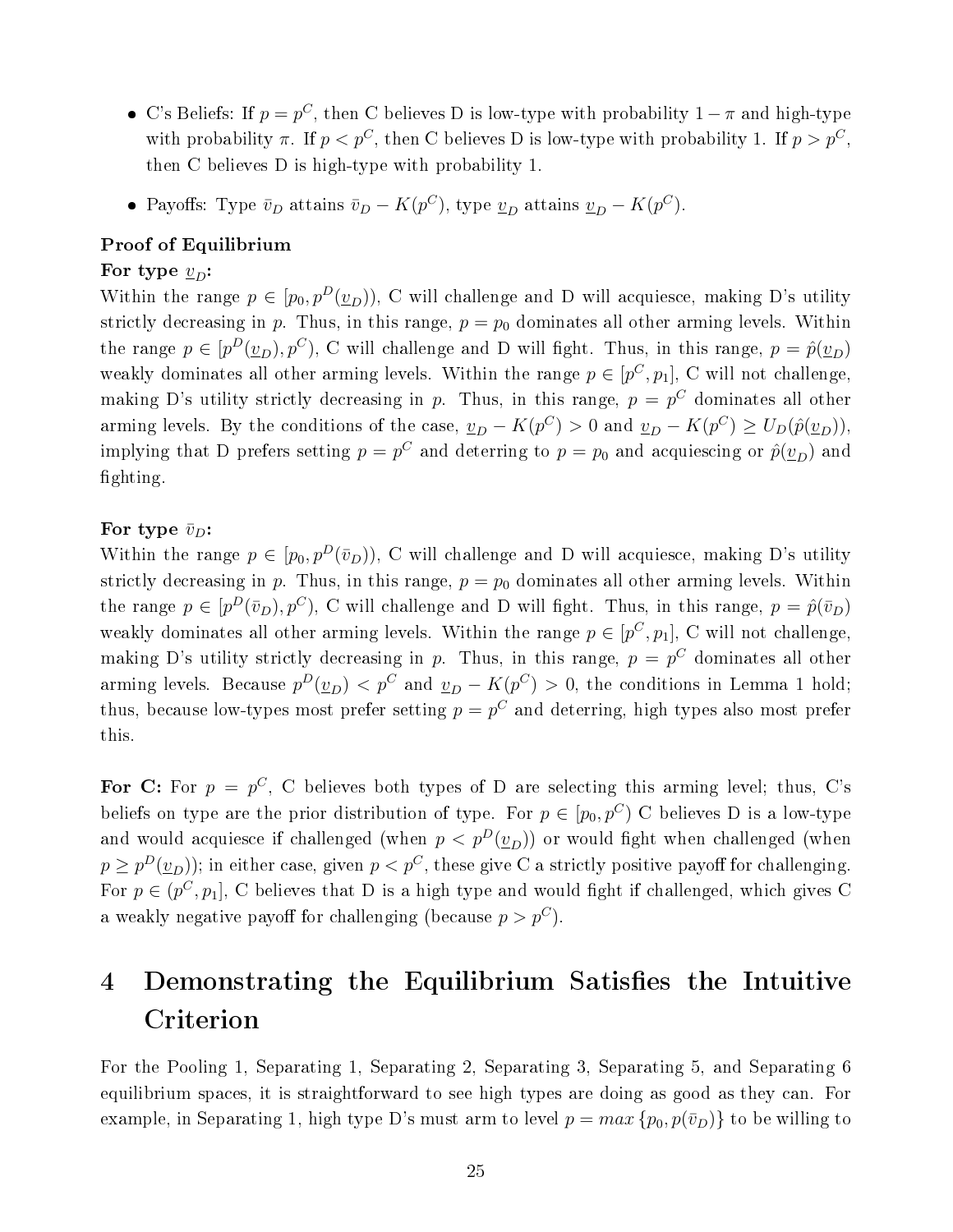fight, and at this level C will not challenge and grant D the asset. If, for example, part of the Separating 1 spaces required D select some  $p' > p$  for C to believe D is a high type, then this would not satisfy the intuitive criterion refinement; instead, for all these equilibria, high types D are doing as well as they can in the characterized separating equilibrium (or not separating, in the case of Pooling 1) from low-types.

Pooling 5 also has the feature where high types select the smallest possible value needed to deter C ( $p = p^C$ ). Furthermore, as demonstrated in Lemma 1, high types will always select a weakly greater level of arming than low types; thus the  $\underline{v}_D - K(p^C) > 0$  and  $\underline{v}_D - K(p^C) \ge U_D(\hat{p}(\underline{v}_D))$ conditions imply that high types will do best selecting  $p^C$  over some  $p = \hat{p}(\bar{v}_D)$  or  $p = p_0$ .

It is possible to demonstrate that Pooling 2, Pooling 3, Pooling 4, and Separating 4 all satisfy the intuitive criterion simultaneously. I do this in Lemma 3. To give a sense of what Lemma 3 means, Lemma 3 implies that within Pooling Equilibrium 4, high-type D's will never have an incentive to switch to some  $p''$  where  $p^D(\bar v_D)\leq p''< p^D(\underline v_D)$  and fight with positive probability relative to arming to  $p^D(\underline{v}_D)$  and attaining the asset. Given that Pooling 2-4 and Separating 4 all have the condition where high-types prefer arming to some level  $p = p'$  that keeps C from challenging to arming to  $p = p_0$  and acquiescing, proving Lemma 3 will imply that the equilibrium above satisfies the intuitive criterion.

**Lemma 3:** Suppose an equilibrium exists where C will not challenge upon observing  $p'$  where  $p = p' \in (p_0, p_1], \underline{v}_D - K(p') \ge 0$ , and  $p' \le p^D(\underline{v}_D)$ . If for all  $p'' \in [p^D(\overline{v}_D), p')$  either (a) C challenges with certainty upon observing p'' or (b) C challenges with probability  $1 - \zeta \in (0,1]$ after observing  $p''$ , then high-type D's prefer arming to level p' rather than selecting  $p''$  and fighting with (a) certainty or (b) probability  $1 - \zeta$ .

Proof: Any semi-separating equilibrium will take the form of high types arming to level  $p''$ and always fighting when challenged,<sup>[37](#page-25-0)</sup> and low-types mixing between arming to level  $p_0$  and always acquiescing when challenged (where challenging happens with certainty), and arming to level  $p''$  and acquiescing when challenged (where challenging happens with probability  $1 - \zeta$ ).<sup>[38](#page-25-1)</sup> For low-type D's to be indifferent between arming to  $p_0$  and always getting challenged, and arming to p'' and getting challenged with probability  $1-\zeta$ , the following must hold (lest  $\zeta$  does not support a semi-separating equilibrium):

$$
0 = \zeta(\underline{v}_D) + (1 - \zeta)(0) - K(p'').
$$

Also note that because  $p'' < p^D(\underline{v}_D)$ , low-type D's prefer acquiescing to going to war, implying that

<span id="page-25-0"></span><sup>&</sup>lt;sup>37</sup>High types fight due to  $p'' \geq p^D(\bar{v}_D)$ 

<span id="page-25-1"></span><sup>&</sup>lt;sup>38</sup>Low types acquiesce because  $p'' < p^{D}(\underline{v}_D)$ .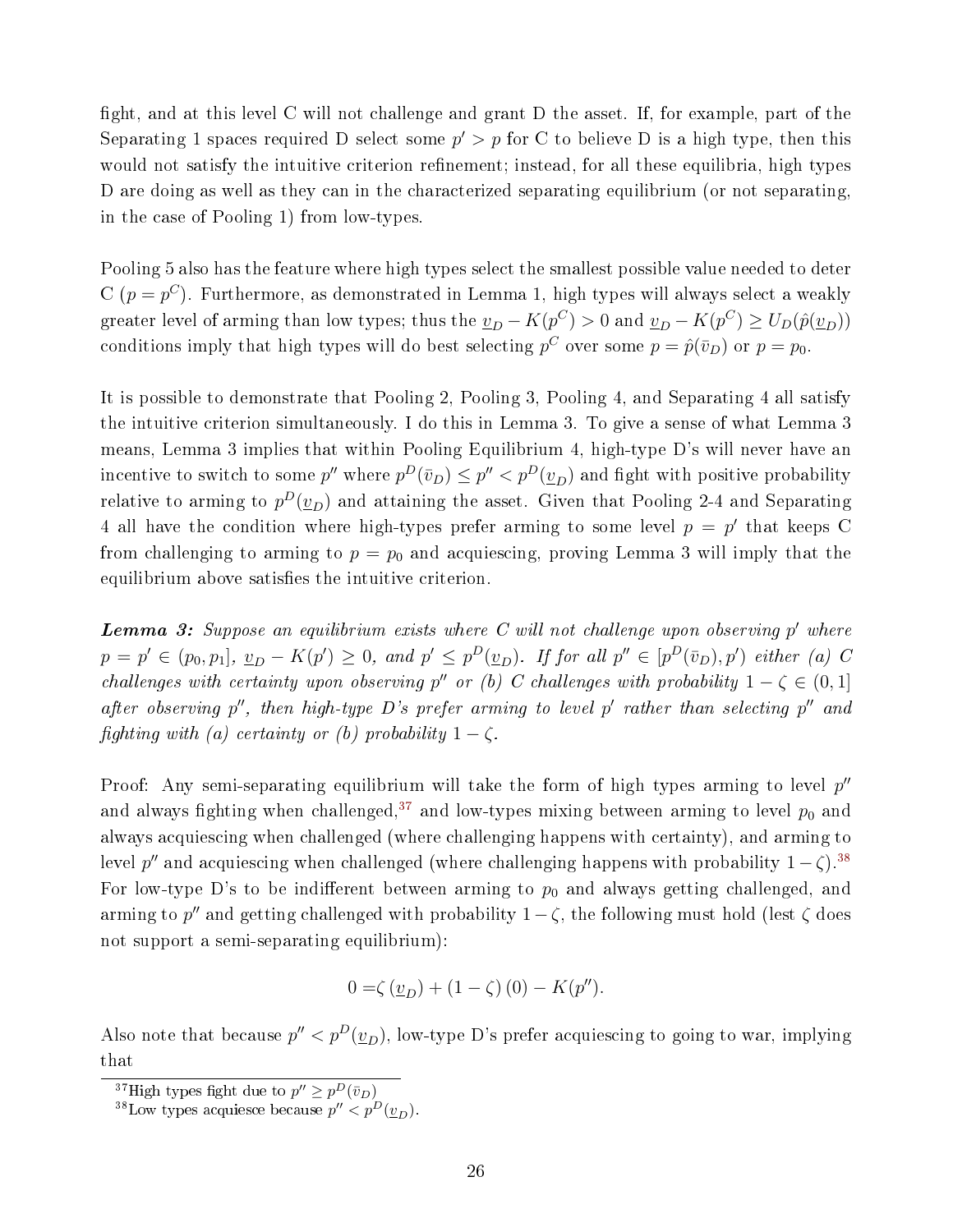$$
0 > \zeta(\underline{v}_D) + (1 - \zeta) \left( -\frac{(nN_D + c_D)p''(1 - p'')}{\alpha + np''(1 - p'')} + \frac{\alpha}{\alpha + np''(1 - p'')}(p''\underline{v}_D) \right) - K(p'').
$$

Because  $\underline{v}_D - K(p') \geq 0$ , I can say

$$
\underline{v}_D - K(p') > \zeta(\underline{v}_D) + (1 - \zeta) \left( -\frac{(nN_D + c_D)p''(1 - p'')}{\alpha + np''(1 - p'')} + \frac{\alpha}{\alpha + np''(1 - p'')} \left( p''\underline{v}_D \right) \right) - K(p'')
$$

I add  $\bar{v}_D - \underline{v}_D$  to the left-hand-side, and I add  $\zeta (\bar{v}_D - \underline{v}_D) + (1-\zeta) \frac{\alpha p''}{\alpha + np''(1-\zeta)}$  $\frac{\alpha p^{\prime\prime}}{\alpha + np^{\prime\prime}(1-p^{\prime\prime})}$   $(\bar{v}_D - \underline{v}_D)$  to the right-hand-side. The inequality is preserved because  $\frac{\alpha p''}{\alpha + np''(1-p'')} < 1$ . This gives

$$
\overline{v}_D - K(p') > \zeta(\overline{v}_D) + (1 - \zeta) \left( -\frac{(nN_D + c_D)p''(1 - p'')}{\alpha + np''(1 - p'')} + \frac{\alpha}{\alpha + np''(1 - p'')} \left( p''\overline{v}_D \right) \right) - K(p'').
$$

which implies that high-type D's prefer arming to  $p'$  and attaining the asset relative to arming to level  $p''$  and fighting over the asset with some probability (as part of the semi-separating equilibrium).

Note that the proof above also functions for the case when C challenges with certainty (set  $\zeta = 0$ ).

# <span id="page-26-0"></span>5 Remark 1

**Remark 1.** High types select greater arming levels (i.e.  $p^*(\bar{v}_D) \geq p^*(\underline{v}_D)$ .

This follows almost entirely from the discussion of equilibria spaces above. More specifically, for the parameter space where  $\underline{v}_D - K(p^D(\underline{v}_D)) < 0$  and  $p^D(\underline{v}_D) \geq p^C,$  I prove the existence of each equilibrium, and each equilibrium has the property  $p^*(\bar{v}_D) \geq p^*(\underline{v}_D)$ . For the parameter space where  $\underline{v}_D - K(p^D(\underline{v}_D)) \ge 0$  and  $p^D(\underline{v}_D) < p^C$ , Lemma 1 implies  $p^*(\bar{v}_D) \ge p^*(\underline{v}_D)$ .

# <span id="page-26-1"></span>6 Proof of Remark 2

**Remark 2:** Increasing n has ambiguous effects on the equilibrium level of arming  $p^*$ .

Follows entirely from equilibrium construction.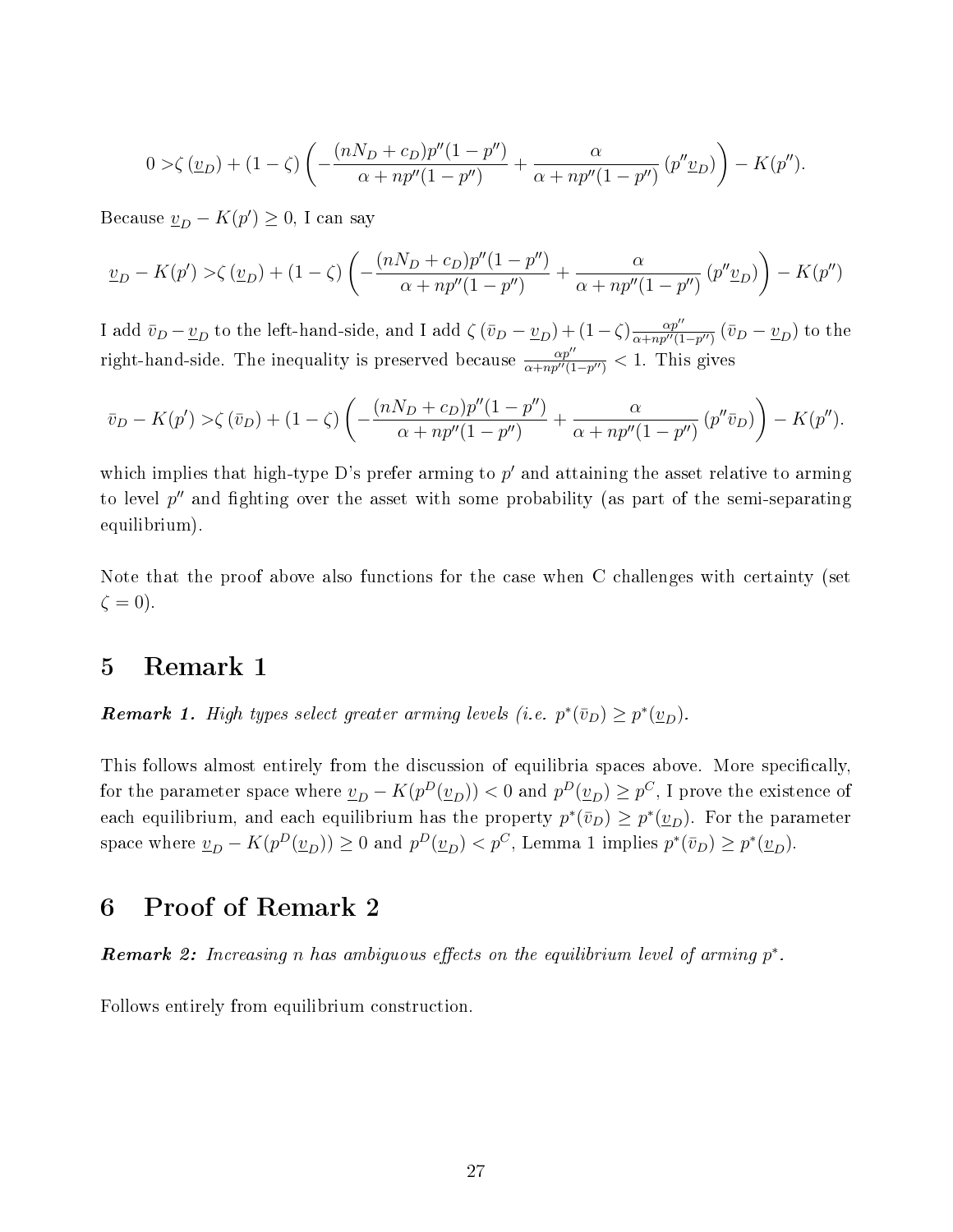# <span id="page-27-0"></span>7 Proving Remark 3

**Remark 3 (Nuclear Peace).** Consider nuclear instability parameters  $n', n'' \in \mathbb{R}_+$  with  $n' < n''$  . For both  $v_D \in {\{\underline{v}_D, \overline{v}_D\}}$ , so long that either (a) For  $n''$   $p^C \n\t\leq p^D(\bar{v}_D)$  holds, or

(b) For  $n''$   $p^C > p^D(\bar{v}_D)$  holds, and for n'and  $n'' \hat{U}_D(p, v_D)$  is concave in p,

then the shift from  $n'$  to  $n''$  results in less war.

Proof. Because this proof is involved, it is worthwhile outlining how I proceed. I begin by discussing "Case 1," which outlines the conditions in Remark 3 (a), where war never happens under  $n''$ . I then proceed to the more complex case, "Case 2," which considers the conditions in Remark 3 (b). I first establish a useful lemma, which demonstrates that as n increases, when the conditions in (b) hold, D's utility from war is decreasing. I then establish another useful Lemma, which characterizes the full set of inequalities where low types go to war in equilibrium. For example, one of these inequalities is that low-type D's must do better going to war than acquiesing. I then show the inequalities needed to support the equilibria where low types go to war are strained or break as n increases. Referring back to the example, because low-type D's war utility is decreasing and their "acquiesce" utility is unchanging, the inequality where D prefers ghting to acquiesing is strained or can break. I then repeat the process for high types.

# <span id="page-27-1"></span>7.1 Case 1: For  $n''$ ,  $p^C \leq p^D(\bar{v}_D)$

Note that  $p^D(\bar{v}_D) < p^D(\underline{v}_D)$ . Also note that when  $p^C \leq p^D(v_D)$ , then war is never possible because there is no arming level where C would be willing to challenge and D would be willing to fight.

If for  $n''$   $p^C \leq p^D(\bar{v}_D)$  holds, then for  $n''$   $p^C \leq p^D(\underline{v}_D)$  also holds. This implies that under  $n''$  war will never occur. Therefore, even if  $n'$  were such that  $p^D(\bar v_D) < p^C$  or  $p^D(\underline v_D) < p^C$  (i.e. war was possible under  $n'$ ), the likelihood of war would be (weakly) decreasing.

# <span id="page-27-2"></span>7.2 Case 2: For  $n''$ ,  $p^C > p^D(\bar{v}_D)$  and  $\hat{U}_D(p, v_D)$  is concave in  $p$

This proof is assisted by a helpful Lemma that applies to a subset of the parameter space within Case 2. Before introducing it, I need to introduce new notation. I abuse notation and let

$$
\hat{U}(p, v_D, n) = -\frac{p(1-p)}{\alpha + np(1-p)}(nN_D + c_D) + \frac{\alpha}{\alpha + np(1-p)}(pv_D) - K(p)
$$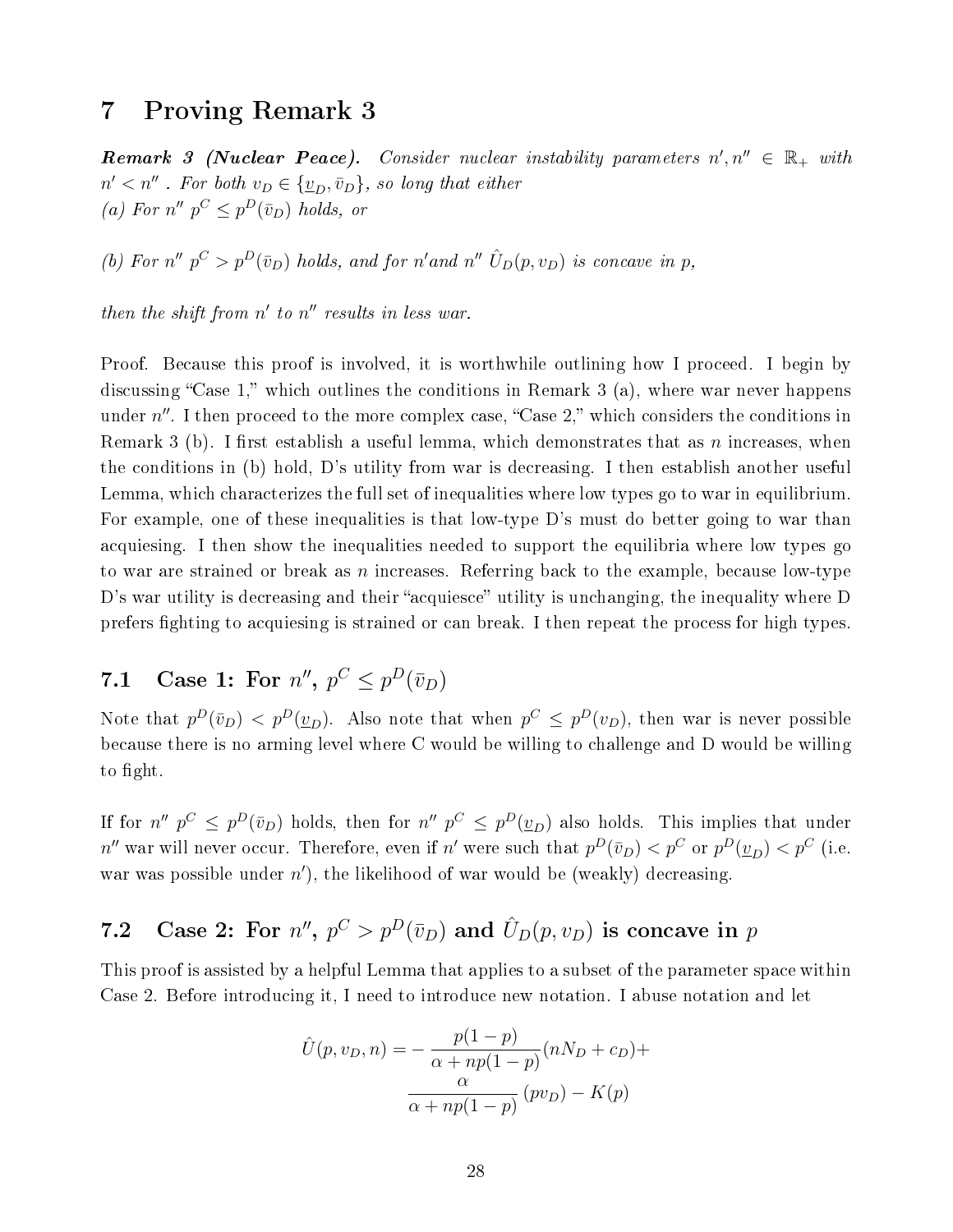denote D's utility for selecting arming level p conditional on D going to war, where D's type is  $v_D$  and the nuclear risk is n.

So long that  $max\{p^D(v_D), p_0\} < p^C$  holds<sup>[39](#page-28-0)</sup> for a given n and  $v_D$  ,  $\hat{U}(p, v_D, n)$  can be thought of as the objective function to a constrained optimization. D's full constrained optimization conditional on C challenging and D then going to war is

$$
max_{p\in[p_0,p_1]}\hat{U}(p,v_D,n)
$$

such that

$$
p \geq p^D(v_D)
$$

and

$$
p^C \geq p,
$$

where  $p^D(v_D) = 1 - \frac{\alpha v_D}{c_D + n!}$  $\frac{\alpha v_D}{c_D + nN_D}$  and  $p^C = \frac{\alpha v_C}{c_C + nR}$  $\frac{\alpha v_C}{c_C + nN_C}$  Introducing some (additional) new notation, I let  $V_D(n)$  denote the value function, or the function that gives the value of the constrained optimization problem at any solution  $p^*$  for given type  $v_D$  and parameter n (in other words,  $\hat{V}_D(n) = max_{p \in [p_0, p_1]} \hat{U}(p, v_D, n)$  such that  $p \geq p^D(v_D)$  and  $p^C \geq p$ .

The helpful Lemma is as follows:

**Envelope Setup Lemma:** For a fixed  $v_D \in \{v_D, \bar{v}_D\}$ , consider  $n'$  and  $n''$  such that  $0 < n' < n''$ . Assume for n' and n'',  $max\{p^D(v_D), p_0\} < p^C$  and  $\hat{U}_D(p, v_D, n)$  is concave in  $p^{A0}$   $\hat{V}_D(n)$  is decreasing in  $n$ .

#### Proof:

Over the convex compact set  $p \in [p_0, p_1]$ , K is continuous in p; thus,  $\hat{U}(p, v_D, n)$  is continuous in p. Also, as stated in the conditions of the Lemma,  $\hat{U}(p, v_D, n)$  is concave in p. It can also be seen that  $\hat{U}(p, v_D, n)$ ,  $p^D(v_D)$ , and  $p^C$  are all differentiable in n, and these derivatives are continuous in p and n. Additionally, by assumption,  $\{p^D(v_D), p_0\} < p^C$ ,  $p^D(v_D) < p_1$ , and  $p_0 < p_1$ , meaning there exist p where the constraints can hold strictly. By Corollary 5 in

<span id="page-28-1"></span><span id="page-28-0"></span><sup>&</sup>lt;sup>39</sup>Recall I also have  $p_0 < p_1$  and  $p^D(\underline{v}_D) < p_1$ .

<sup>&</sup>lt;sup>40</sup>This could be further generalized; all that is needed is for  $p \in [max\{p^D(v_D), p_0\}, p^C]$   $\hat{U}_D(p, v_D, n)$  is concave in p.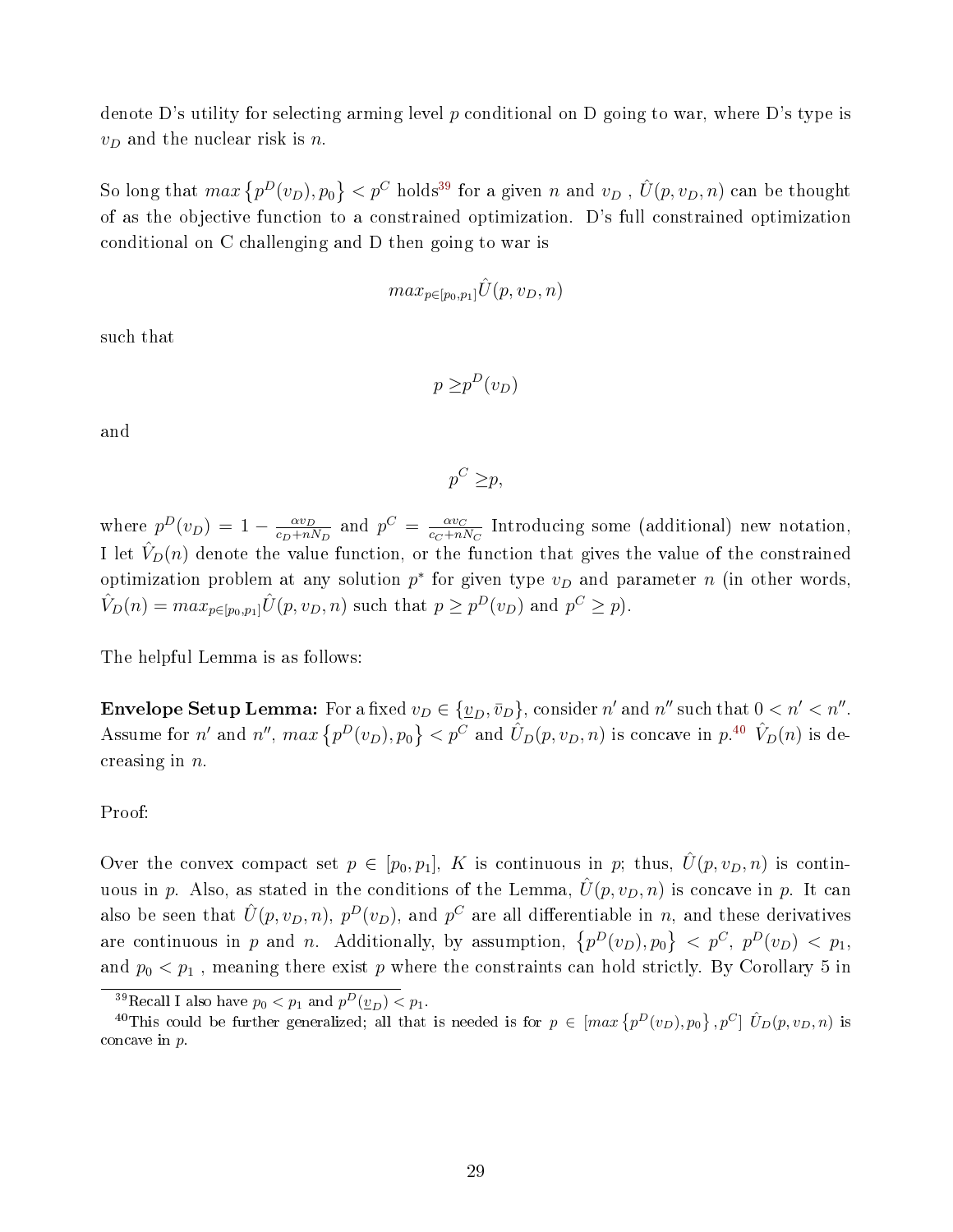Milgrom and Segal  $(2002)$ , I can say <sup>[41](#page-29-1)</sup>

$$
\hat{V}_D(n'') - \hat{V}_D(n') = \int_{n'}^{n''} \left( \frac{\left(p^*(s) - 1\right)p^*(s)\left(\alpha N_D + \alpha p^*(s)\bar{v}_D - p^*(s)(1 - p^*(s))c_D\right)}{\left(-\alpha + s\left(p^*(s)\right)^2 - sp^*(s)\right)^2}\right)ds + \int_{n'}^{n''} \left(\lambda_1 \left(-\frac{\alpha N_D v_D}{\left(c_D + sN_D\right)^2}\right) + \lambda_2 \left(-\frac{\alpha N_C v_C}{\left(c_D + sN_C\right)^2}\right)\right)ds
$$

where  $\lambda_1$  and  $\lambda_2$  are the nonnegative Lagrange multipliers associated with  $p^*(s)$ . Note that  $(p^*(s)-1)$  < 0 and  $(\alpha N_D + \alpha p \bar{v}_D - p(1-p)c_D) > 0$ <sup>[42](#page-29-2)</sup> meaning all terms in the integrand are nonpositive. Because the integrand is nonpositive, I can say that  $\hat{V}_D(n'') - \hat{V}_D(n') \leq 0,$  implying that  $\hat{U}(p^*(n), v_D, n)$  is non-increasing in n.

 $\Box$ 

I can use the above Lemma to demonstrate that the parameter space where either low-types, high-types, or both declare war is shrinking as n increases. This will rely on the equilibrium characterizations above (Separating 1, Separating 2, etc). I do this in parts, first focusing on showing the low-types will fight less as  $n$  increases.

#### <span id="page-29-0"></span>7.2.1 The Parameter Set Where Low Types Fight is Shrinking

I first define the following Lemma:

Lemma: If and only if (a) when  $p^C \leq p_1$ , the following conditions hold:  $max\{p^D(\underline{v}_D), p_0\}$   $\langle p^C, \underline{v}_D - K(p^C) \rangle$  $U_D(\hat{p}(\underline{v}_D))$  and  $U_D(\hat{p}(\underline{v}_D)) \geq 0$ , or

(b) when  $p^C > p_1$ , the following conditions hold:  $U_D(\hat{p}(\underline{v}_D)) \geq 0$ ,

then low-type D's go to war.

Proof: The "iff" relies on how the conditions above are equivalent to the conditions for Separating equilibria 5 and 6, the only equilibria where low-types go to war. From earlier (see the proof of Separating 5) I can say that  $U_D(\hat{p}(\underline{v}_D)) \ge 0$  implies  $\underline{v}_D - K(p^D(\underline{v}_D)) \ge 0$ . This both means that low-types will fight, and that Lemma 1 can be applied here. Based on Lemma 1, type  $\bar{v}_D$  will either select into fighting (setting  $p = \hat{p}(\bar{v}_D)$ ) or deterring (setting  $p = p^C$ ). When  $p^C\leq p_1,\, U_D(\hat{p}(\bar{v}_D))>\bar{v}_D-K(p^C),$  and the above conditions hold, the equilibrium is Separating 5 (a). When  $p^C \leq p_1, U_D(\hat{p}(\bar{v}_D)) \leq \bar{v}_D - K(p^C)$ , and the above conditions hold, the equilibrium

<span id="page-29-1"></span><sup>&</sup>lt;sup>41</sup>First order conditions of f are: https://www.wolframalpha.com/input/?i=+%28d%2Fdn+%28-%28p\*%281-p%29%28n\*N%2Bc%29%29%2Ba\*p\*v%29%2F%28a%2Bn\*p\*%281-p%29%29%29

<span id="page-29-2"></span><sup>&</sup>lt;sup>42</sup>This holds because  $p \ge p^D(v_D)$ , which implies  $0 \le -n(1-p)N_D + \alpha \bar{v}_D - c(1-p)$ .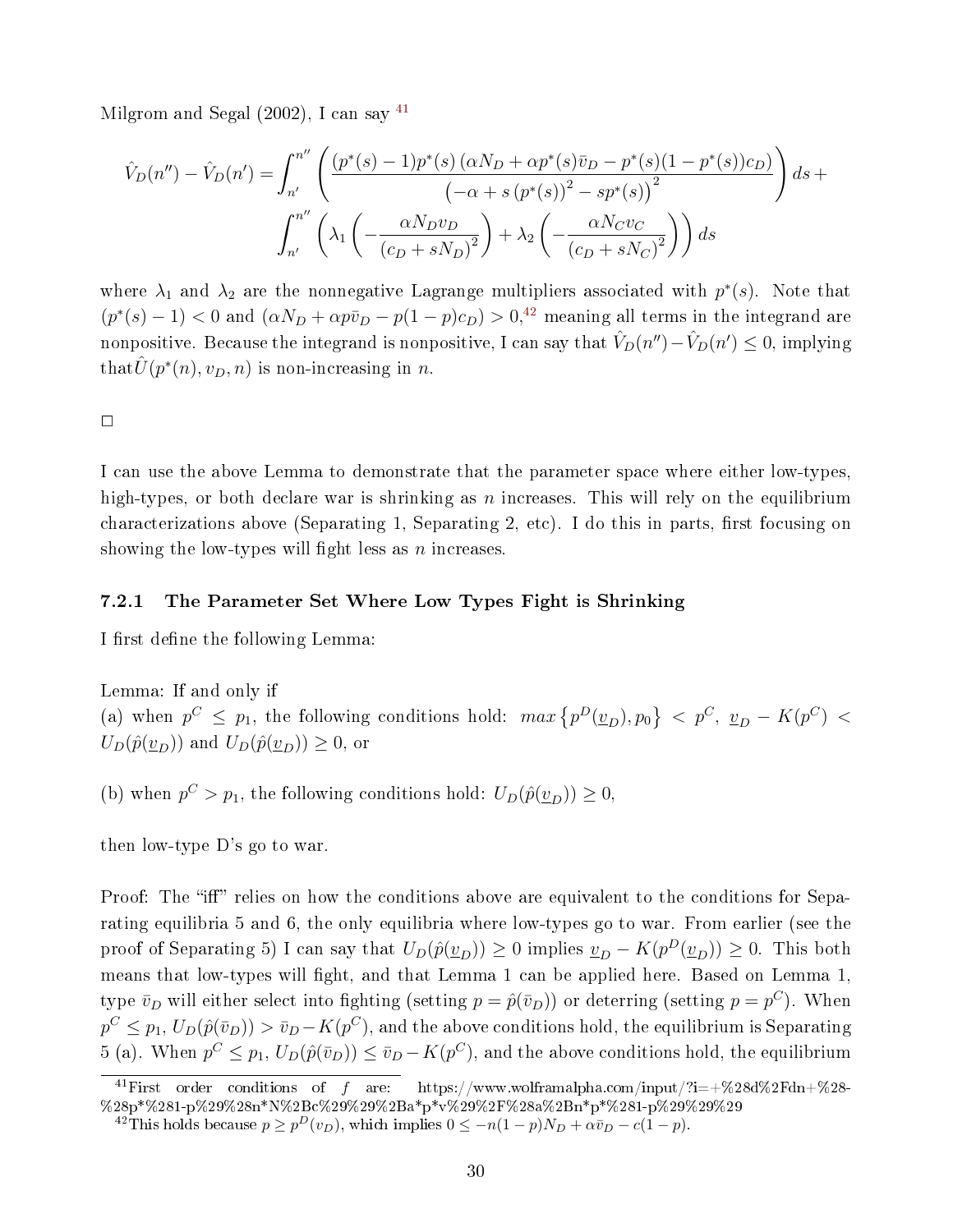is Separating 6. And, when  $p^C > p_1$  and the above conditions hold, then this is Separating 5 (b).

 $\Box$ 

Whenever these constraints hold, low-types will go to war. (and vice versa). From here, I can rely on examining how moving from  $n'$  to  $n''$  will alter the constraints. Suppose for  $n'$  $p^C \leq p_1$ . As n' increases to n'',  $p^D(\underline{v}_D)$  is weakly increasing,  $p_0$  is unchanging, and  $p^C$  is decreasing, thus making the  $max\{p^D(\underline{v}_D), p_0\} < p^C$  inequality strained (or potentially break). Also as n increases,  $\underline{v}_D - K(p^C)$  is increasing ,  $U_D(\hat{p}(\underline{v}_D))$  is decreasing (as shown above in the Envelope Lemma), and 0 is unchanging, thus making the inequalities  $\underline{v}_D - K(p^C) < U_D(\hat{p}(\underline{v}_D))$ and  $U_D(\hat{p}(\underline{v}_D)) \ge 0$  strained (or potentially break). Now suppose for  $n'$   $p^C > p_1$  holds; through the logic discussed above, the inequalities in this case are strained or could break. Because  $p^C$  is decreasing in n, the shift from  $n'$  to  $n''$  could result in a move from (abusing notation)  $p^{C}(n') \ > \ p_1$  to  $p^{C}(n'') \ \leq \ p_1.$  When this shift occurs, for war to still occur, the additional constraint  $\underline{v}_D - K(p^C) < U_D(\hat{p}(\underline{v}_D))$  must also hold; thus, in the shift from  $n'$  to  $n''$ , all existing constraints become more difficult to satisfy and new constraints must be met, collectively making low-type D's less willing to go to war.

#### <span id="page-30-0"></span>7.2.2 The Parameter Set Where High Types Fight is Shrinking.

Lemma: If and only if

(a) When  $p^C \leq p_1$ , the following conditions hold:  $max\{p^D(\bar{v}_D), p_0\} < p^C$ ,  $\bar{v}_D - K(p^C) <$  $U_D(\hat{p}(\bar{v}_D))$  and  $U_D(\hat{p}(\bar{v}_D)) \geq 0$ , or

(b) when  $p^C > p_1$ , the following conditions hold:  $U_D(\hat{p}(\bar{v}_D)) \geq 0$ ,

then high-type D's go to war.

Proof: Suppose  $p^C \leq p_1$ . It could also be that (0) The set  $\left[\max\left\{p^D(\underline{v}_D), p_0\right\}, p^C\right]$  is empty (1) The set  $\left[\max\left\{p^D(\underline{v}_D), p_0\right\}, p^C\right]$  is non-empty and  $U_D(\hat{p}(\underline{v}_D)) \geq 0$ ; or (2) The set  $\left[\max\left\{p^D(\underline{v}_D), p_0\right\}, p^C\right]$  is non-empty and  $U_D(\hat{p}(\underline{v}_D)) < 0$ .

Writing the conditions in (a) with the conditions in (0) and (2) (in other words, fully writing out conditions  $(0)$  and  $(2)$ ) gives:

 $(0)$ .  $p^{C} \leq p_{1}$ ,  $max\{p^{D}(\bar{v}_{D}), p_{0}\} < p^{C}$ ,  $\bar{v}_{D} - K(p^{C}) < U_{D}(\hat{p}(\bar{v}_{D}))$  and  $U_{D}(\hat{p}(\bar{v}_{D})) \geq 0$  and the set  $\left[\max\left\{p^D(\underline{v}_D), p_0\right\}, p^C\right]$  is empty.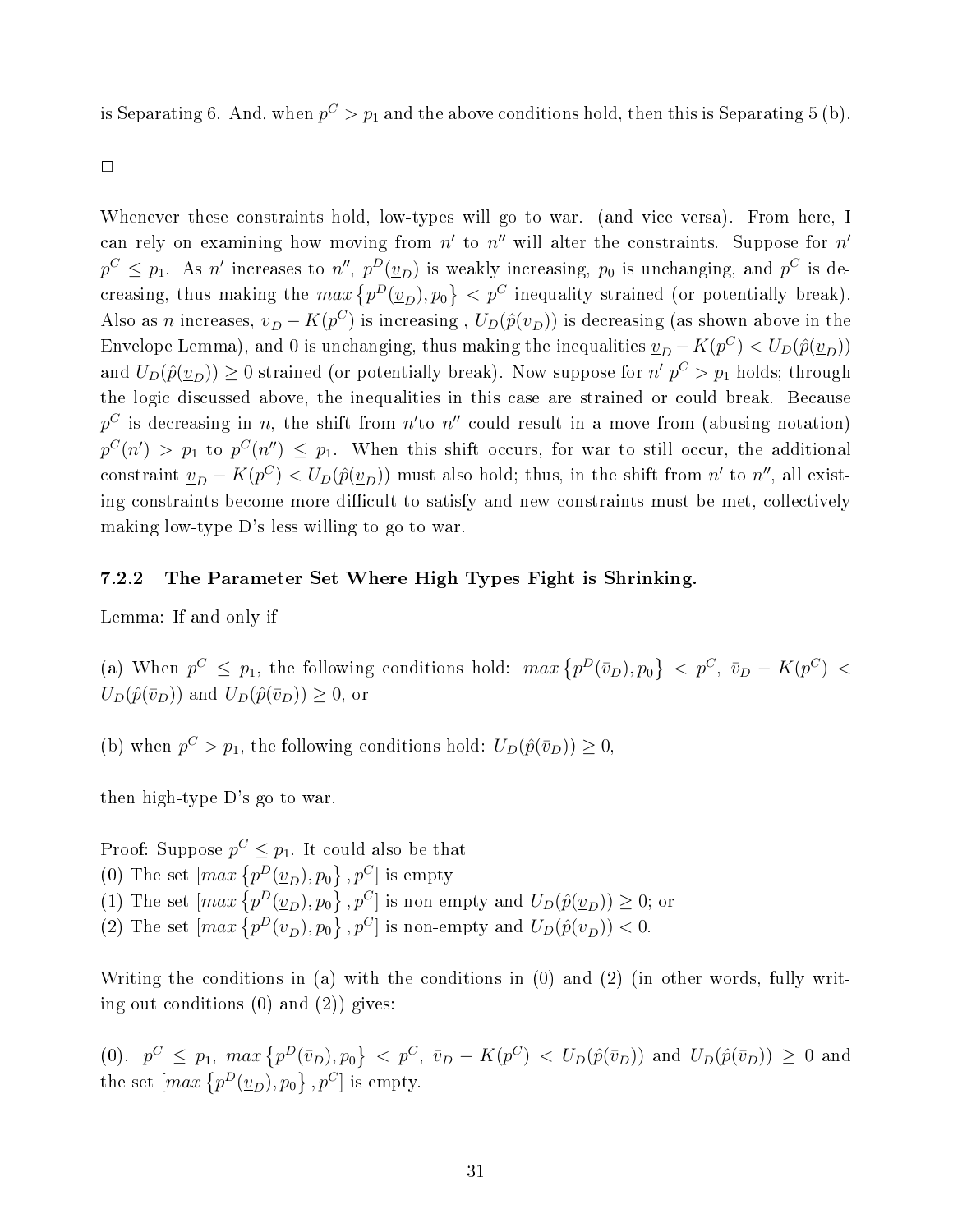$(2)$ ,  $p^C \leq p_1$ ,  $max\{p^D(\bar{v}_D), p_0\} < p^C$ ,  $\bar{v}_D - K(p^C) < U_D(\hat{p}(\bar{v}_D))$  and  $U_D(\hat{p}(\bar{v}_D)) \geq 0$  and the set  $\left[\max \left\{p^D(\underline{v}_D), p_0\right\}, p^C\right]$  is non-empty and  $U_D(\hat{p}(\underline{v}_D)) < 0$ .

Together, these are equivalent to Separating 3 (a).

The full set of conditions in (1) are the following:  $p^C \leq p_1$ ,  $max\left\{p^D(\bar v_D), p_0\right\} < p^C, U_D(\hat p(\bar v_D)) > 0$  $\bar{v}_D - K(p^C), U_D(\hat{p}(\bar{v}_D)) \ge 0$ , the set  $\left[\max\left\{p^D(\underline{v}_D), p_0\right\}, p^C\right]$  is non-empty and  $U_D(\hat{p}(\underline{v}_D)) \ge 0$ .

These conditions are nearly equivalent to what is stated in Separating  $5$  (a). At first pass there appears to be two differences, but, as I show below, these difference are effectively ruled out.

First, the conditions for Separating 5 (a) states  $max\{p^D(\underline{v}_D), p_0\} < p^C$ , while the conditions on the set in (1) being non-empty imply  $max\{p^D(\underline{v}_D), p_0\} \leq p^C$ . In other words, (1) above states it is possible for  $max\left\{p^D(\underline{v}_D), p_0\right\} = p^C$ , the while Separating 5 (a) conditions do not state this is possible. However, note that the other conditions in (1) imply that this equality can never actually hold. If for high types  $max\{p^D(\bar{v}_D), p_0\} < p^C$ , it must be that  $p^C > p_0$ . Due to this, the remaining distinction between (1) and the conditions in Separating 5 (a) is that (1) also allows for  $p^D(\underline{v}_D) = p^C$ . However, it cannot ever be the case that  $p^D(\underline{v}_D) = p^C$ and  $U_D(\hat{p}(\underline{v}_D)) \ge 0$  simultaneously hold when  $p_0 < p^C$ . Based on how  $p^D(\underline{v}_D)$  is defined, the following holds:

$$
-\frac{p^D(\underline{v}_D)(1-p^D(\underline{v}_D))}{\alpha+np^D(\underline{v}_D)(1-p^D(\underline{v}_D))} (nN_D+c_D) + \frac{\alpha p^D(\underline{v}_D)}{\alpha+np^D(\underline{v}_D)(1-p^D(\underline{v}_D))} \underline{v}_D = 0.
$$

Additionally, because  $\hat{p}(\underline{v}_D)$  must fall between  $p^D(\underline{v}_D)$  and  $p^C$ , when  $p^D(\underline{v}_D) = p^C$ , it must also be that  $\hat{p}(\underline{v}_D) = p^D(\underline{v}_D) = p^C$ . Expanding out the expression  $U_D(\hat{p}(\underline{v}_D)) \ge 0$  and comparing it to the expression above (note that  $U_D(\hat{p}(\underline{v}_D))$  has an additional cost term) gives

$$
-\frac{p^D(\underline{v}_D)(1-p^D(\underline{v}_D))}{\alpha+np^D(\underline{v}_D)(1-p^D(\underline{v}_D))} (nN_D+c_D)+\frac{\alpha p^D(\underline{v}_D)}{\alpha+np^D(\underline{v}_D)(1-p^D(\underline{v}_D))}\underline{v}_D-K(p^C)\geq 0.
$$

This cannot ever hold: if the top expression equals zero and the bottom expression has a new subtracted cost, then it cannot simultaneously be the case the  $\hat{p}(\underline{v}_D) = p^D(\underline{v}_D) = p^C$  and  $p_0 < p^C$ .

Second, the conditions in Separating 5 (a) does not state that  $U_D(\hat{p}(\bar{v}_D)) \geq 0$ . However, because  $U_D(\hat{p}(\underline{v}_D)) \geq 0$  (which is given in (1)), based on the proof of Separating 5, it implies that  $\underline{v}_D - K(p^D(\underline{v}_D)) \geq 0$ , meaning Lemma 1 can apply and I know that high-type D's will select a greater arming level. Additionally,  $U_D(\hat{p}(\underline{v}_D)) \ge 0$  implies that low-type D's will either fight (set  $p = \hat{p}(\underline{v}_D)$ ) or deter C (set  $p = p^C$ ). Additionally, I know that high-type D's will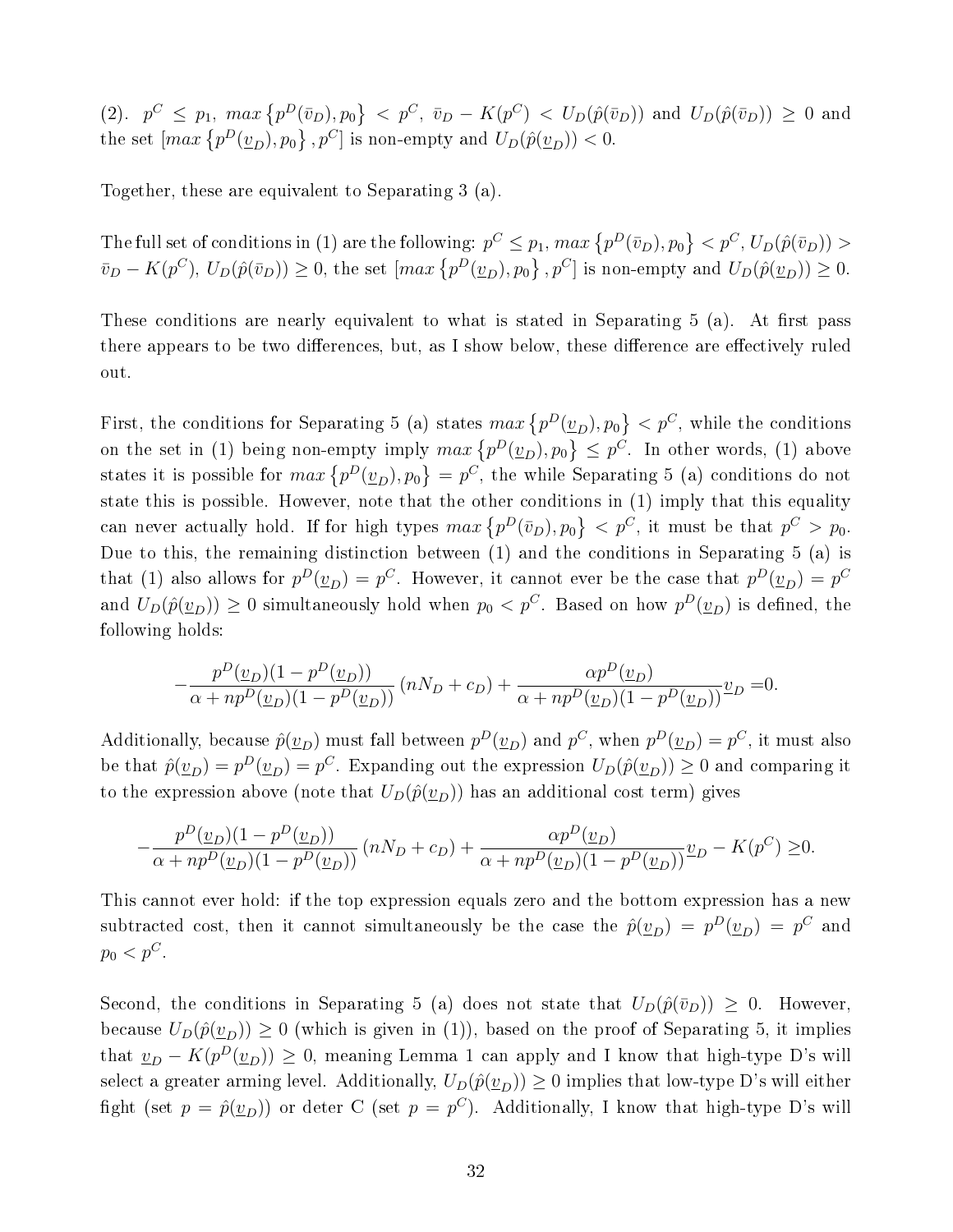not set  $p = p^C$  due to  $U_D(\hat{p}(\bar{v}_D)) > \bar{v}_D - K(p^C)$ . Together, this implies that both types of D will fight, meaning  $U_D(\hat{p}(\underline{v}_D)) \geq 0$ . Thus, the conditions set out in (1) are equivalent to the conditions in Separating 5(a).

Now suppose  $p^C > p_1$ . It could also be that  $(I) U_D(\hat{p}(v_D)) \geq 0$ ; or (2)  $U_D(\hat{p}(\underline{v}_D)) < 0.$ 

Writing out conditions (0) and (2) in full gives

(2)  $p^C > p_1$ ,  $U_D(\hat{p}(\bar{v}_D)) \ge 0$ , and  $U_D(\hat{p}(\underline{v}_D)) < 0$ .

together, these are the conditions for Separating 3 (b).

Writing out conditions (1) in full gives

(1) 
$$
p^C > p_1
$$
,  $U_D(\hat{p}(\bar{v}_D)) \ge 0$ , and  $U_D(\hat{p}(\underline{v}_D)) \ge 0$ .

These are the conditions for Separating 5 (b).

Taken with the discussion when  $p^C \leq p_1$ , I have demonstrated that the conditions in the above Lemma are equivalent to the conditions for Separating 3, Separating 5 (a), and Separating 5 (b), the three settings where high type  $D$ 's fight.

 $\Box$ 

From here, I can examine how moving from  $n'$  to  $n''$  will alter the constraints. Suppose for both  $n'$  and  $n''$   $p^C \leq p_1$ . As n increases,  $p^D(\bar{v}_D)$  is weakly increasing,  $p_0$  is unchanging, and  $p^C$  is decreasing, thus making the  $max\left\{p^D(\bar{v}_D), p_0\right\} < p^C$  inequality strained (or potentially break). Also as n increases,  $\bar{v}_D - K(p^C)$  is increasing ,  $U_D(\hat{p}(\bar{v}_D))$  is decreasing (as shown above), and 0 is unchanging, thus making the inequalities  $\bar{v}_D - K(p^C) < U_D(\hat{p}(\bar{v}_D))$  and  $U_D(\hat{p}(\bar{v}_D)) \ge 0$ strained (or potentially break). Now suppose for both  $n'$  and  $n''$   $p^C > p_1$  holds; through the logic discussed above,  $U_D(\hat{p}(\bar{v}_D))\geq 0$  is strained or could break. Because  $p^C$  is decreasing in  $n,$ the shift from n'to n'' could result in a move from  $p^{C}(n') > p_1$  to  $p^{C}(n'') \leq p_1$ . When this shift occurs, it imposes additional constraints  $max\left\{p^D(\bar v_D), p_0\right\} < p^C, \, \bar v_D - K(p^C) < U_D(\hat p(\bar v_D))$  for fighting to still occur; thus, all existing constraints become more difficult to satisfy and new constraints must be met, collectively shrinking the set over which high-type D's go to war.

I have now demonstrated that as n increases, the constraints that result in selection into Separating 3 and Separating 5 all become more difficult to satisfy. Thus, in the shift from  $n'$  to  $n''$ ,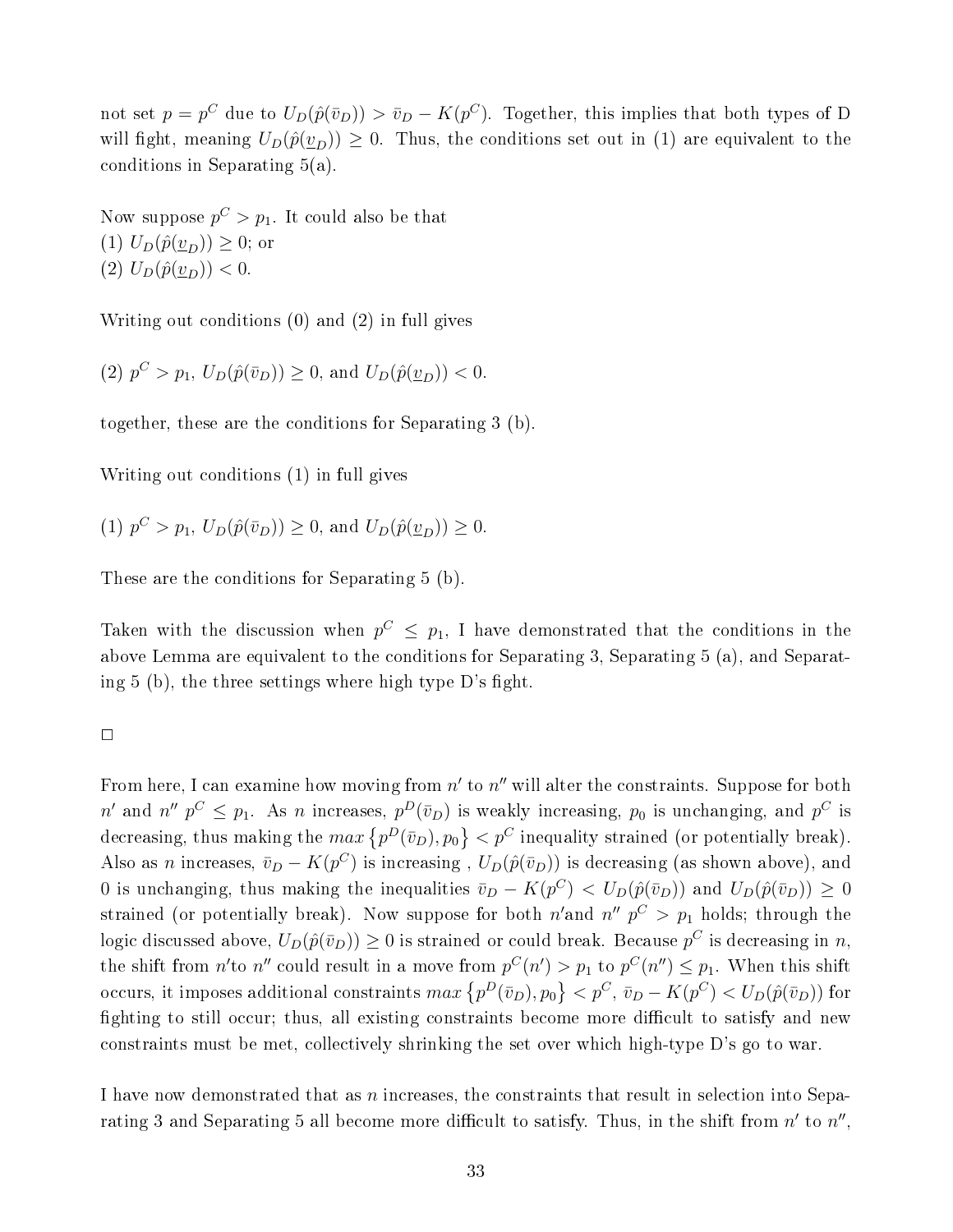the war outcome occurs over a smaller set, or disappears altogether.

# <span id="page-33-0"></span>8 Remark 4

**Remark 4 (Stability-Instability Paradox):** Conditional on D fighting, as n and  $N_D$  in $crease, D will select an arming level that results in a more decisive conflict. Formally, suppose$ under n and N<sub>D</sub> D will select interior arming level  $p^* = \hat{p}(v_D)$ ,<sup>[43](#page-33-1)</sup> and that D will go to war.

(*a*) If  $p^* < \frac{1}{2}$  $\frac{1}{2}$ , then  $p^*(N_D)$  is decreasing. If  $p^* > \frac{1}{2}$  $\frac{1}{2}$ , then  $p^*(N_D)$  is increasing.

(b) If  $p^*$  is small (see Appendix for more details), then  $p^*(n)$  is decreasing. If  $p^*$  is large, then  $p^*(n)$  is increasing.

Proof:

Conditional on D going to war, D's optimization problem is

$$
\hat{p}(v_d) \in \underset{p \in [max\{p^D(\bar{v}_D), p_0\}, min\{p^C, p_1\}]}{\arg \max} \left\{ -\frac{np(1-p)}{\alpha + np(1-p)} N_D + \frac{\alpha}{\alpha + np(1-p)} \left( pv_D \right) - \frac{c_D p(1-p)}{\alpha + np(1-p)} - K(p) \right\}.
$$

I once again use Topkis Monotonicity Theory (see Lemma 1). The effects described in Remark 4 are most clear for  $N_D$ . Consider the above optimization for  $N_D$  and  $N'_D$  (with  $N_D \langle N'_D \rangle$ ) and  $p, p' \in \left[ max \{ p^D(\bar{v}_D), p_0 \} , min \{ p^C, p_1 \} \right]$  with  $p < p'$ . For D's optimization problem from going to war to exhibit increasing differences, it must be that

$$
-\frac{np'(1-p')}{\alpha+np'(1-p')}N'_D - \left(-\frac{np(1-p)}{\alpha+np(1-p)}N'_D\right) > -\frac{np'(1-p')}{\alpha+np'(1-p')}N_D - \left(-\frac{np(1-p)}{\alpha+np(1-p)}N_D\right)
$$

or

$$
\frac{np'(1-p')}{\alpha+np'(1-p')}N_D - \frac{np(1-p)}{\alpha+np(1-p)}N_D > \frac{np'(1-p')}{\alpha+np'(1-p')}N'_D - \frac{np(1-p)}{\alpha+np(1-p)}N'_D
$$

or more simply

$$
(N_D - N'_D) \left( \frac{np'(1-p')}{\alpha + np'(1-p')} - \frac{np(1-p)}{\alpha + np(1-p)} \right) > 0.
$$

<span id="page-33-1"></span><sup>43</sup>Formally  $p \in \left( max \left\{ p^D(\bar{v}_D), p_0 \right\}, min \left\{ p^C, p_1 \right\} \right)$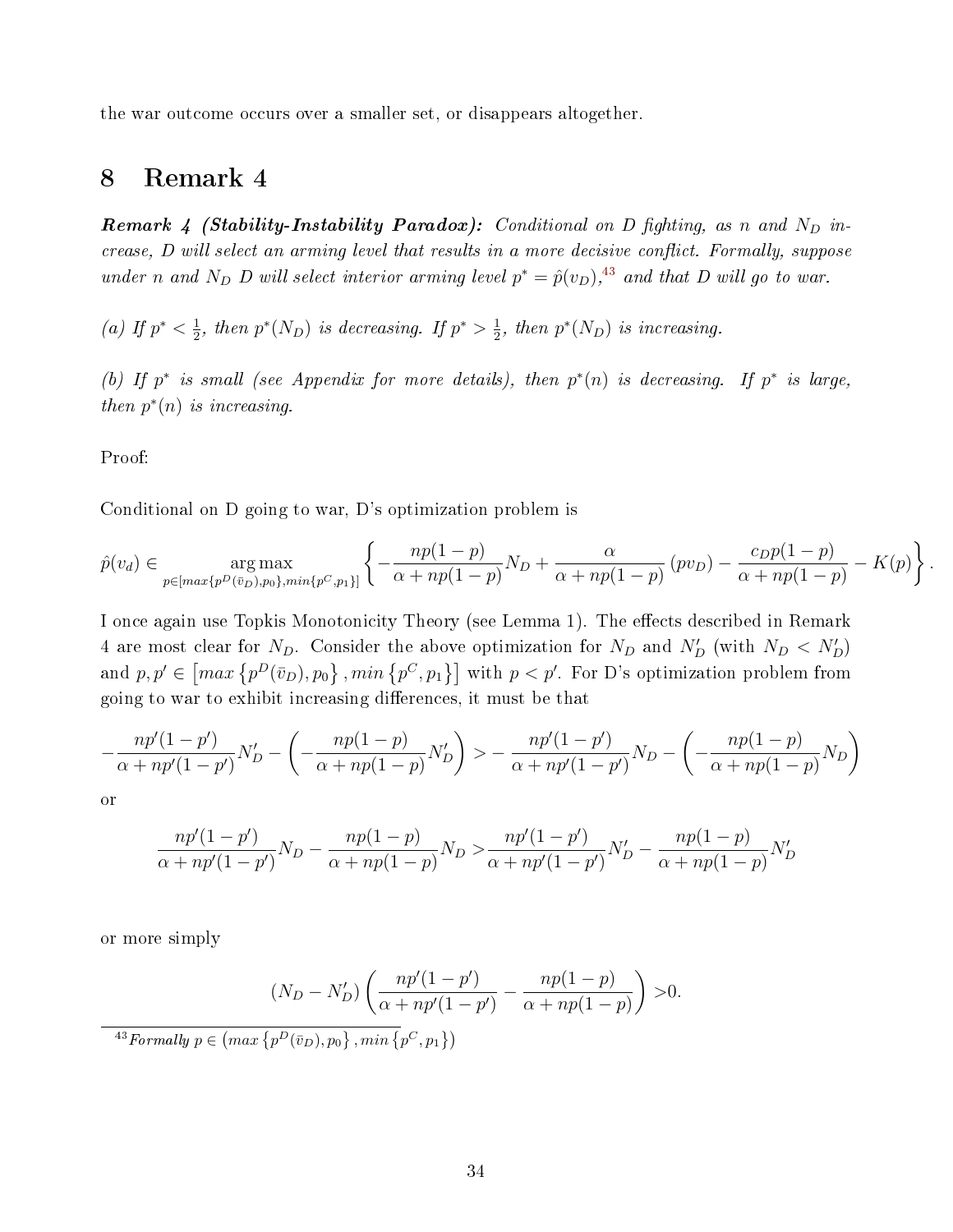The term  $N_D - N'_D$  is negative. The expression  $\frac{np'(1-p')}{\alpha + np'(1-p)}$  $\frac{np'(1-p')}{\alpha+np'(1-p')}$  —  $\frac{np(1-p)}{\alpha+np(1-p)}$  $\frac{np(1-p)}{\alpha+np(1-p)}$  is (weakly) negative so long that  $p' \leq 1/2^{44}$  $p' \leq 1/2^{44}$  $p' \leq 1/2^{44}$  By Topkis Monotonicity Theory,  $p^* = \hat{p}(v_D)$  is non-decreasing  $N_D$  for all  $p^* \geq 1/2$  and non-increasing in  $N_D$  for all  $p^* \leq 1/2$ .

The effects in Remark 4 are less precise for n but still present. While the full increasingdifferences expression for n and p is rather complex, it is straightforward to see that in expressing the term, the  $K(p)$  and  $K(p')$  terms would cancel. Thus, I can turn my attention to properties of the expression  $-\frac{np(1-p)}{\alpha+np(1-p)}N_D + \frac{\alpha}{\alpha+np(1-p)}$  $\frac{\alpha}{\alpha+np(1-p)}(pv_D) - \frac{c_Dp(1-p)}{\alpha+np(1-p)}$  $\frac{c_D p(1-p)}{\alpha + np(1-p)}$ , which, unlike K, is twice continuously differentiable, that I will call  $\hat{U}_D$ . I take the cross partial of  $\hat{U}_D$  , giving<sup>[45](#page-34-1)</sup>

$$
\frac{\partial^2}{\partial p \partial n} \hat{U}_D = \frac{\alpha (2p - 1)(\alpha N_D - (1 - p)p(2c_D + nN_D)) + \alpha p v_D (\alpha (3p - 2) - n(1 - p)p^2)}{(\alpha + n(1 - p)p)^3}
$$

This expression is ugly, but consider when  $p_0 \approx 0$  and  $p_1 \approx 1$ . Taking the limits and eliminating terms that obviously go to zero yields:

$$
lim_{p \to 0} \left[ \frac{\partial^2}{\partial p \partial n} \hat{U}_D \right] = \frac{-(\alpha^2 N_D)}{\alpha^3}
$$
  

$$
lim_{p \to 1} \left[ \frac{\partial^2}{\partial p \partial n} \hat{U}_D \right] = \frac{\alpha^2 N_D + \alpha^2 v_D}{\alpha^3}
$$

While this is not nearly as clean as the  $N_D$  expression, but clearly here when  $p^*$  is close to zero for a fixed set of parameters then  $p^*(n)$  is decreasing; similarly, when  $p^*$  is close to 1 for a fixed set of parameters, then  $p^*(n)$  is increasing. Once again, there is a push to more decisive conflict by introducing nuclear risk n.

<span id="page-34-1"></span><span id="page-34-0"></span><sup>&</sup>lt;sup>44</sup>Can be seen by taking the cross partial derivative, or  $\frac{\partial^2}{\partial n \partial l}$  $\partial p\partial N_D$  $\frac{np(1-p)}{\alpha+np(1-p)} = \frac{\alpha n(2p-1)}{(n(p-1)p-\alpha)}$  $\frac{\alpha n (2p-1)}{(n(p-1)p-\alpha)^2}.$  $^{45}$ https://www.wolframalpha.com/input/?i=d%2Fdp+%28d%2Fdn+%28-%28p\*%281-

p%29%28n\*N%2Bc%29%29%2Ba\*p\*v%29%2F%28a%2Bn\*p\*%281-p%29%29%29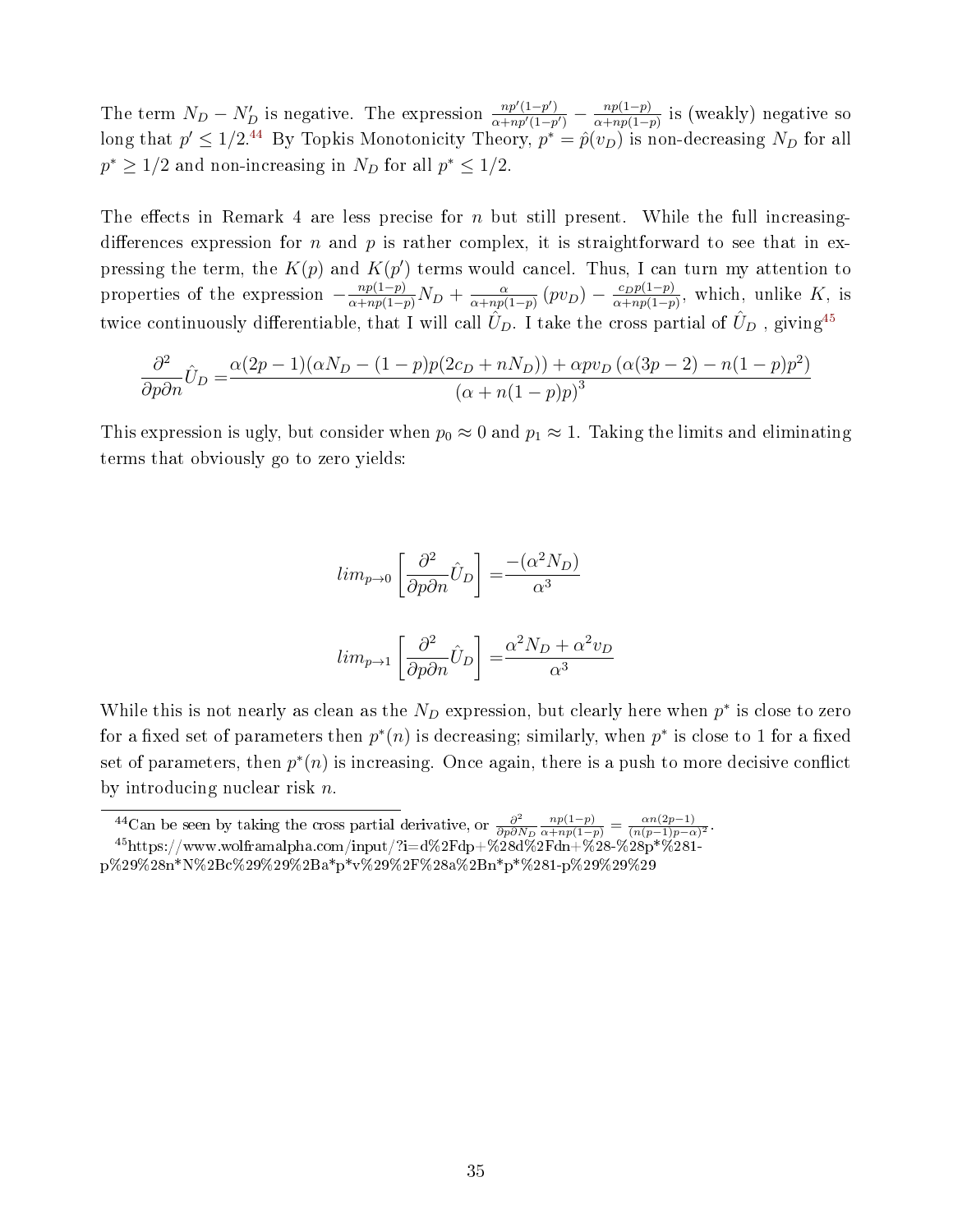# <span id="page-35-0"></span>9 Derivations

# <span id="page-35-1"></span>9.1 Deriving Arming Levels

I first derive  $p^C$ , the conventional force level that would would make C indifferent between challenging or not, conditional on D escalating in stage 4

$$
0 = -\frac{n}{h}N_C + \frac{\alpha}{hp^C(1 - p^C)}((1 - p^C)v_C) - \frac{c_C}{h}
$$

$$
0 = -np^CN_C + \alpha v_C - c_Cp^C
$$

$$
p^C = \frac{\alpha v_C}{c_C + nN_C}
$$

Next I derive  $\bar{p}^D$  as the conventional force level that would make a  $\bar{v}_D$  D willing to escalate conditional on C challenging.

$$
0 \leq \frac{n}{h} * (-N_D) + \frac{\alpha}{hp^D(1 - p^D)} (p^D \bar{v}_D) - \frac{c}{h}
$$
  

$$
0 \leq -n(1 - p^D)N_D + \alpha \bar{v}_D - c(1 - p^D)
$$

$$
n(1 - p^D)N_D + c(1 - p^D) \le \alpha \bar{v}_D
$$

$$
p^D \ge 1 - \frac{\alpha \bar{v}_D}{c_D + nN_D}.
$$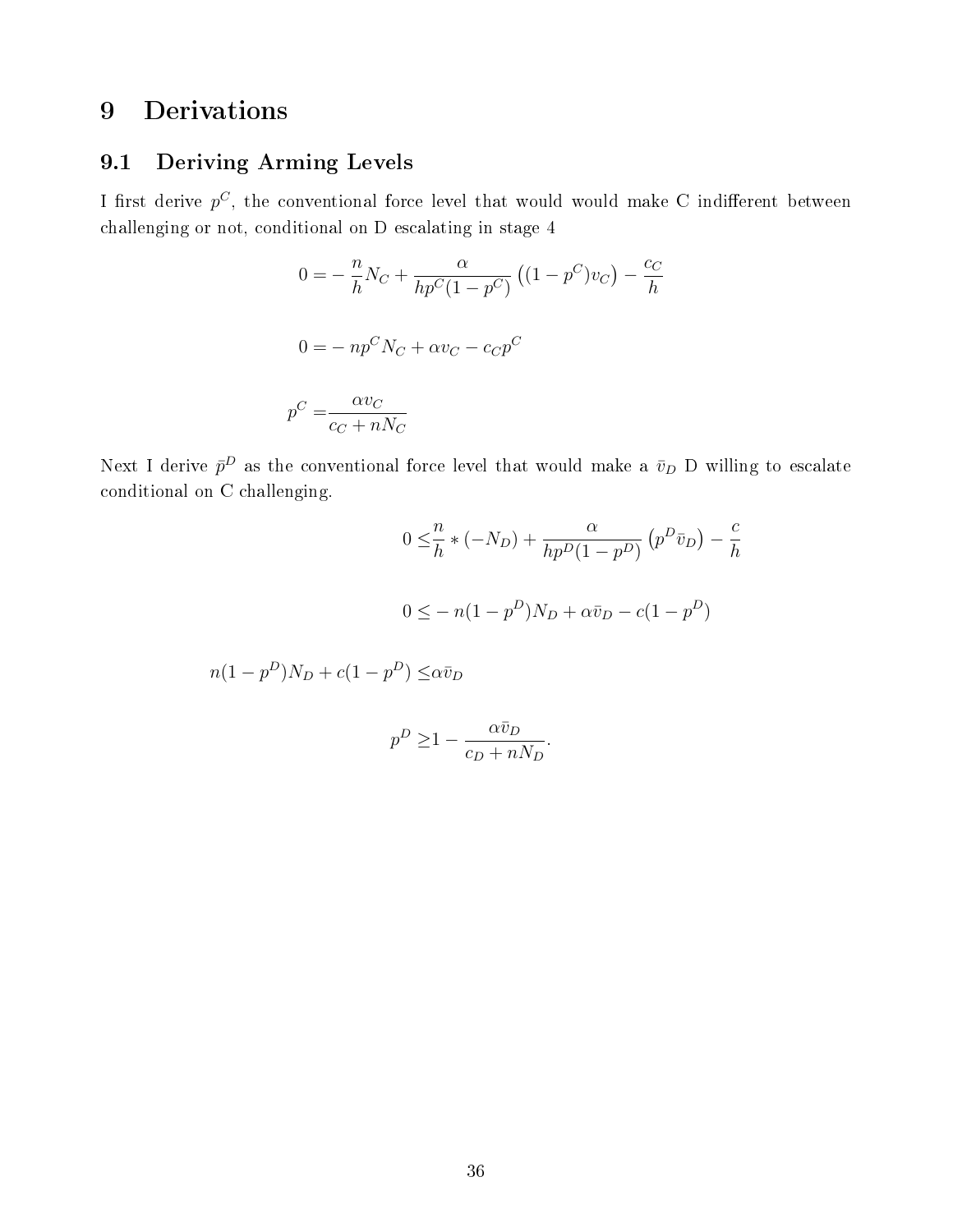Next, I derive  $\tilde{p}$ . I use  $h(p) = \frac{\alpha + np(1-p)}{p(1-p)}$ 

$$
0 = \pi \left( -\frac{n}{h(\tilde{p})} N_C + \frac{\alpha}{h(\tilde{p}) \tilde{p}(1-\tilde{p})} \left( (1-\tilde{p}) v_C \right) - \frac{c_C}{h(\tilde{p})} \right) + (1-\pi) v_C,
$$
  
\n
$$
0 = \pi \left( -nN_C + \frac{\alpha}{\tilde{p}(1-\tilde{p})} \left( (1-\tilde{p}) v_C \right) - c_C \right) + (1-\pi) v_C \left( \frac{\alpha + n\tilde{p}(1-\tilde{p})}{\tilde{p}(1-\tilde{p})} \right),
$$
  
\n
$$
0 = \pi \left( -nN_C \tilde{p}(1-\tilde{p}) + \left( (1-\tilde{p})\alpha v_C \right) - c_C \tilde{p}(1-\tilde{p}) \right) + (1-\pi) v_C \left( \alpha + n\tilde{p}(1-\tilde{p}) \right),
$$
  
\n
$$
0 = \tilde{p}(1-\tilde{p}) \left( -\pi n N_C - \pi c_C + (1-\pi) v_C n \right) - \tilde{p} \alpha \pi v_C + \alpha \pi v_C + (1-\pi) \alpha v_C
$$
  
\n
$$
0 = -\tilde{p}^2 \left( -\pi n N_C - \pi c_C + (1-\pi) v_C n \right) + \tilde{p} \left( -\pi n N_C - \pi c_C + (1-\pi) v_C n - \alpha \pi v_C \right) + \pi \alpha v_C + (1-\pi) \alpha v_C
$$

I can solve for  $\tilde{p}$  using the quadratic formula. Letting  $a = -(-\pi nN_C - \pi c_C + (1-\pi)v_Cn)$ ,  $b = (-\pi nN_C - \pi c_C + (1 - \pi)v_C n - \alpha \pi v_C)$ , and  $c = \alpha v_C$ , this is simply

$$
\tilde{p} = \frac{-b \pm \sqrt{b^2 - 4ac}}{2a}
$$

Or

$$
\tilde{p} = \frac{-(-\pi n N_C - \pi c_C + (1 - \pi)v_{C}n - \alpha \pi v_C) \pm \sqrt{(-\pi n N_C - \pi c_C + (1 - \pi)v_{C}n - \alpha \pi v_C)^2 + 4(-\pi n N_C - \pi c_C)}{-2(-\pi n N_C - \pi c_C + (1 - \pi)v_{C}n)}
$$

Alternatively, I can try the following. I know  $h(p) = \frac{\alpha + np(1-p)}{p(1-p)}$ 

$$
0 = \pi \left( -\frac{n}{h(\tilde{p})} N_C + \frac{\alpha}{h(\tilde{p}) \tilde{p}(1-\tilde{p})} \left( (1-\tilde{p}) v_C \right) - \frac{c_C}{h(\tilde{p})} \right) + (1-\pi) v_C,
$$

or

$$
v_C = \left(\frac{\pi n}{h(\tilde{p})}N_C + \frac{\pi c_C}{h(\tilde{p})}\right) \left(\frac{\pi \alpha}{h(\tilde{p})\tilde{p}} + 1 - \pi\right)^{-1}.
$$

or

$$
v_C = (\pi n N_C + \pi c_C) \left( \frac{\pi \alpha}{\tilde{p}} + \frac{(1 - \pi)(\alpha + n\tilde{p}(1 - \tilde{p}))}{\tilde{p}(1 - \tilde{p})} \right)^{-1}.
$$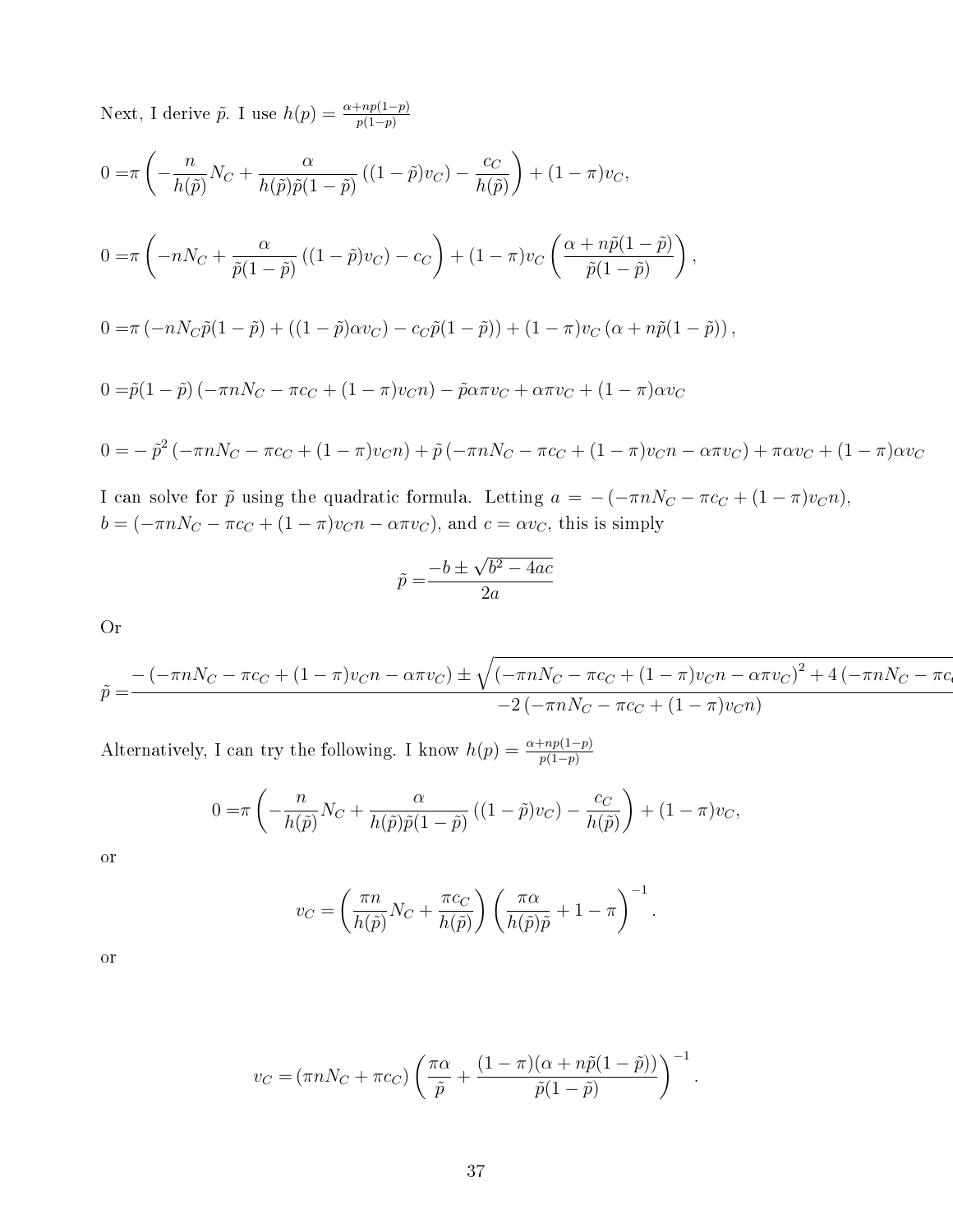# <span id="page-37-0"></span>10 Scratch for Graphing/Derivations for Matlab

## <span id="page-37-1"></span>10.0.1 Separating 1: Matlab calculations

East boundary:

$$
\underline{v}_D - K(p^D(\bar{v}_D)) < 0
$$
  

$$
\underline{v}_D - k(p^D(\bar{v}_D) - p_0)^2 < 0
$$
  

$$
\underline{v}_D < k(p^D(\bar{v}_D) - p_0)^2
$$

North boundary,  $p_D(\bar{v}_D) = p_C$ .

$$
p_D(\bar{v}_D) = \frac{\alpha v_C}{c_C + nN_C}
$$

$$
\frac{p_D(\bar{v}_D)(c_C + nN_C)}{\alpha} = v_C
$$

#### <span id="page-37-2"></span>10.0.2 Separating 2 Matlab

Estimating the upper bound is the new part here. In S2, high D's select  $p^C$ , low D's select  $p_0$ . At the upper bound, either (a) high D's decide it is no longer worth it to arm to level  $p^C$  or are not able to arm to  $p^C$ . At this point, they can either arm knowing they will be fighting, or select  $p_0$ . I consider both.

First, it could be that D is solving the optimization

$$
p \in max \lt \left\{ \frac{n}{h(p)} * (-N_D) + \frac{\alpha}{h(p)p(1-p)} (pv_D) - \frac{c_D}{h(p)} - K(p) \right\}
$$

or

$$
\hat{p}(v_d) \in \underset{p \in [p^D, p^C]}{\arg \max} < \left\{ -\frac{np(1-p)}{\alpha + np(1-p)} N_D + \frac{\alpha}{\alpha + np(1-p)} \left( pv_D \right) - \frac{c_D p (1-p)}{\alpha + np(1-p)} - k(p - p_0)^2 \right\}
$$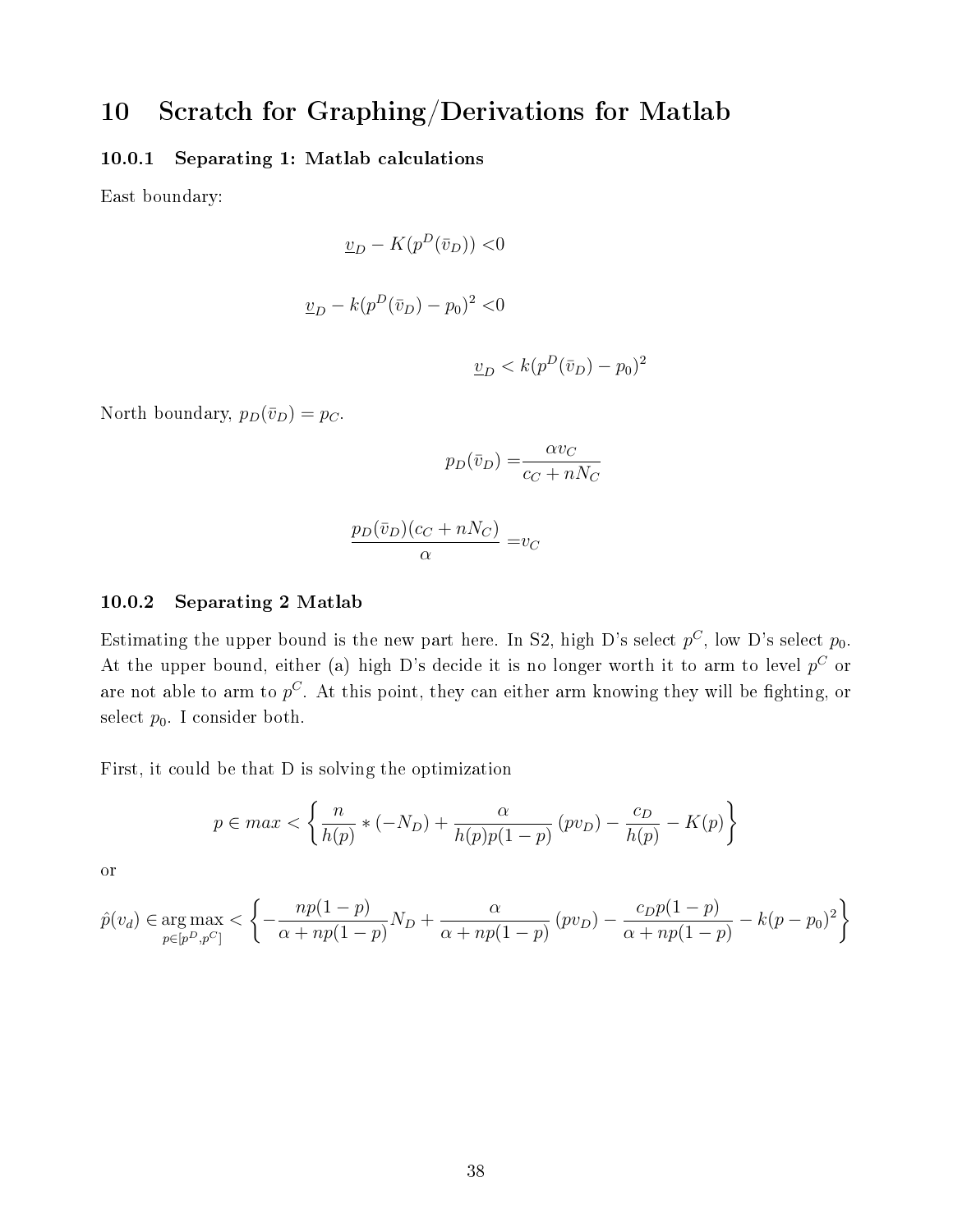I then use the optimized utility value  $U_D(\hat{p}(\bar{v}_D)$  and calculate

$$
\bar{v}_D - U_D(\hat{p}(\bar{v}_D)) = k * (p^C - p_0)^2
$$

$$
\left(\frac{\bar{v}_D - U_D(\hat{p}(\bar{v}_D))}{k}\right)^{1/2} = p^C - p_0
$$

$$
\left(\frac{\bar{v}_D - U_D(\hat{p}(\bar{v}_D))}{k}\right)^{1/2} + p_0 = \frac{\alpha v_C}{c_C + nN_C}
$$

$$
\frac{c_C + nN_C}{\alpha} \left(\left(\frac{\bar{v}_D - U_D(\hat{p}(\bar{v}_D))}{k}\right)^{1/2} + p_0\right) = v_C
$$

Alternatively, the upper bound on this could simply be

$$
\frac{\bar{v}_D}{k} = (p^C - p_0)^2
$$

$$
\frac{\bar{v}_D}{k} = \left(\frac{\alpha v_C}{c_C + nN_C} - p_0\right)^2
$$

$$
\sqrt{\frac{\bar{v}_D}{k}} = \frac{\alpha v_C}{c_C + nN_C} - p_0
$$

$$
\frac{(c_C + nN_C)\left(\sqrt{\frac{\bar{v}_D}{k}} + p_0\right)}{\alpha} = v_C
$$

Working through that southeast line too: I have the equation  $\underline{v}_D - K(p_C) = 0$ . I take this and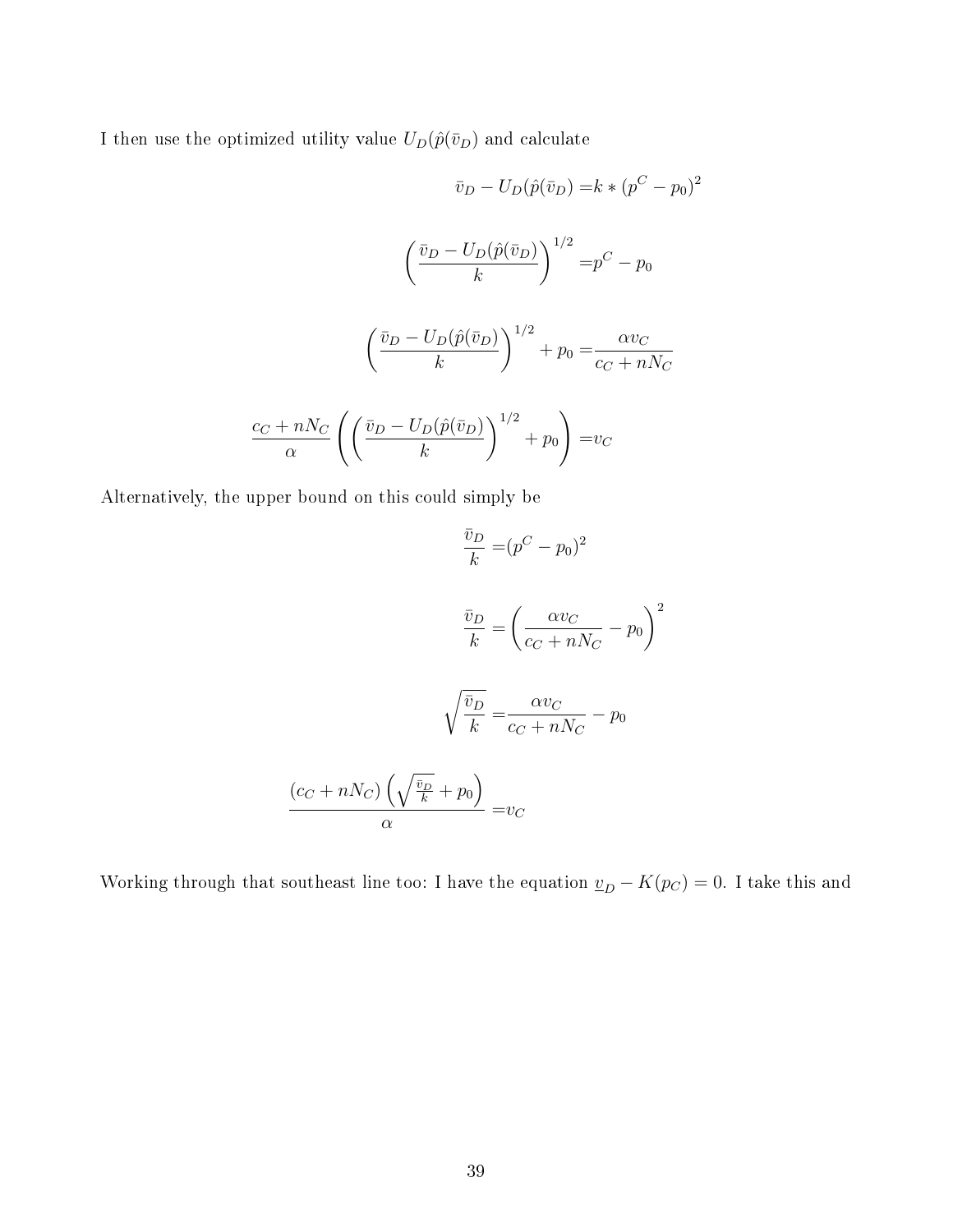$$
k(p^{C} - p_{0})^{2} = \underline{v}_{D}
$$
  

$$
p^{C} = \left(\frac{\underline{v}_{D}}{k}\right)^{1/2} + p_{0}
$$
  

$$
\frac{\alpha v_{C}}{c_{C} + nN_{C}} = \left(\left(\frac{\underline{v}_{D}}{k}\right)^{1/2} + p_{0}\right)
$$
  

$$
v_{C} = \frac{c_{C} + nN_{C}}{\alpha} \left(\left(\frac{\underline{v}_{D}}{k}\right)^{1/2} + p_{0}\right)
$$

# <span id="page-39-0"></span>10.0.3 Separating 4 Matlab

This is the north line.

$$
\underline{v}_D - K(p^c) = 0
$$
  

$$
\underline{v}_D - k \left(\frac{\alpha v_C}{c_C + nN_C} - p_0\right)^2 = 0
$$
  

$$
\frac{\underline{v}_D}{k} = \left(\frac{\alpha v_C}{c_C + nN_C} - p_0\right)^2
$$
  

$$
\sqrt{\frac{v_D}{k}} = \frac{\alpha v_C}{c_C + nN_C} - p_0
$$
  

$$
\frac{(c_C + nN_C)\sqrt{\frac{v_D}{k}} + p_0}{\alpha} = v_C
$$

say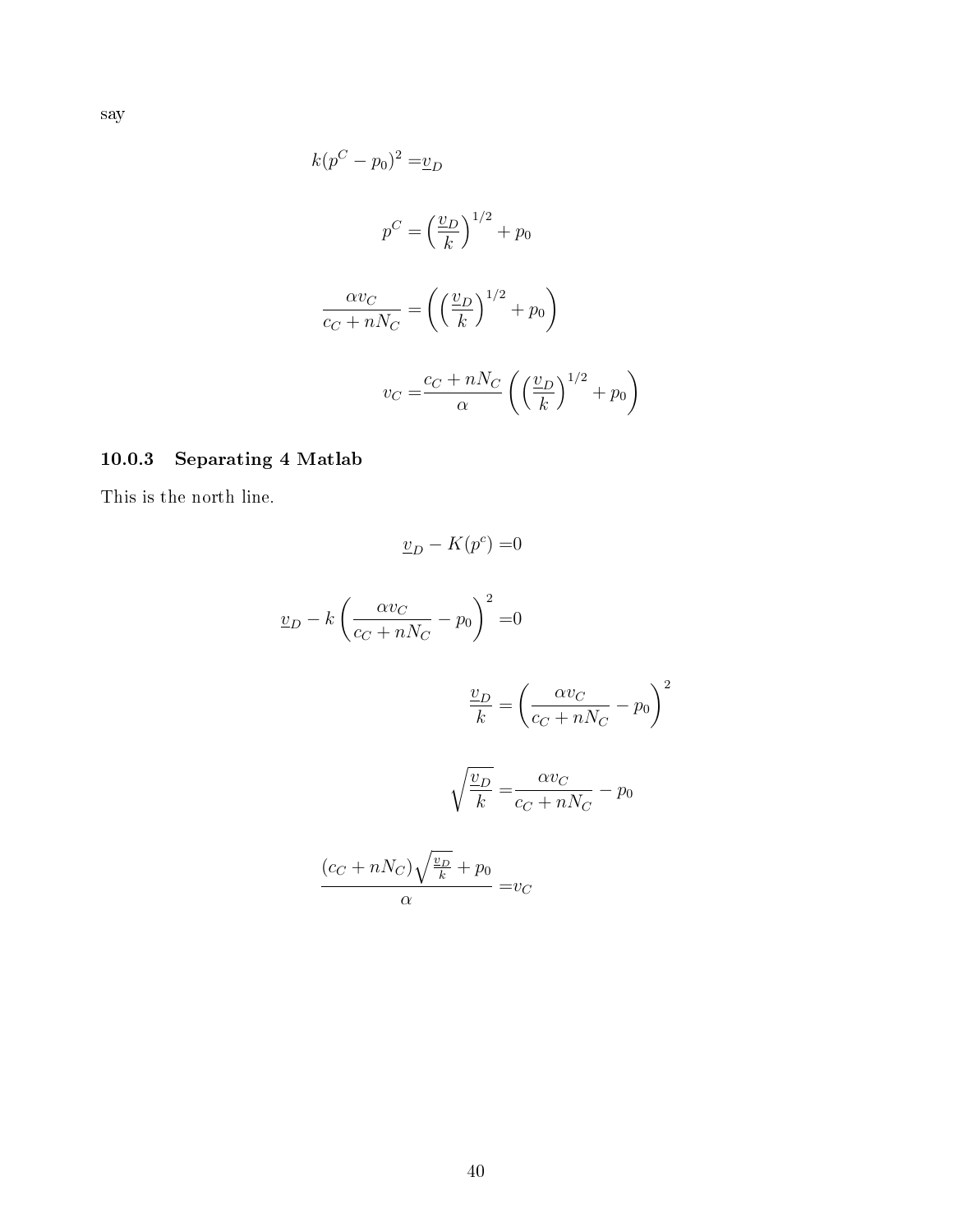For the right boundary

$$
\underline{v}_D - k(p^D(\underline{v}_D)) = 0
$$
  

$$
\underline{v}_D - k((1 - p_0) - \frac{\alpha \underline{v}_D}{c_D + nN_D})^2 = 0
$$
  

$$
\underline{v}_D - k(1 - p_0)^2 + (2 - 2p_0)k \frac{\alpha \underline{v}_D}{c_D + nN_D} - k \frac{\alpha^2 \underline{v}_D^2}{(c_D + nN_D)^2} = 0
$$
  

$$
-\underline{v}_D^2 \left(\frac{k\alpha^2}{(c_D + nN_D)^2}\right) + \underline{v}_D \left(1 + (2 - 2p_0)\frac{\alpha k}{c_D + nN_D}\right) - k(1 - p_0)^2 = 0
$$
  

$$
\underline{v}_D^2 \left(\frac{k\alpha^2}{(c_D + nN_D)^2}\right) - \underline{v}_D \left(1 + (2 - 2p_0)\frac{\alpha k}{c_D + nN_D}\right) + k(1 - p_0)^2 = 0
$$

This leaves me with the following:

$$
\underline{v}_D = \frac{\left(1 + (2 - 2p_0)\frac{\alpha k}{c_D + nN_D}\right) \pm \sqrt{\left(1 + (2 - 2p_0)\frac{\alpha k}{c_D + nN_D}\right)^2 - 4\left(\frac{k\alpha^2}{(c_D + nN_D)^2}\right)k(1 - p_0)^2}}{2\left(\frac{k\alpha^2}{(c_D + nN_D)^2}\right)}
$$

#### <span id="page-40-0"></span>10.0.4 Pooling 2 Matlab

I must solve for the north boundary—i.e. the  $v_C$  value where  $p^D(\bar{v}_D) = \tilde{p}$ . I do the following:Alternatively, I can try the following. I know  $h(p) = \frac{\alpha + np(1-p)}{p(1-p)}$ 

$$
0 = \pi \left( -\frac{n}{h(\tilde{p})} N_C + \frac{\alpha}{h(\tilde{p}) \tilde{p}(1-\tilde{p})} \left( (1-\tilde{p}) v_C \right) - \frac{c_C}{h(\tilde{p})} \right) + (1-\pi) v_C,
$$

or

$$
v_C = \left(\frac{\pi n}{h(\tilde{p})}N_C + \frac{\pi c_C}{h(\tilde{p})}\right) \left(\frac{\pi \alpha}{h(\tilde{p})\tilde{p}} + 1 - \pi\right)^{-1}.
$$

Multiply top and bottom of RHS by  $h(\tilde{p})$  to give

$$
v_C = (\pi n N_C + \pi c_C) \left( \frac{\pi \alpha}{\tilde{p}} + \frac{(1 - \pi)(\alpha + n\tilde{p}(1 - \tilde{p}))}{\tilde{p}(1 - \tilde{p})} \right)^{-1}.
$$

I can then substitute in the value of  $p^D(\bar{v}_D)$ .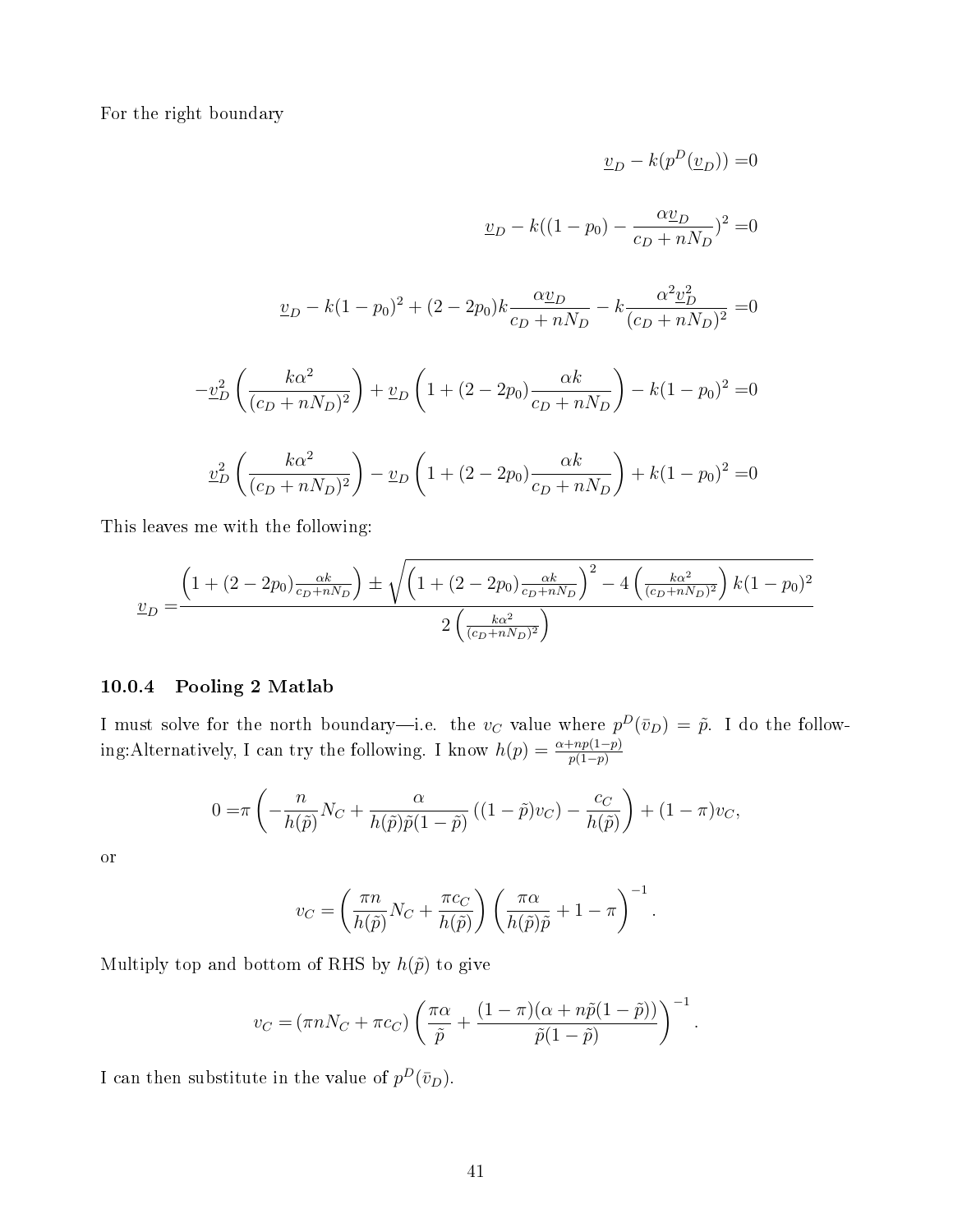#### <span id="page-41-0"></span>10.0.5 Pooling 3 Matlab

The tricky part here is the north region. Here is how I do it to avoid buggy optimization. For the range of feasible  $\underline{v}_D$ , I calculate the  $p^D(\underline{v}_D)$ 's that can be supported. This is easy, but this should be treated as a temporary value (hence subscript).

$$
\tilde{p}_t = \sqrt{\frac{v_D}{k}} + p_0
$$

I then calculate the  $v_{\mathcal{C}}$ 's that could be supported. This is solve for using

$$
v_{C,t} = (\pi n N_C + \pi c_C) \left( \frac{\pi \alpha}{\tilde{p}_t} + \frac{(1 - \pi)(\alpha + n\tilde{p}_t(1 - \tilde{p}_t))}{\tilde{p}_t(1 - \tilde{p}_t)} \right)^{-1}.
$$

However, I can't stop there.  $v_{C,t}$  is non-monotonic in  $\tilde{p}_t$ . I resolve this in the code by finding the point the increases in  $\tilde{p}_t$  cause  $v_{C,t}$  to start decreasing, then "cap" it.

Then from the other side. I also need this to hold:  $\tilde{p} < p^D(\underline{v}_D)$ , because if not, then the above  $\tilde{p}$  is not relevant. So I use

$$
p^D(\underline{v}_D) = 1 - \frac{\alpha \underline{v}_D}{c_D + nN_D}
$$

to estimate each  $p^D(\underline{v}_D)$  for a fixed  $\underline{v}_D$ . When  $p^D(\underline{v}_D)$  is less than  $\tilde{p}$ , then there is a problem with what I did above. So, I use that new (smaller)  $p^D(\underline{v}_D)$  to see what  $v_C$ 's will be deterred from that by plugging it into the tilde expression for  $v_{C,t}$ .

#### <span id="page-41-1"></span>10.0.6 Pooling 4 Matlab

Need to derive north border.

For Pooling 4: The northern boundary is based on  $p^D(\underline{v}_D) = p^C$ . So I calculate the following: